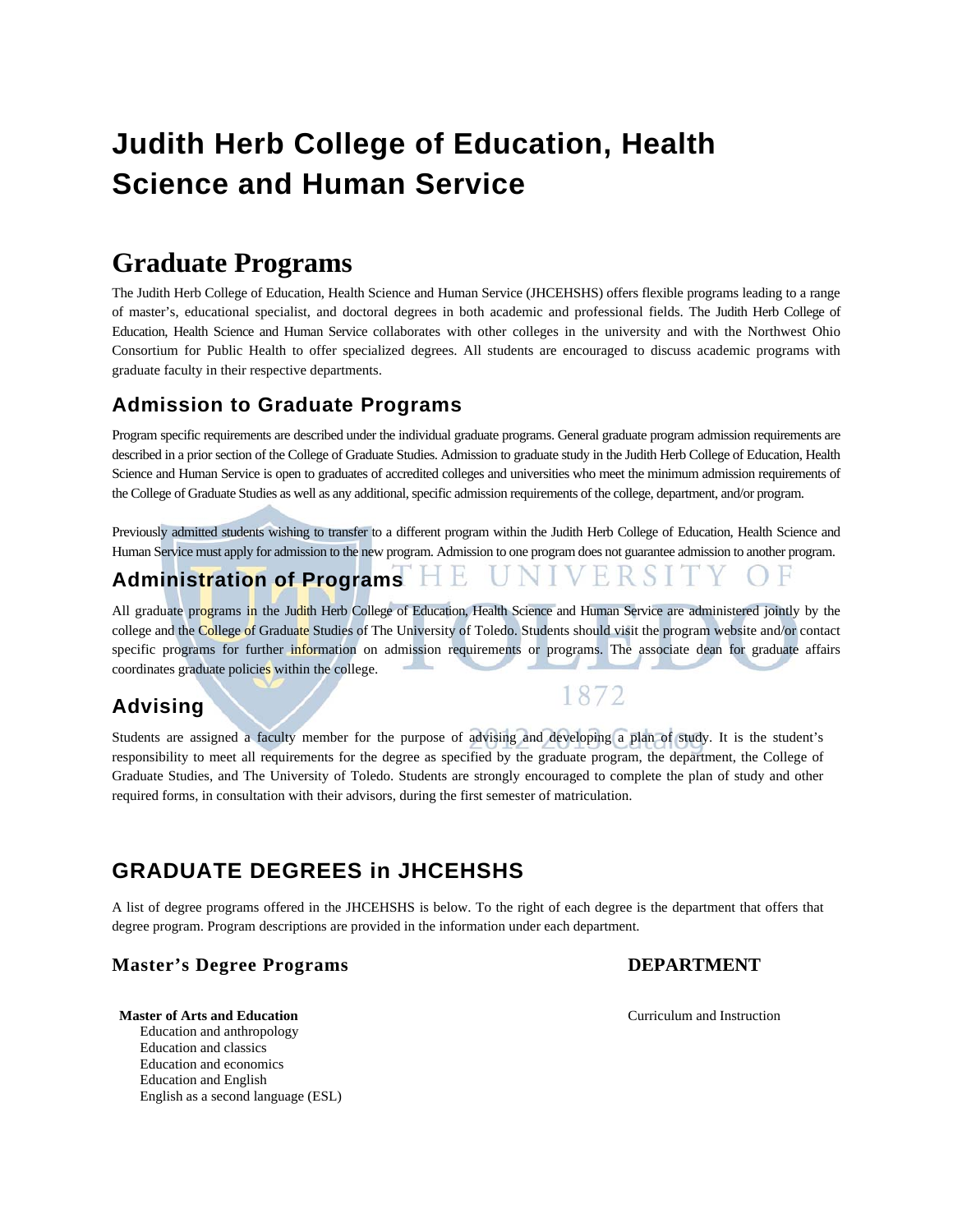Education and French Education and geography Education and German Education and history Education and mathematics Education and political science Education and sociology Education and Spanish

Clinical mental health counseling School counseling

also offered: joint MA in Criminal Justice/Juris Doctor

#### **Master of Arts in Recreation and Leisure Studies and Health and Recreation Professions**

 Recreation administration Recreational therapy Recreational therapy and therapeutic arts

**Master of Arts in School Psychology School Psychology School Psychology School Psychology School Psychology School Psychology School Psychology School Psychology School Psychology School Psychology Sch** 

#### **Master of Arts in Speech-Language Pathology <b>Rehabilitation Sciences** Rehabilitation Sciences

# **Master of Education**

Career and technical education **Career and Instruction** Curriculum and instruction Early childhood education PreK-3 Early Child, Physical & Special Ed Educational administration and supervision Educational Found & Leadership Educational psychology<br>
Educational research and measurement<br>
Educational Found & Leadership<br>
Educational Found & Leadership Educational research and measurement Educational technology<br>
Educational theory and social foundations<br>
Educational Found & Leadership Educational theory and social foundations Health education  $\Box$   $\Box$  Health and Recreation Professions Higher education Education Education Education Education Education Education Education Education Education Education Middle childhood education (LAMP only)  $2012-2012$  Curriculum and Instruction Secondary education (LAMP only)  $\angle$ Special education Early Child, Physical & Special Ed

#### **Master of Music in Music Education**

Music education Dept. of Music, College of Visual and Performing Arts Curriculum and Instruction

#### **Master of Public Health: Health Promotion and Education Program Mealth and Recreation Professions**

#### **Master of Science and Education Curriculum and Instruction Curriculum and Instruction**

 Education and biology Education and chemistry Education and geology Education and mathematics Education and physics

#### **Master of Science in Exercise Science Kinesiology Kinesiology**

 Applied biomechanics Clinical kinesiology Exercise physiology Athletic training

**Master of Arts in Counselor Education** Sch Psy, Legal Specialties & Clinical mental health counseling Counselor Ed

**Master of Arts in Criminal Justice Server Arts in Criminal Justice and Social Work** 

Counselor Ed

Curriculum and Instruction

**Master of Social Work** Criminal Justice and Social Work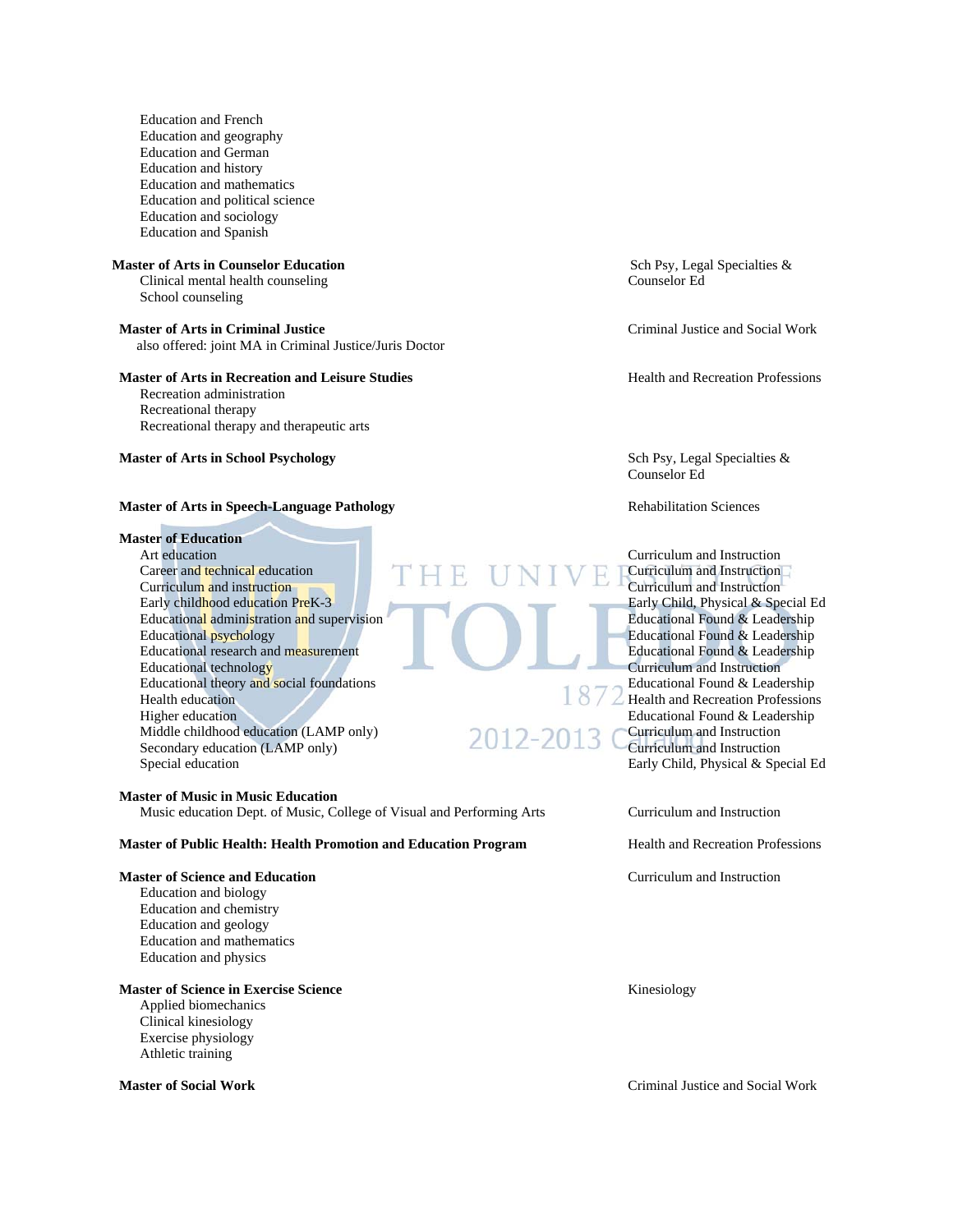# **Licensure Alternative Master's Degrees**

Adolescent and young adult (7-12) Curriculum and Instruction Art education (multi-age) Curriculum and Instruction Early childhood education (preK-3) Early Child, Physical & Special Ed Early childhood education intervention specialist Early Child, Physical & Special Ed Foreign language (multi-age) Curriculum and Instruction Intervention specialist: Mild/Moderate Early Child, Physical & Special Ed Intervention specialist: Moderate/Intensive Early Child, Physical & Special Ed Middle grade (4-9) Curriculum and Instruction Music education (multi-age) Curriculum and Instruction

# **Education Specialist Degree Programs**

**Education Specialist in Administration and Supervision <b>Educational Found & Leadership** 

**Education Specialist in Curriculum and Instruction Curriculum and Instruction Curriculum and Instruction Curriculum and Instruction** 

**Education Specialist in School Psychology School Psychology** Sch Psy Legal Specialties & Coun Ed

# **Doctoral Degree Programs**

**Doctor of Philosophy in Counselor Education** School Psychology, Legal Specialties

**Doctor of Philosophy in Exercise Science Kinesiology Reserves Kinesiology** 

**Doctor of Philosophy in Health Education 1996** Health and Recreation Professions

**Doctor of Philosophy in Curriculum and Instruction with concentrations in:** Curriculum and instruction Curriculum and Instruction Educational media  $\mathbb{R}^n$  Curriculum and Instruction Early childhood education Early Child, Physical & Special Ed Gifted and talented 2012-2013 Curriculum and Instruction Secondary  $\angle \cup \angle \angle \angle \angle$   $\angle \cup \angle$  Curriculum and Instruction

and Counselor Education

Special education **Early Child, Physical & Special Ed** 

**Doctor of Education in Educational Administration and Supervision Franchi Educational Found & Leadership** 

**Doctor of Philosophy in Foundations of Education with concentrations in:** Educational Found & Leadership

 Educational psychology Areas of focus may include learning & cognition or human development

 Educational sociology Foundations of education History of Education Philosophy of Education Research and measurement Areas of focus may include statistics, measurement, or evaluation

**Doctor of Philosophy in Higher Education** Education Educational Found & Leadership

#### **Doctor of Physical Therapy Rehabilitation Sciences Rehabilitation Sciences Rehabilitation Sciences**

**Occupational Therapy Doctorate Rehabilitation Sciences Rehabilitation Sciences**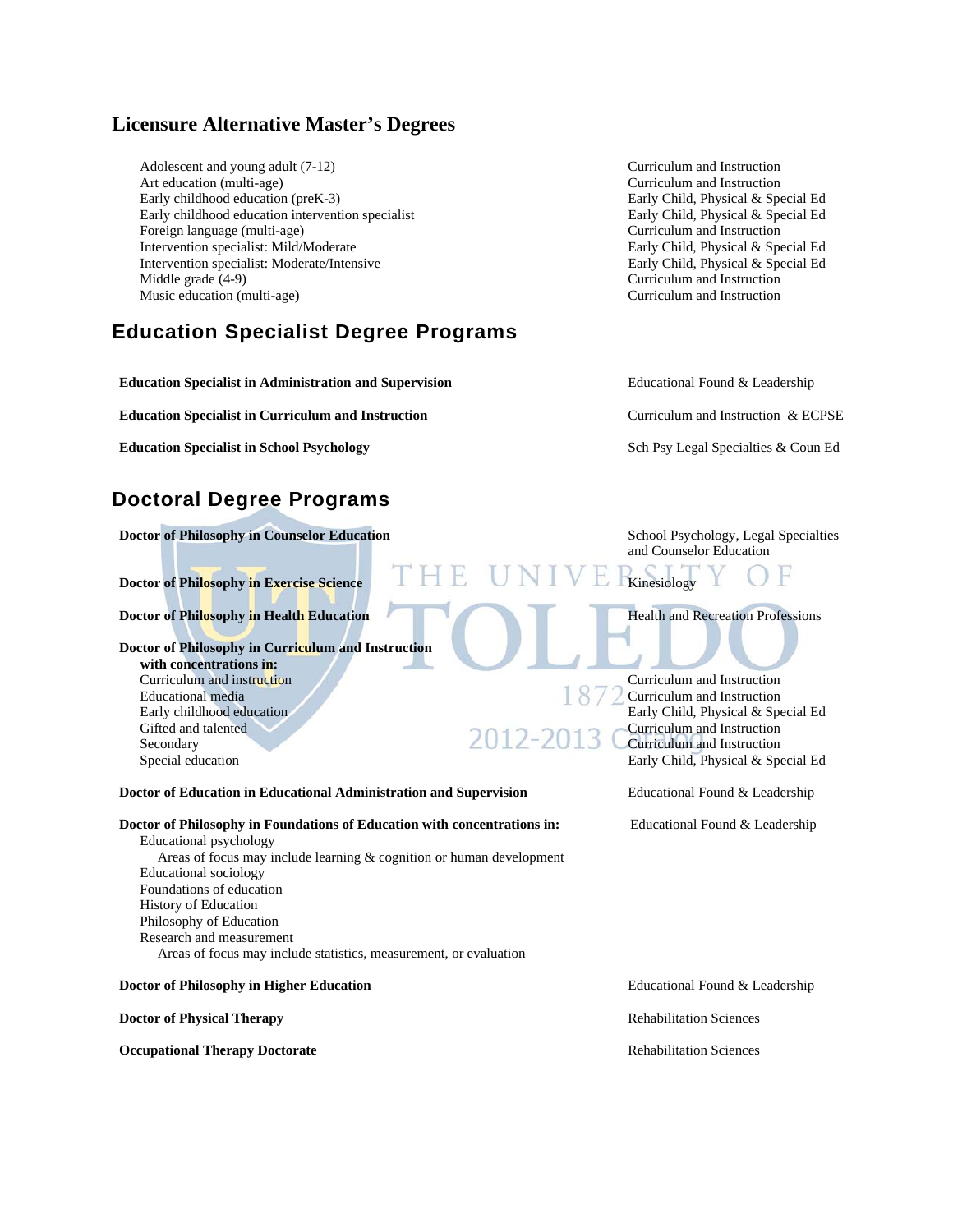# **Graduate Certificates**

# **Endorsements**

 Curriculum and Instruction Career-based intervention Curriculum and Instruction Early childhood generalist (grades 4-5) Curriculum and Instruction Literacy specialist Curriculum and Instruction Pre-school special needs<br>
Reading (PreK-12)<br>
Curriculum and Instruction<br>
Curriculum and Instruction Reading (PreK-12)<br>
Transition to work the contract of the contract of the contract of the contract of the contract of the contract of the contract of the contract of the contract of the contract of the contract of the cont

Child advocacy Criminal Justice and Social Work<br>Elder law certificate and Social Work Elder law certificate and Social Work Elder law certificate Elder law certificate Sch Psy, Legal Spec & Counselor Ed<br>
Invenile justice Sch Psy, Legal Spec & Counselor Ed<br>
Criminal Justice and Social Work Criminal Justice and Social Work Patient advocacy certificate Sch Psy, Legal Spec & Counselor Ed

Early Child, Physical & Special Ed

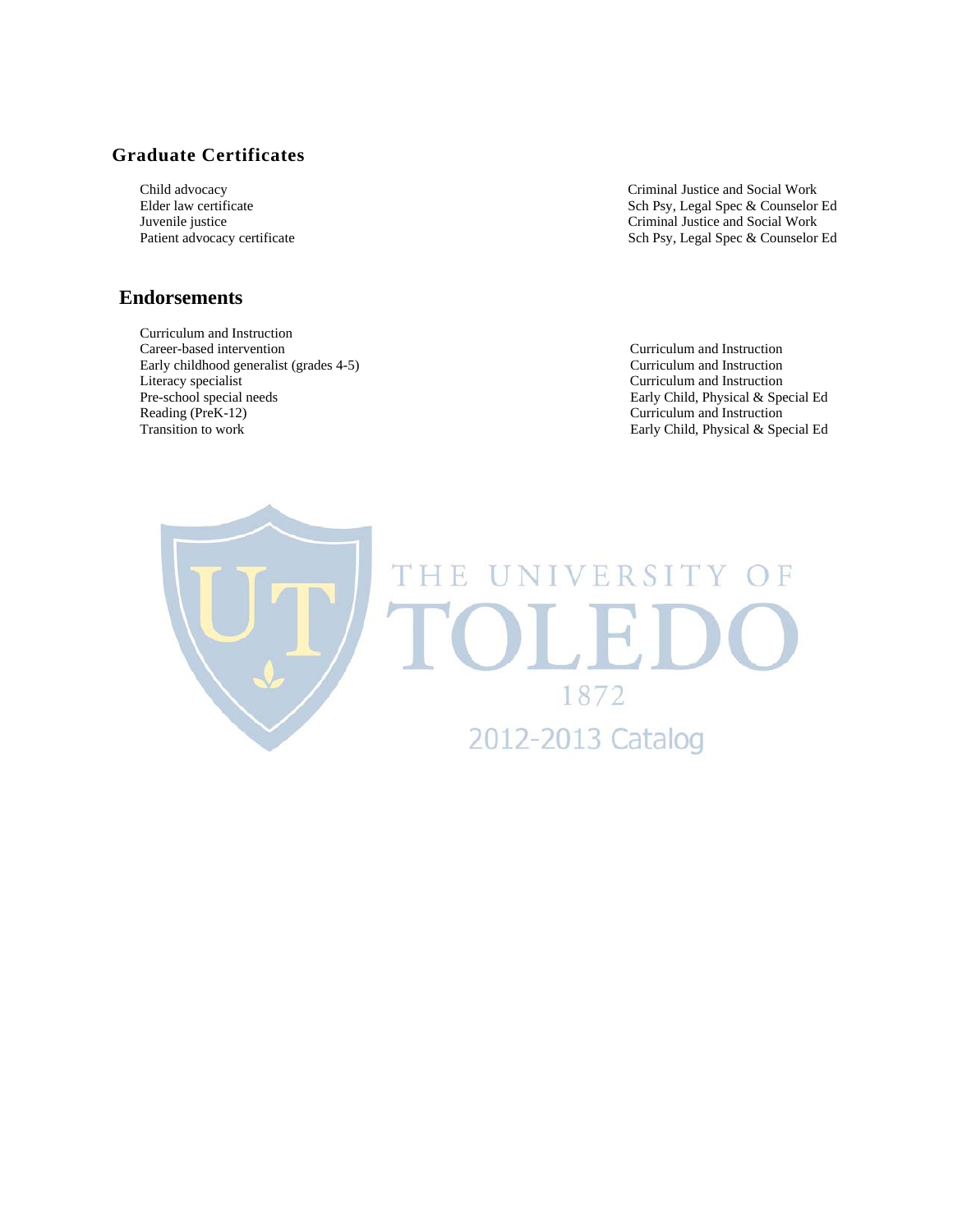# **Department of CURRICULUM AND INSTRUCTION**

*LEIGH CHIARELOTT, chair* 

Master's, specialist and doctoral degrees are housed within this department. In addition, graduate licensure programs in middle childhood education, adolescent and young adult education, career and technical education, foreign language education, art education, and music education as well as special programs in literacy and educational technology are available.

Educational programs at The University of Toledo are accredited by the National Council for Accreditation of Teacher Education (NCATE).

#### **Admission to Master's Degree Programs**

In addition to the College of Graduate Studies admission requirements, master's programs housed in the department of curriculum and instruction (CI) require the following:

- An overall grade point average (GPA) of at least 2.7 on a 4.0 scale in all undergraduate work. Students who fail to meet this requirement may be considered for provisional admission**,** provided they demonstrate excellent promise for graduate study. The GRE is required for students with less than a 2.7 undergraduate grade point average.
- Three letters of recommendation regarding the prospective graduate student's potential for doing master's level work, which may come from such sources as the undergraduate major advisor, current employer, school principal or others who are knowledgeable about the applicant's ability to engage in graduate work in the desired program.
- A well-written statement describing the students' background and goals as well as the importance of the degree In achieving those goals.
- Some programs have selective admissions and may admit a limited number of students. Thus, meeting all formal criteria  $\alpha$  / does not guarantee admission.

# 2012-2013 Catalog

#### **Requirements for Master's Degree Programs**

Master's programs housed in the department of curriculum and instruction require a minimum of 30 or 36 semester hours (depending on program) of approved graduate course work. No more than six semester hours of credit from any combination of workshops (5950), problems or special topics courses (5980 or 6980), and independent studies (5990 or 6990) may be included in the degree program.

- A plan of study identifying the courses for the master's degree is required after 12 credit hours, generally at the end of the first semester of full time study.
- All students completing one of the master's degrees in this department must fulfill core requirements by completing one course from each of the four foundations core areas within the first 18 semester hours of course work (four of the first six courses must be core courses).
- All course work for the master's degree must be taken within a six-year period immediately preceding the date the degree is awarded.
- The completion of a thesis, project, comprehensive examination, seminar, or field experience (practicum) is noted in specific program descriptions.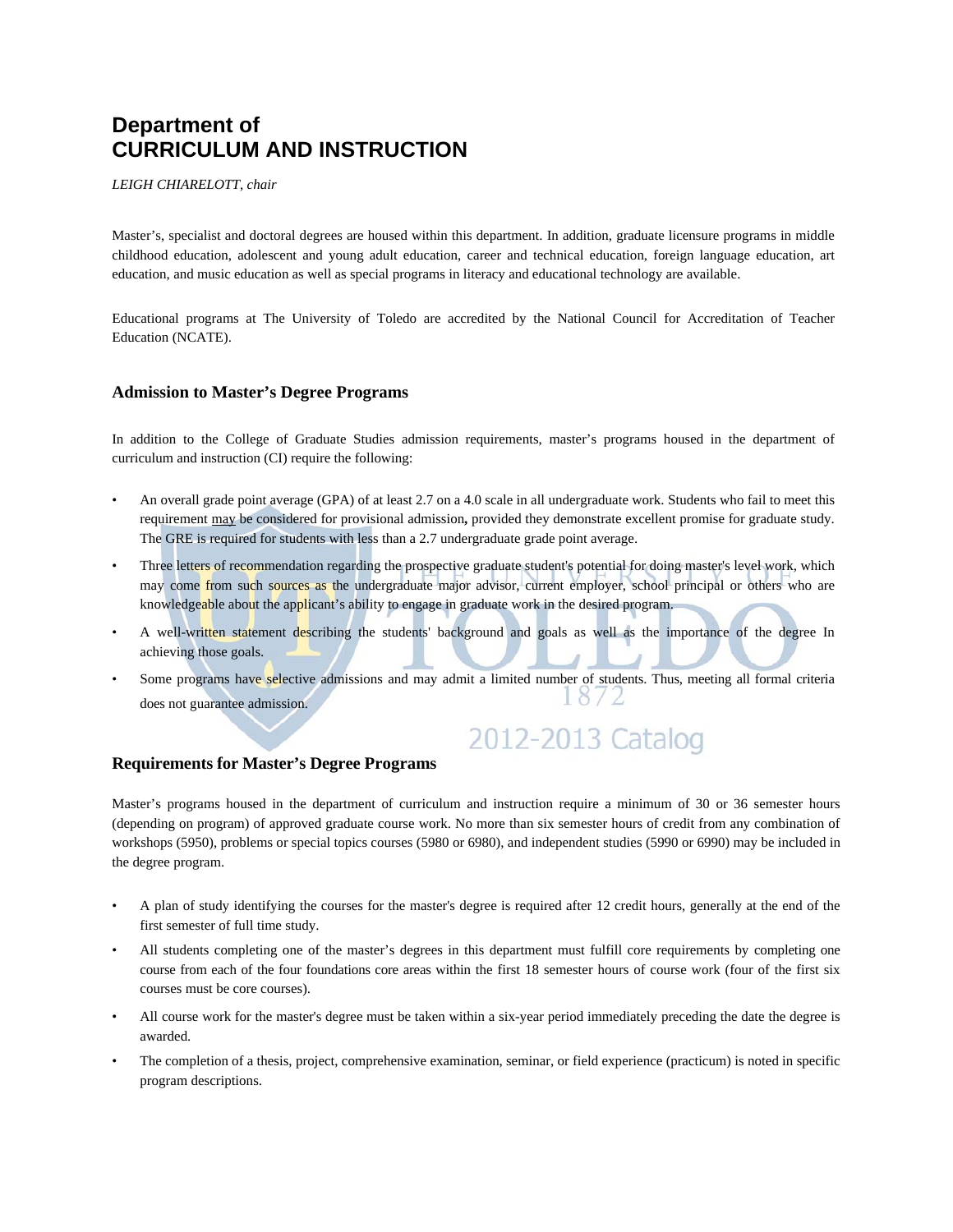Programs leading to licensure or endorsement may require additional semester hours to fulfill the licensure credential as well as degree requirements.

#### **Licensure Alternative Master's Program (LAMP)**

The licensure alternative master's program (LAMP) is a unique program for providing an initial license for those individuals who are seeking a career change and are interested in becoming teachers. The LAMP provides a sequence of courses applicable to teacher licensure from the State of Ohio and may be combined with an appropriate master's degree.

Licensure may be obtained in the following areas: adolescent education (grades 7-12), middle childhood education (grades 4-9), art education (grades K-12) and music education (grades K-12). The program is designed to provide the student with opportunities to spend time in school settings and to put these experiences into perspective through on-campus reflective seminars. Both part-time and full-time accelerated programs are available. Please contact Libbey McKnight at 419-530-4967.

#### **Admission requirements for Licensure Alternative Master's Program (LAMP)**

All applicants must have a minimum 2.7 overall undergraduate GPA and a minimum 2.7 GPA in the licensure area. Other admission requirements may include (but are not limited to) application, GRE, writing samples, interviews, and recommendation letters. Students must be fully admitted to the College of Graduate Studies to be eligible. Students must consult with the appropriate LAMP advisor prior to applying.

#### **LAMP (Accelerated) in Middle Grades (MGE) and Adolescent/Young Adult Education (AYA)**

LAMP is a highly selective master's program that combines licensure in the middle grades (grades 4-9) with a master's degree in middle childhood education (MIDD) or licensure in adolescent/young adult education (grades 7-12) with a master's degree in secondary education (SECE). The LAMP (accelerated) program is a one calendar year (August to August) full-time cohort-based program. Please see the LAMP website link from the department of curriculum and instruction web page at http://www.utoledo.edu/eduhshs/depts/ci/index.html for further details on both programs. Application deadline for this LAMP program is May 1. Early admission deadline is November 1. 2012-2013 Catalog

#### **LAMP (Regular) program**

The department of curriculum and instruction also offers programs in middle grade (MGE) and adolescent/young adult (AYA) education for those persons whose primary interest is in obtaining licensure in MGE (grades 4-9) or AYA (grades 7-12) within their content area specialties. This program can be completed on a part-time basis, and students can be admitted at any time during the calendar year. Students may also receive a master's degree in middle childhood education (MIDD) or secondary education (SECE) while completing licensure requirements by taking additional coursework. Coursework for the master's degree must be completed within six years. Please see the LAMP website link from the curriculum and instruction web page for further details on this program.

#### **LAMP programs in Art Education and Music Education**

Licensure in both art education and music education are available for persons with appropriate fine arts backgrounds.

#### **Master of Arts and Education**

This degree program is offered by the Judith Herb College of Education, Health Science and Human Service in collaboration with the College of Languages, Literature, and Social Sciences. This degree is designed for students who wish to enhance their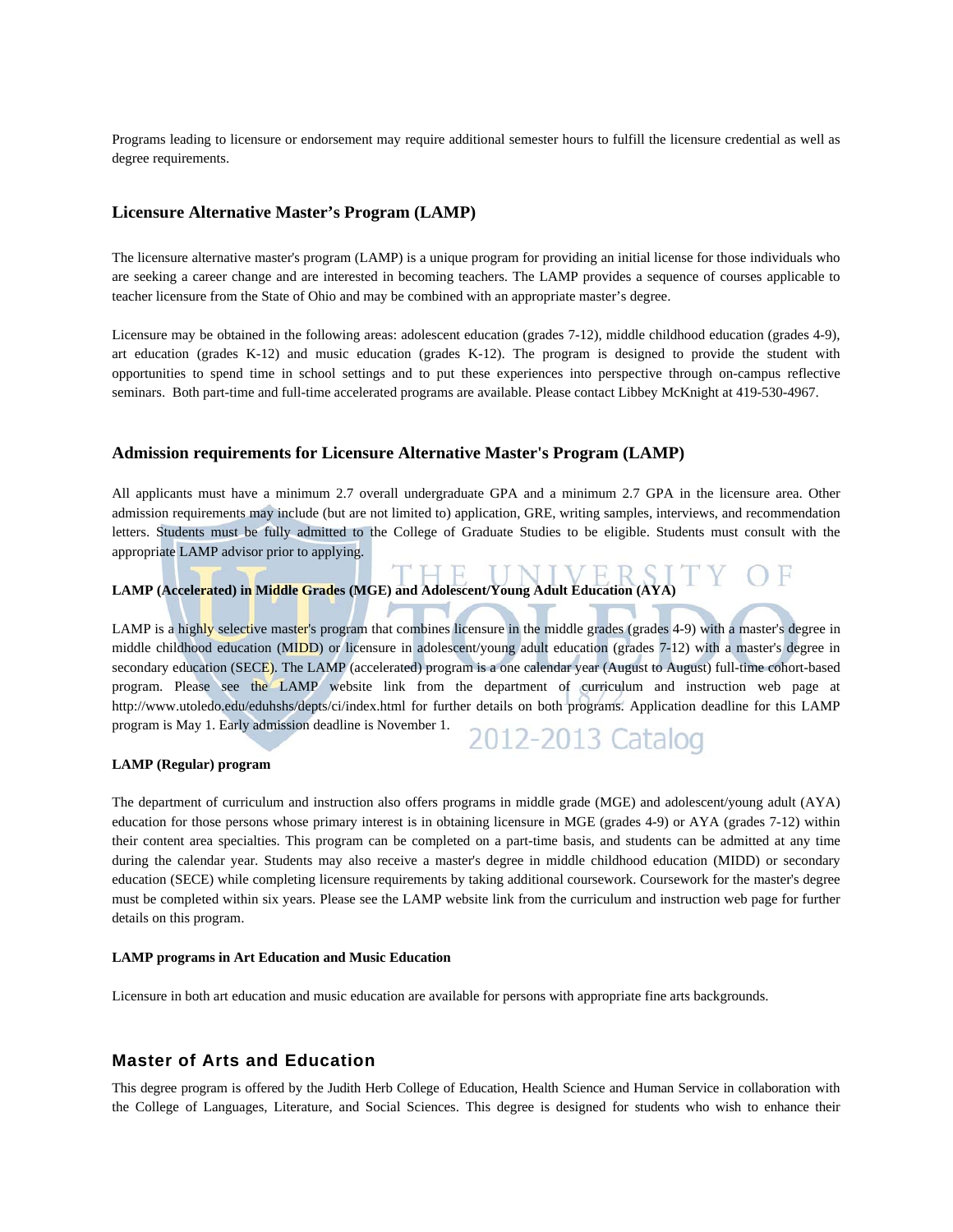knowledge in a humanities or social sciences field and in education. As a general rule, students will have an advisor in the Judith Herb College of Education, Health Science and Human Service and in the College of Languages, Literature, and Social Sciences who will jointly plan and direct the program. Students who wish to complete their culminating experience in education will work with their Judith Herb College of Education, Health Science and Human Service advisor. Students who wish to complete their culminating experience in their humanities or social sciences field will work with their College of Languages, Literature, and Social Sciences advisor.

- A. Foundations core .......................................................................... 12
	- Psychological Foundations: EDP 5110, 5120, 5210, 5220, 5230, 5310, 5320, or 5330
	- Research Foundations: RESM 5110, 5210, 5310, or 5330
	- Social Foundations: TSOC 5100, 5110, 5200, 5210, 5230, 5300, 5400 or 6500
	- Curriculum : CI 6800, CI 6810, CI 6830, CI 6840, CI 5860, CI 5870 or SPED 5000
- B. Specialization .............................................................................. 21 Select a minimum of 15 semester hours in one of the following areas: anthropology, classics, economics, English, English as a second language, French, German, history, political science, sociology or Spanish. See College of Languages, Literature, and Social Sciences for specific course requirements. Courses must be pre-approved by the faculty advisor.
- C. Seminar, project, or thesis .............................................................. 3

The master of arts and education ordinarily requires licensure as a prerequisite.

# **Master of Education in Art Education (LAMP available)**

- A. Foundations core ......................................................................... 12 • Psychological Foundations: EDP 5110, 5120, 5210, 5220, 5230, 5310, 5320, or 5330
	- Research Foundations: RESM 5110, 5210, 5310, or 5330
	- Social Foundations: TSOC 5100, 5110, 5200, 5210, 5230, 5300, 5400, or 6500
	- Curriculum: AED 5500 or 5320
- B. Specialization ............................................................................. 21 AED 5000, 5320 or 5500 and 18 hours .............................................. 3
	- Courses must be pre-approved by the faculty advisor ................. 18
- C. Culminating experience ................................................................. 3 AED 5000, 6920, 6940 or 6960

Requirements for initial teacher licensure may be met as part of the M.Ed. degree. See the description of the Licensure Alternative Master's Program (LAMP) section. Students should consult their advisor for detailed information.

1872

# **Master of Education in Career and Technical Education**

- A. Foundations core (see general requirements) ..................................... 12
	- Psychological Foundations: EDP 5110, 5120, 5210, 5220, 5230, 5310, 5320, or 5330
	- Research Foundations: RESM 5110, 5210, 5310, or 5330
	- Social Foundations: TSOC 5100, 5110, 5200, 5210, 5230, 5300, 5400, 5500
	- Curriculum: CTE 5160, 5830, or 6900
- B. Specialization ...................................................................................... 15

Courses must be pre-approved by the faculty advisor.

C. Project, thesis or practicum ............................................................ 3 CTE 6920, 6960, or 5940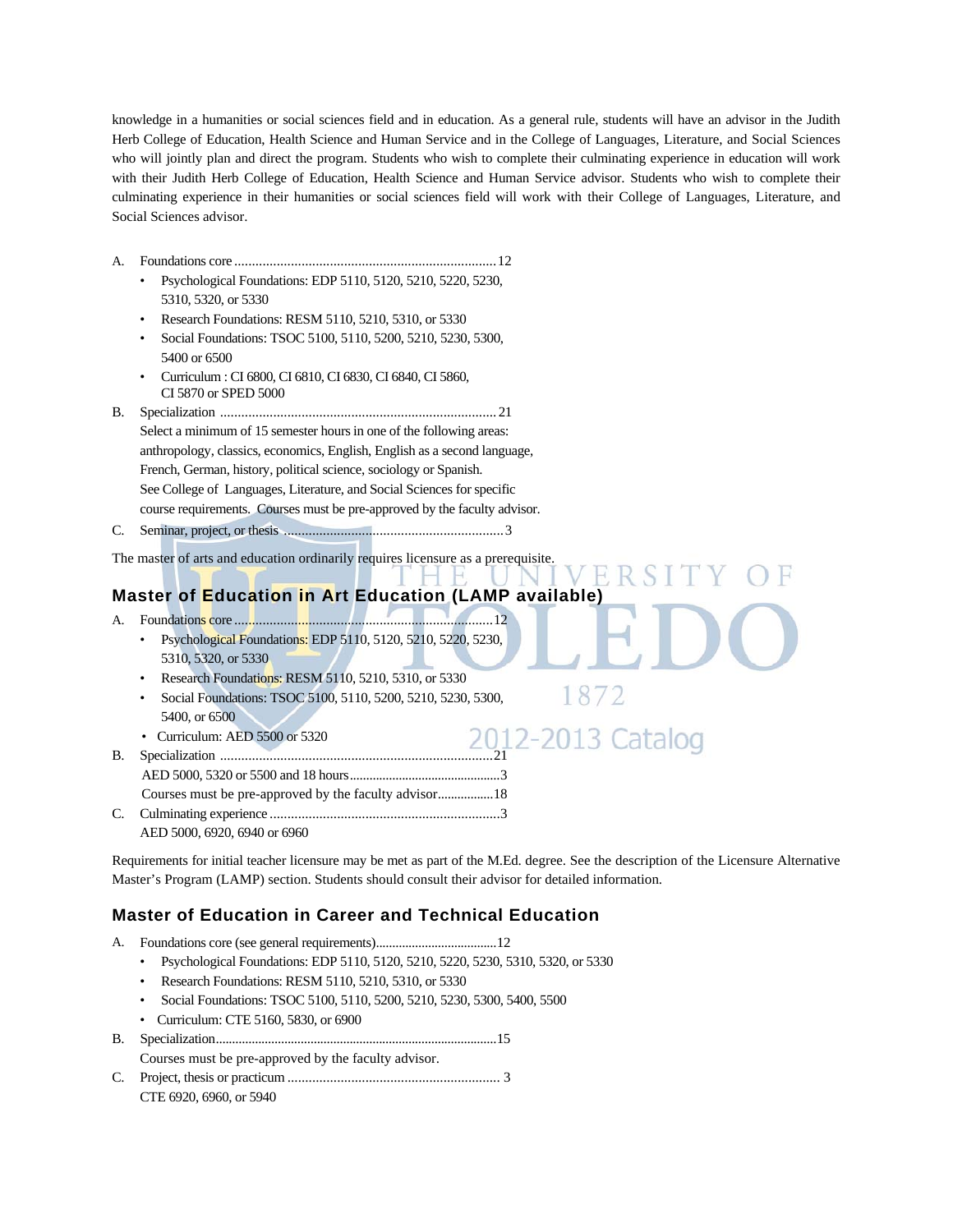## **Master of Education in Curriculum and Instruction**

- A. Foundations core .................................................................................. 12
	- Psychological Foundations: EDP 5110, 5120, 5210, 5220, 5230, 5310, 5320, or 5330
	- Research Foundations: RESM 5110, 5210, 5310, or 5330
	- Social Foundations: TSOC 5100, 5110, 5200, 5210, 5230, 5300, 5400, 5500
	- Curriculum: CI 6800, Ci 6810, CI, 6830, CI 6840, CI 5860, CI 58790, or SPED 5000
- B. Specialization ................................................................................... 12 Courses must be pre-approved by the faculty advisor.
- C. Theory and Research Requirement CI 6490, 6590, 6690, 6790, or 5980 ..................................................... 3
- D. Seminar, project or thesis ................................................................. 3 CI 6900, 6920 or 6960

# **Master of Education in Educational Technology and Performance Technology**

A. Foundations core .......................................................................... 12 • Psychological Foundations: EDP 5110, 5120, 5210, 5220, 5230, 5310, 5320, or 5330 5310, 5320, or 5330<br>• Research Foundations: RESM 5110, 5210, 5310, or 5330 NIV FR. • Social Foundations: TSOC 5100, 5110, 5200, 5210, 5230, 5300, 5400, 5500 • Curriculum: ETPT 5100 B. Specialization ............................................................................... 15 Areas of focus may include instructional technology, educational computing or instructional design. 1872 Courses must be pre-approved by the faculty advisor. C. Seminar, project, practicum, or thesis ............................................... 3 ETPT 6900, 6930, 6940, or 6960

# **Master of Education in Middle Childhood Education (LAMP only)**

| A. |                                                                                      |
|----|--------------------------------------------------------------------------------------|
|    | Psychological Foundations: EDP 5110 recommended, or 5120, 5210, 5220,<br>٠           |
|    | 5230, 5310, 5320, or 5330 as pre-approved by advisor                                 |
|    | Research Foundations: RESM 5110 recommended, or 5210, 5310, or 5330<br>٠             |
|    | as pre-approved by advisor                                                           |
|    | Social Foundations: TSOC 5300 recommended, or 5100, 5110, 5200, 5210,<br>$\bullet$   |
|    | 5230, or 5400 as pre-approved by advisor                                             |
|    | Curriculum: SPED 5000                                                                |
| B. |                                                                                      |
|    | Select one area of focus from English/language arts, mathematics, science,           |
|    | or social studies. Courses must be pre-approved by the faculty advisor.              |
|    |                                                                                      |
|    | CI 6890 Theory and research in learning and teach content recommended or 6490, 6590, |
|    | 6690 or 6790 as pre-approved by advisor                                              |
|    |                                                                                      |
|    | CI 6900 recommended, 6920 or 6960                                                    |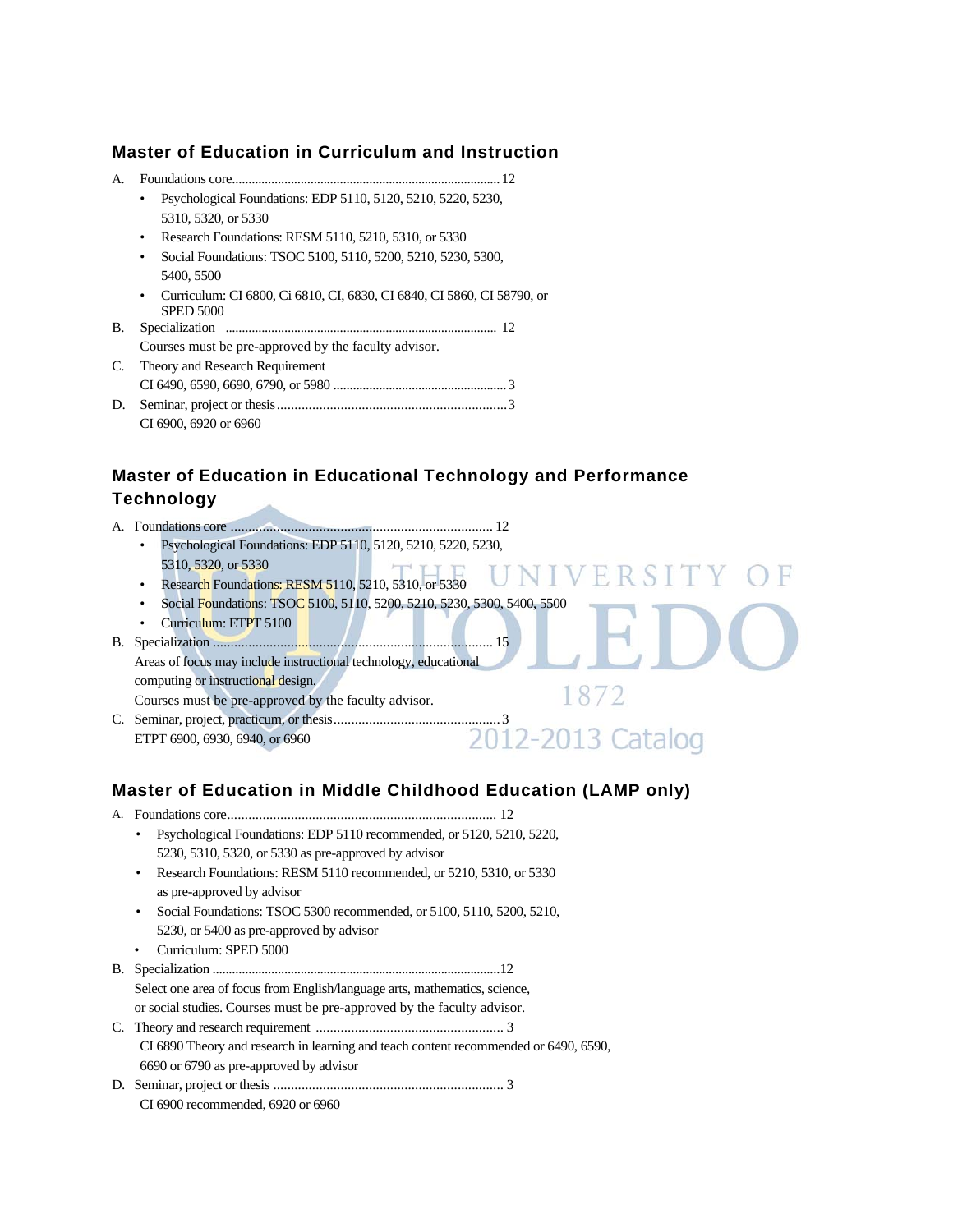Most requirements for initial teacher licensure may be met as part of the M.Ed. degree. See the description of the Licensure Alternative Master's Program (LAMP) section. Students should consult their advisor for detailed information.

#### **Master of Education in Secondary Education (Adolescent/Young Adult Education, LAMP only)**

| Psychological Foundations: EDP 5110 recommended, or 5120, 5210,                                                              |  |
|------------------------------------------------------------------------------------------------------------------------------|--|
| 5220, 5230, 5310, 5320, or 5330 as pre-approved by advisor                                                                   |  |
| Research Foundations: RESM 5210 recommended, or 5110, 5310, or                                                               |  |
| 5330 as pre-approved by advisor                                                                                              |  |
| Social Foundations: TSOC 5300 recommended, or 5100, 5110, 5200,                                                              |  |
| 5210, 5230, 5400, 5500 as pre-approved by advisor                                                                            |  |
| Curriculum: CI 6800, CI 6810, CI 6830, CI 6840, CI 5860,<br>CI 5870 or SPED 5000                                             |  |
|                                                                                                                              |  |
| Areas of focus can be English/language arts, mathematics, science,                                                           |  |
| or social studies.                                                                                                           |  |
| Courses must be pre-approved by the faculty advisor.                                                                         |  |
|                                                                                                                              |  |
| CI 6490, 6590, 6690 or 6790                                                                                                  |  |
|                                                                                                                              |  |
| CI 6900, 6920 or 6960                                                                                                        |  |
| Most requirements for initial teacher licensure may be met as part of the M.Ed, degree. See the description of the Licensure |  |
| Alternative Master's Program (LAMP) section. Students should consult their advisor for detailed information.                 |  |
|                                                                                                                              |  |
|                                                                                                                              |  |
| <b>Master of Music in Music Education</b>                                                                                    |  |
|                                                                                                                              |  |
| Curriculum core must be MED 5360                                                                                             |  |
|                                                                                                                              |  |
| MUS 5900, MUS 5340, MED 5370, Music Ensembles (2 hours), Music Electives                                                     |  |
| Courses must be approved by the faculty adviser.                                                                             |  |
|                                                                                                                              |  |

 MED 6920 or 6960 Students will be required to pass comprehensive written and oral examinations, normally given during the last semester of work.

Requirements for initial teacher licensure may be met as part of the M.Ed. degree. Students should consult their advisor for detailed information.

#### **Master of Science and Education**

This degree program is offered by the Judith Herb College of Education, Health Science and Human Service in collaboration with the College of Natural Science and Mathematics. The degree is designed for students who wish to enhance their knowledge in a science field or in mathematics and in education. As a general rule, students will have an advisor in the Judith Herb College of Education, Health Science and Human Service and in the College of Natural Science and Mathematics who will jointly plan and direct the program. Students who wish to complete their culminating experience in education will work with their Judith Herb College of Education, Health Science and Human Service advisor. Students who wish to complete their culminating experience in their science field or mathematics will work with their College of Natural Science and Mathematics advisor.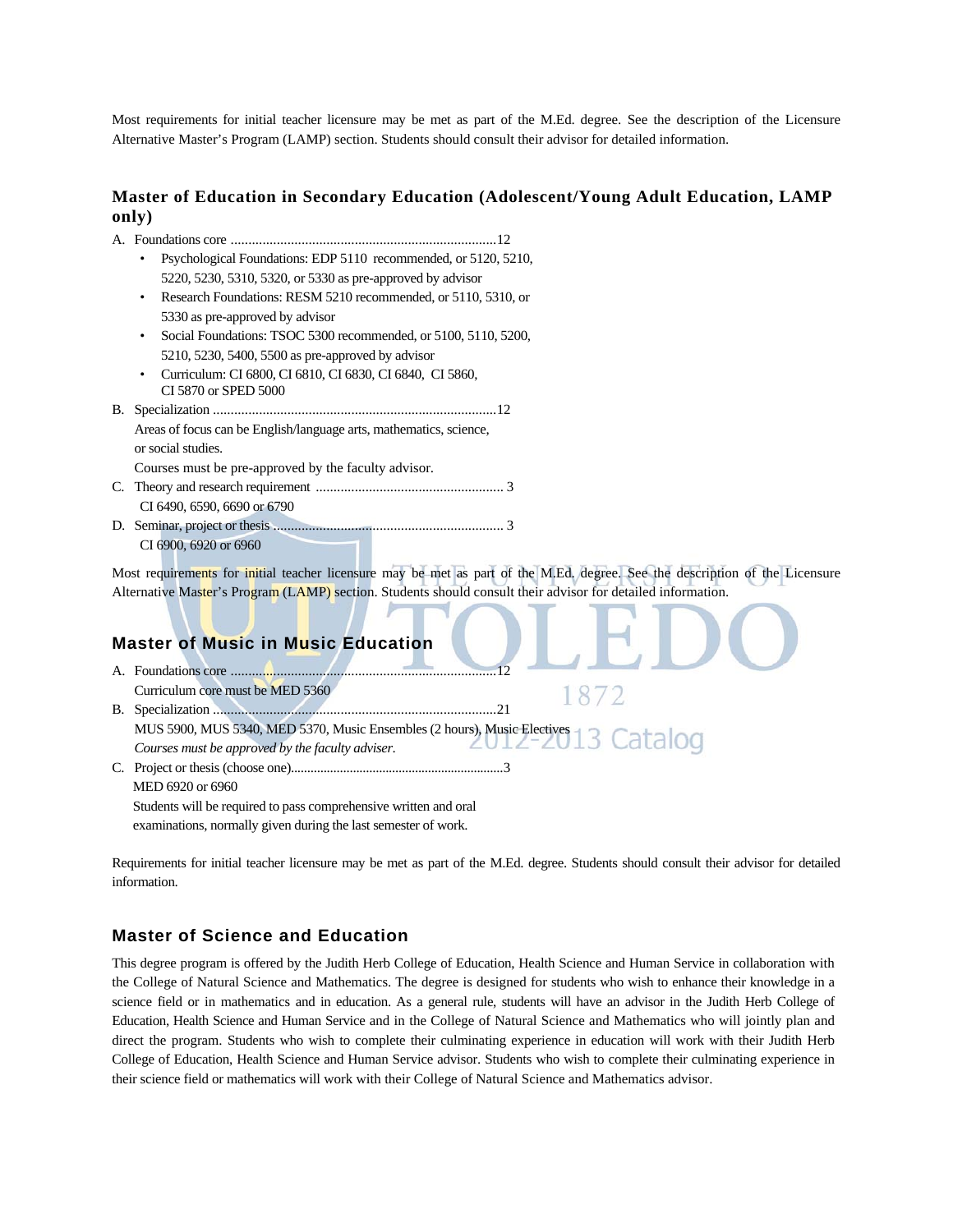- A. Foundations core ........................................................................... 12
	- Psychological Foundations: EDP 5110, 5120, 5210, 5220, 5230, 5310, 5320, or 5330
	- Research Foundations: RESM 5110, 5210, 5310, or 5330
	- Social Foundations: TSOC 5100, 5110, 5200, 5210, 5230, 5300, 5400, 5500
	- Curriculum: CI 6800, CI 6810, CI 6830, CI 6840, CI 5860,CI 5870 or SPED 5000
- B. \*Specialization ..................................................................................... 21 Select a minimum of 15 semester hours in biology, chemistry, geology, mathematics or physics \* Refer to Graduate Programs in College of Natural Science and Mathematics for specific course requirements for dual degree programs. Courses must be pre-approved by the faculty advisor.
- C. Project **or** thesis ..................................................................................... 3

The master of science and education ordinarily requires licensure as a prerequisite.

#### **Endorsements**

 Career-based Intervention Early childhood generalist (grades 4-5) Literacy specialist Reading (PreK-12)

#### **Licensure Programs**

Adolescent and young adult (7-12) Art education (multi-age) Foreign language (multi-age) Middle grade (4-9) Music education (multi-age) Special education (multi-age)

# 1872 2012-2013 Catalog

FRS

# **Educational Specialist (Ed.S.) Degree Programs**

Educational specialist (Ed.S.) degree is available through a post-master's graduate program that provides students an area of educational specialization with emphasis on practice. Specific areas represented are curriculum and instruction, educational technology, elementary education, secondary education, and career and technical education.

The Ed.S. in curriculum and instruction is designed to meet the needs of individuals involved with the curriculum, teaching, and supervision aspects of discipline-centered areas of study. The degree provides patterns of study for teachers and supervisors who want an education beyond the master's degree as a specialist, but who are not interested in a doctoral degree. For the program and requirements of a specific area, contact a faculty advisor.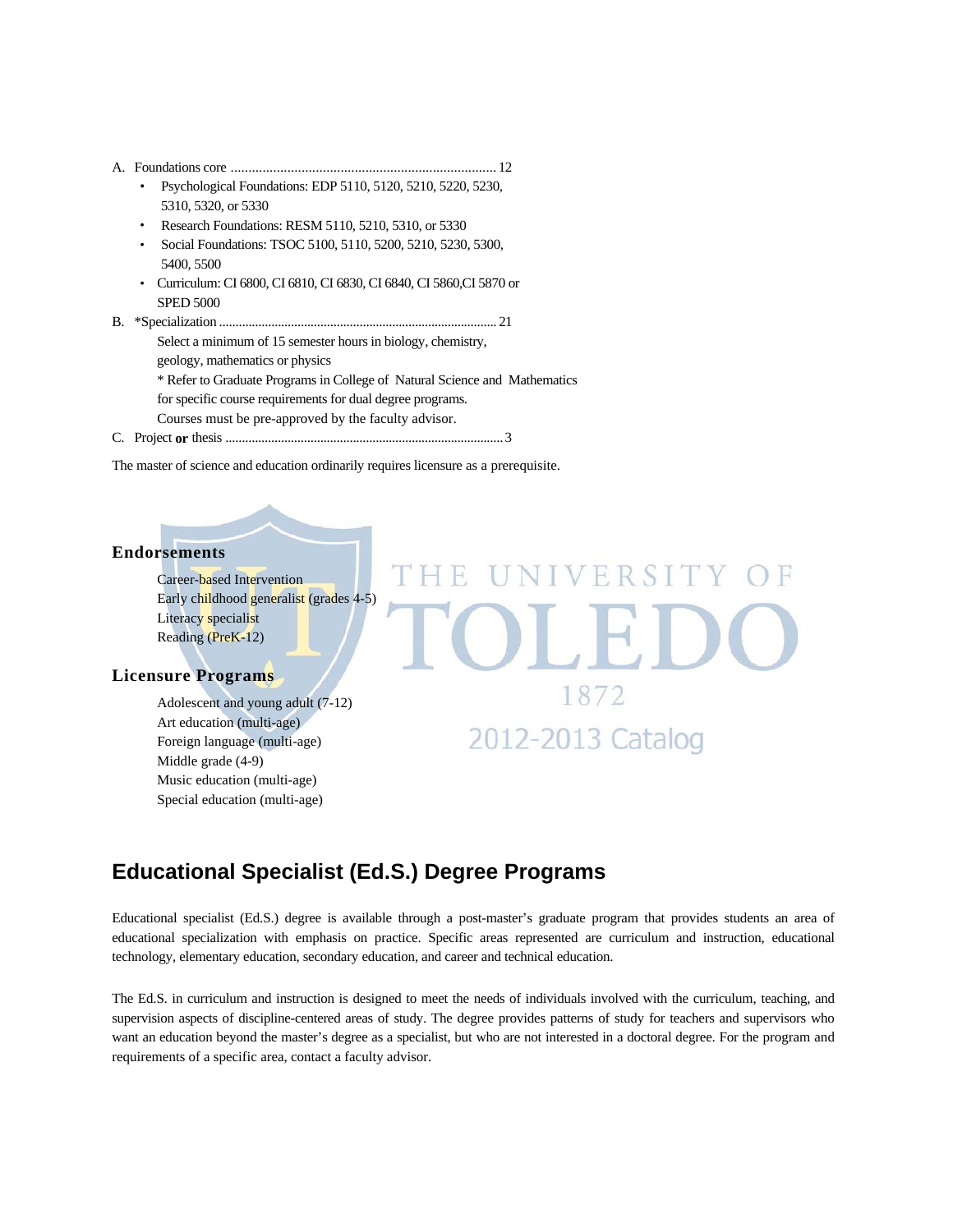#### **Admission to Educational Specialist Degree Programs**

Admission requirements to the Ed.S. programs include a bachelor's degree from an accredited four-year institution and a master's degree from an accredited institution.

- The three (3) letters of recommendation are expected from academic professionals to support the applicant's ability and character to succeed in the graduate degree.
- A statement of purpose is required to demonstrate writing ability and to describe the applicant's goals and how the educational specialist degree supports those goals.

#### **Requirements for Educational Specialist Programs**

- Students must complete a minimum of 32 semester hours of approved graduate coursework beyond the master's level with a minimum GPA of 3.0 on a 4.0 scale.
- Students are required to develop a plan of study with their advisor that specifies the coursework that must be completed to fulfill degree requirements. This plan must be filed prior to the completion of 15 semester hours and must be approved by the advisor, the department chairperson, and the college associate dean for graduate affairs.
- All course work for the Ed.S. must be taken within a six-year period immediately preceding the date the degree is awarded.
- Programs require the completion of a culminating experience, which may include field experiences, internships, or other professional projects.
- No more than a total of six semester hours of credit from any combination of workshops (7950), problems or special topics courses (7980) or independent studies (7990 or 8990) may be applied to a specialist's program.

#### **Doctoral Degree Programs**

The department offers a doctoral degree with concentrations in curriculum and instruction, educational media, and secondary education. In addition, these doctoral programs are also available as minor areas of study to support other programs. Students should discuss these alternatives with their advisors.

#### **Admission to Doctoral Programs**

Individuals applying for admission to doctoral study must meet the admission requirements of the College of Graduate Studies as well as specific program requirements.

2012-2013 Catalog

- GRE is recommended but not required for applicants with master's degree GPA of 3.5 or higher. Please contact the program directly regarding this requirement.
- Acceptable GRE scores with 144 in both the verbal and quantitative sections and a 3.5 writing score or above preferred.
- Evidence in prerequisite academic work that the applicant can successfully complete the doctoral program in the area of study.
- An autobiographical sketch that describes why the applicant wishes to pursue the selected doctoral program. This sketch also should include information on previous study, educational experience, professional accomplishments, immediate and future professional goals, a proposed time schedule for completing the degree, and any other information that the applicant believes is relevant for admission into the desired program.
- Evidence of research and writing ability, if required by the doctoral program. Such evidence may include a master's thesis, proctored writing sample, a written research report, one or more reprints of publications, a paper presented to a professional society, or similar evidence of competence in this respect.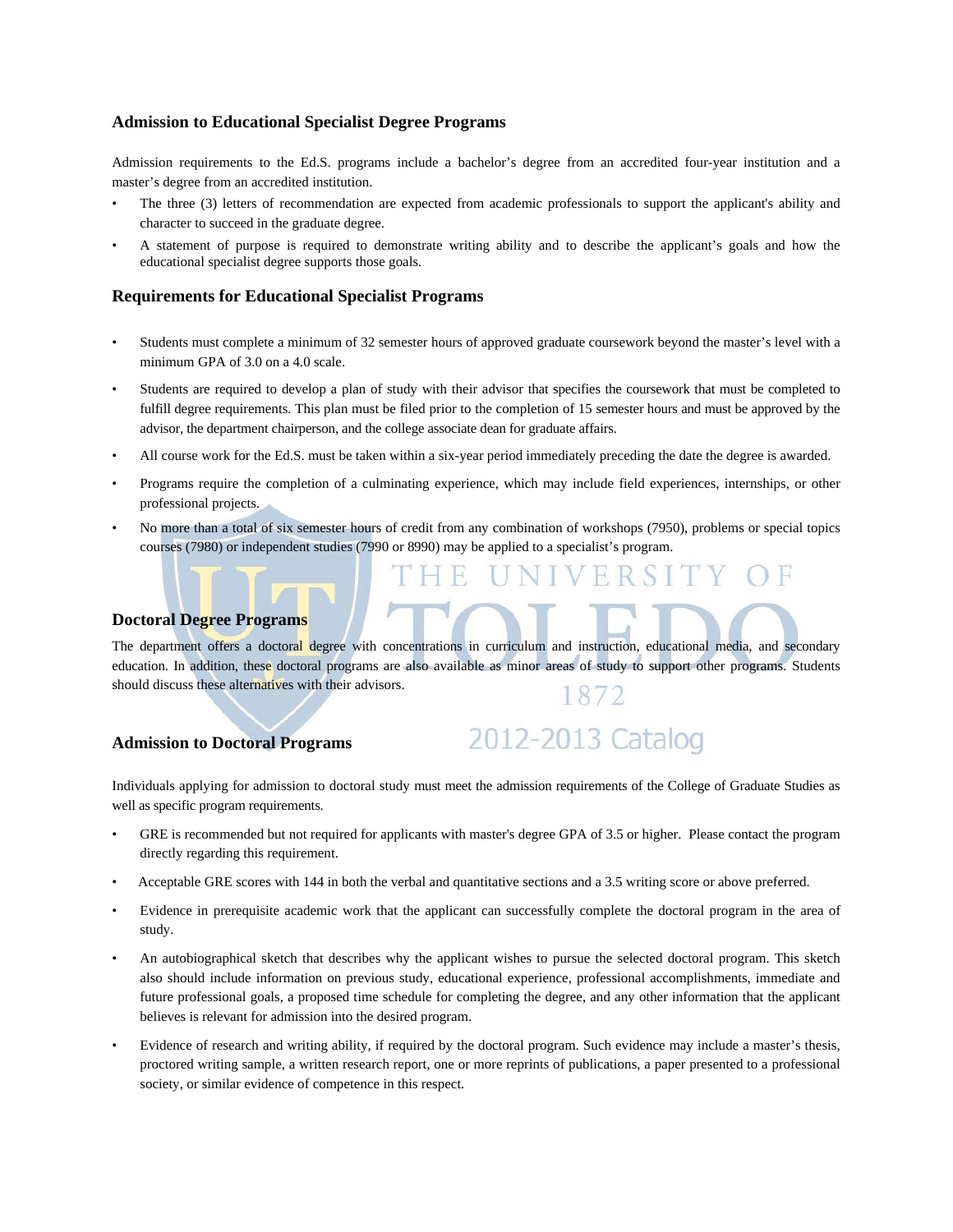#### **Requirements for Doctoral Programs**

A minimum of 60 hours of doctoral coursework (7000/8000 level) is required. Each doctoral student is expected to:

- Identify a concentration in one area of specialization (i.e. a major) and pass a written examination (major examination) that covers the major area of concentration;
- Demonstrate proficiency in tools of research;
- Depending on the program, pass a separate written examination;
- After passing the written major examination and passing an oral examination that covers the relevant coursework;
- Present and defend a dissertation proposal;
- Present and defend a completed dissertation in a public forum.

#### **Academic Advising Committee**

The student is assigned a temporary advisor upon admission to a program. This advisor guides the student in forming a doctoral program committee.

The doctoral program committee shall be formed before the student completes 18 hours of credit. The doctoral program committee has a minimum of three members who are selected from the membership of the graduate faculty of the University. The doctoral program committee is responsible for assisting the student in the development of a plan of study and assuring competence by overseeing the doctoral major exam, any minor exam(s) and doctoral program orals. EKSI

The plan of study must be approved by the doctoral program committee, the department chairperson, and the associate dean for graduate affairs of the college. The plan of study must be filed before 18 semester hours of the doctoral program are completed; and revisions to the original plan of study should be timely updated with the College of Graduate Studies the semester a revision occurs. After completion of the academic requirements, major/minor examinations and oral defense of the major/minor examinations, the student must form a dissertation committee to guide the development of the dissertation proposal and ultimately the dissertation.

The dissertation committee must include a minimum of four graduate faculty members including one who is not in the discipline major. The student must work closely with the committee to develop a research proposal for the dissertation. Once the committee approves the research design and proposal, the student must obtain Institutional Research Board approval before beginning any phase of the research study. A public defense of the dissertation is required.

All coursework and requirements of the doctoral degree must be completed within the seven year period preceding the awarding of the degree.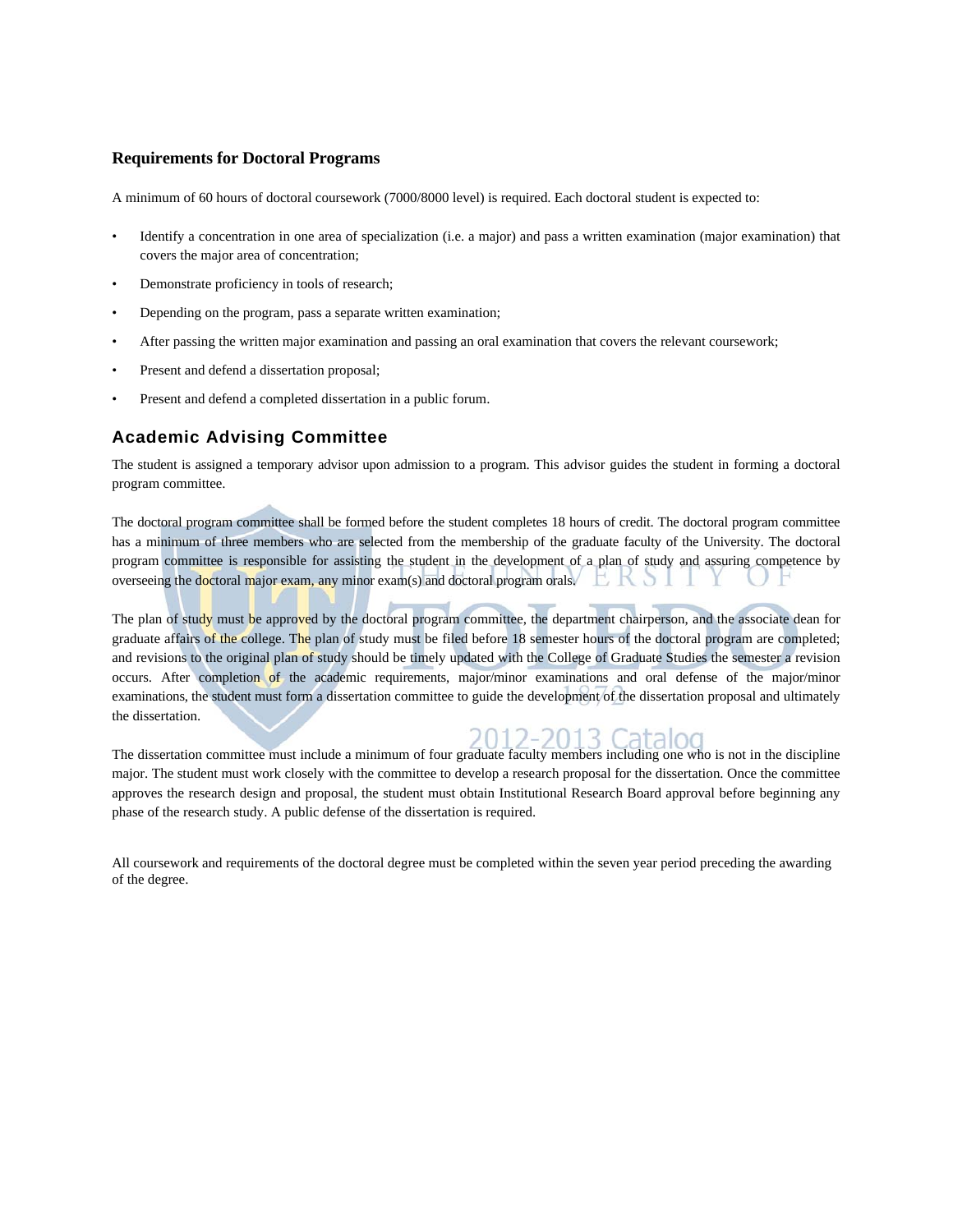# **Department of CRIMINAL JUSTICE AND SOCIAL WORK**

#### *MORRIS JENKINS, chair*

The department of criminal justice and social work offers individual master's degrees in each of the professions. A certificate in juvenile justice is available in association with the master's degree in criminal justice. The certificate in child advocacy is available as part of a degree or as a separate certificate.

# **Criminal Justice Program**

The department of criminal justice and social work offers a graduate program leading to a master of arts in criminal justice as well as an optional certificate in juvenile justice and a certificate in child advocacy. In addition, the department of criminal justice and social work with the College of Law offers a joint degree program leading to the master of arts in criminal justice and the juris doctor.

#### **Master of Arts in Criminal Justice**

The master of arts in criminal justice is designed to provide students with a broad understanding of the criminal justice system, social control and the nature of crime, in addition to developing and improving skills necessary to critically assess criminal justice problems and develop meaningful responses to these problems. The program also provides students with the skills to conduct applied research and evaluation, as well as the ability to understand empirical scholarly publications. The program allows students to develop a plan of study that will help prepare for leadership roles in the field of criminal justice and to pursue criminal justice doctoral studies. The program allows a person to be either a full-time or part-time student. A full-time student can complete the program in one year, while a part-time student should be able to complete the program in two or three years.

#### **Admission**

In addition to the College of Graduate Studies and Judith Herb College of Education, Health Science and Human Service requirements, evaluation of applicants for the criminal justice graduate program is based on the following criteria:

- application
- three letters of recommendation

2012-2013 Catalog

- personal statement official transcripts
- GPA of 3.0 or above on a 4 point scale is preferred; GPA of at least 2.7 on a 4 point scale will be considered on a case by case basis
- Applicants with less than 2.70 must take the Graduate Record Exam (GRE)

Meeting the minimum admission requirements does not guarantee entrance into the program. Admission is competitive and is dependent on the availability of space within the program. Under special circumstances, the graduate admissions committee may choose to admit a promising applicant as a provisional student in the program.

#### **Program of Study**

The master of arts in criminal justice requires a minimum of 33 semester hours including core and elective course work. Students should meet with the director of the graduate program in criminal justice to develop a plan of study which must be submitted by the end of the first semester or 12 credits hours. Any electives taken outside of criminal justice must be preapproved by the director of the graduate program in criminal justice. A student may complete a thesis or must pass a comprehensive exam to earn the degree. Within the first semester of graduate study, a student may elect to complete a thesis in lieu of 3 credit hours of elective course work.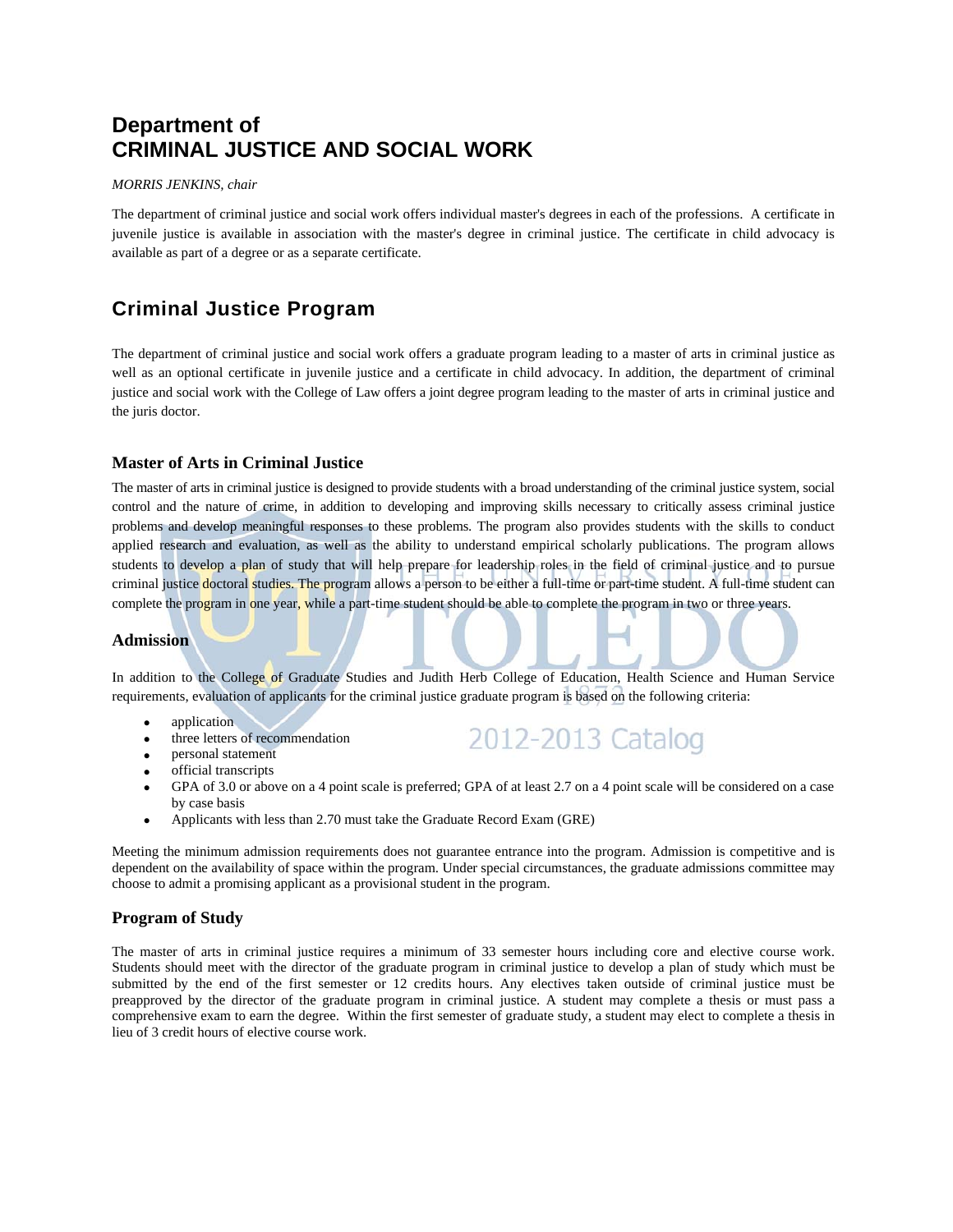**Program of study for the master of arts in criminal justice** 

|   | <b>Fall Semester</b>                                                                                                        | <b>Spring Semester</b>                                                                                                           | <b>Summer Semester</b>         |
|---|-----------------------------------------------------------------------------------------------------------------------------|----------------------------------------------------------------------------------------------------------------------------------|--------------------------------|
| ä | 3<br>CRIM6100 Metro Problems<br>$\sim$<br>CRIM5200 Data Analysis<br>CRIM4600 Research Methods<br>CRIM Elective in CRIM<br>3 | CRIM6420 Adv. Criminal Procedures<br>CRIM6000 Adv. Criminal Justice Theories<br>З<br>*Elective in CRIM<br>*Elective<br>*Elective | *Elective in CRIM<br>*Elective |
|   | Total 12 hours                                                                                                              | Total 15 hours                                                                                                                   | <b>Total 6 hours</b>           |

\*Note: A maximum of 9 hours of elective work must be done in graduate level Criminal Justice courses. A maximum of 9 hours may be done in graduate level course work outside of CJ with pre-approval of the graduate advisor.

#### **Joint M.A. in Criminal Justice/Juris Doctor**

This program is administered jointly by the College of Law and the criminal justice program. The program is designed for students who wish to have theoretical and practical knowledge in the law and in the field of criminal justice.

#### **Admissions**

- Be accepted by the University of Toledo College of Law
- Successfully complete of the first year of law school
- Be a student in good standing at the University of Toledo College of Law
- Complete an application for the master of arts in criminal justice TT D

#### **Program of Study**

To complete the master of arts in criminal justice, the student must meet the degree requirements. Students in the joint program may substitute a law school course in criminal procedures for the core course CRIM 6420. Additionally, nine hours of law courses may be applied as electives in the master of arts in criminal justice.

To qualify for the juris doctor degree, a student must comply with all the academic and non-academic rules of the College of Law. Under the joint program, up to 12 semester hours taken for the master of arts in criminal justice may be applied toward the completion of credit hours for juris doctor degree. The student must earn a grade of B or better in those courses to be credited toward the juris doctor.

# **Social Work Program**

The department of criminal justice and social work offers the professional master of social work degree (MSW). The graduate program in social work is fully accredited by the Council on Social Work Education (CSWE).

#### **Master of Social Work**

The master of social work degree has an advanced generalist perspective, preparing students to create change at all system levels, from individuals to communities. Students may select a concentration in either mental health or in child and family services.

An advanced standing program exists for students who meet specific criteria including a baccalaureate social work degree from an undergraduate social work program accredited by the Counsel of Social Work Education (CSWE). Students with related degrees will not be admitted under advanced standing status.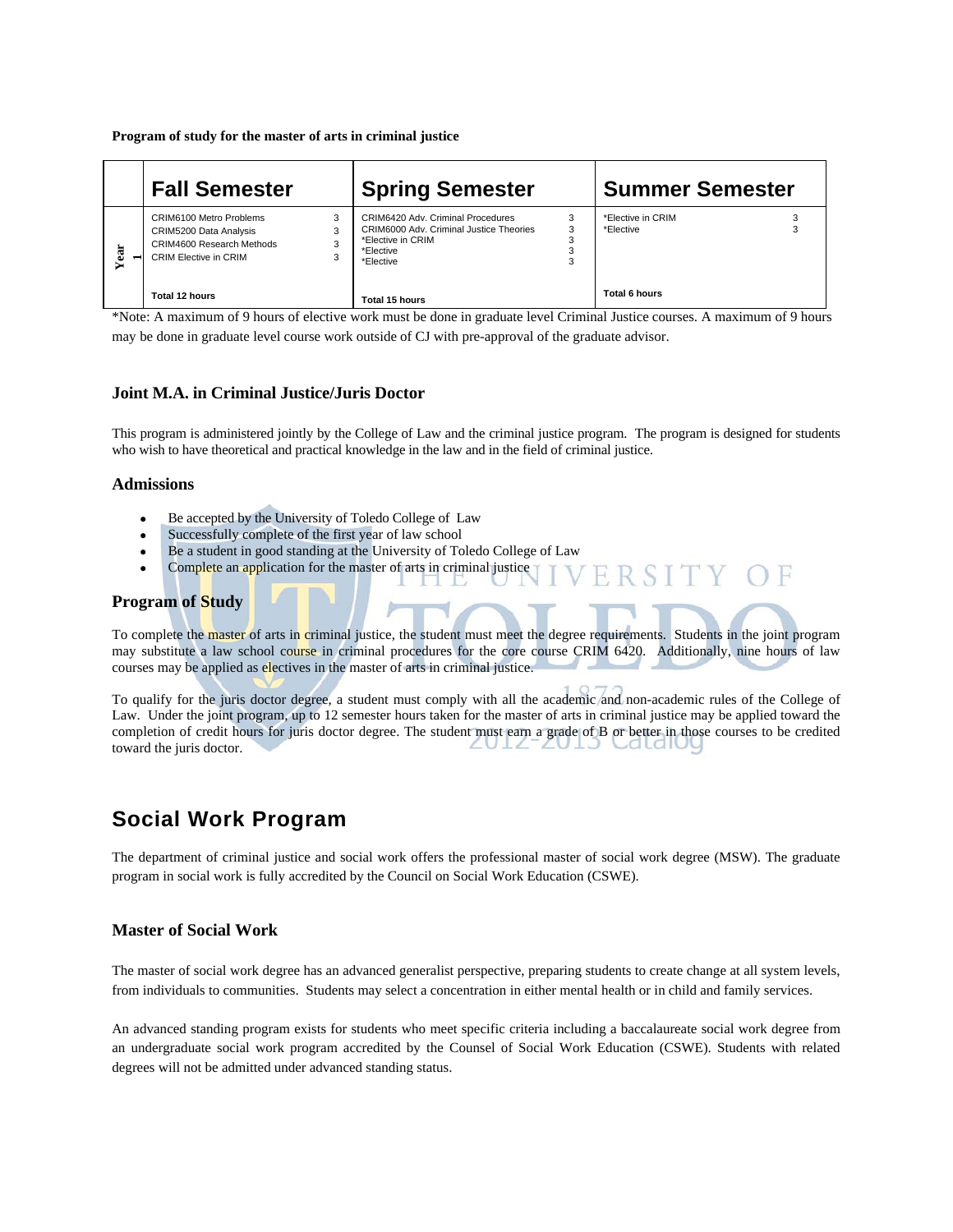#### **Admission**

In addition to the admission criteria established by the College of Graduate Studies at The University of Toledo, the applicant to the MSW program must submit

- three letters of recommendation from both employers and prior faculty members
- a personal statement that speaks to her/his commitment to social and economic justice as well as the applicant's professional goals over the next 10 years

Additional requirements for admission to the advanced standing program include:

- a baccalaureate degree in social work from a CSW-accredited social work program
- minimum undergraduate GPA of 3.0
- minimum GPA of 3.3 in the social work program

Since the program is not designed to prepare graduates for work in private practice, an applicant indicating that private practice is his/her professional goal will be advised to consider other programs, such as counselor education at UT that will be better suited to meet this goal.

The personal statement and references from both employers and prior faculty members will be evaluated for a "fit" with the social work profession and our program's focus on social and economic justice. Applicants must convey their adherence to the values and ethics of the profession. Applicants with no evidence of the above will not be admitted to the program.

The Council on Social Work Education does not permit programs to provide course credit for work experience. It is our hope that each class admitted would have a mixture of students who have experience as well as those without extensive professional experience. We encourage diversity among the students accepted to the program. This includes diversity of gender, age, race/ethnicity, sexual orientation, ability and experience in the profession, etc. Prospective applicants are urged to review information on the program website.

#### **Program of Study**

The complete MSW Program requires 60 semester hours for graduation that is consistent with MSW programs across the country. Foundation course work is offered in the first year of the program and advanced course work in the second year.

 $2 - 20$ 

lis Cataloo

Students must enroll in 16 credit hours of field education to obtain the required 900 hours required by CSWE. Six (6) of these hours are taken during the foundation year and ten (10) during the advanced year. While every effort is made to accommodate students with full-time jobs, applicants to the program must be aware that field placements primarily take place during business hours. We are unable to guarantee a night or weekend field placement.

Students who are awarded admission with advanced standing must complete 33 credit hours to obtain the MSW degree. The advanced standing program focuses on the advanced generalist courses and field placements. Courses at the 6000 level are required for the advanced stranding program.

#### **Program of study for the master of social work**

|      | <b>Fall Semester</b>                                                                                                                                                                                                   |             | <b>Spring Semester</b>                                                                                                                                                                                      |  |
|------|------------------------------------------------------------------------------------------------------------------------------------------------------------------------------------------------------------------------|-------------|-------------------------------------------------------------------------------------------------------------------------------------------------------------------------------------------------------------|--|
| Year | SOCW5110 Social Work Practice I<br>SOCW5210 Micro Perspectives of HBSE<br>SOC5330 Policy Issues & Analysis in SW<br>SOC5010 SW Research Methods & Analysis<br>SOC5900 Foundation SW Field Lab<br><b>Total 15 hours</b> | 3<br>3<br>3 | SOCW5120 Social Work Practice II<br>SOCW5130 Social Work Practice III<br>SOCW5220 Macro SW Perspectives HBSE<br>SOCW6140 Advanced SW Assessment<br>SOCW5910 Foundation SW Field Placement<br>Total 15 hours |  |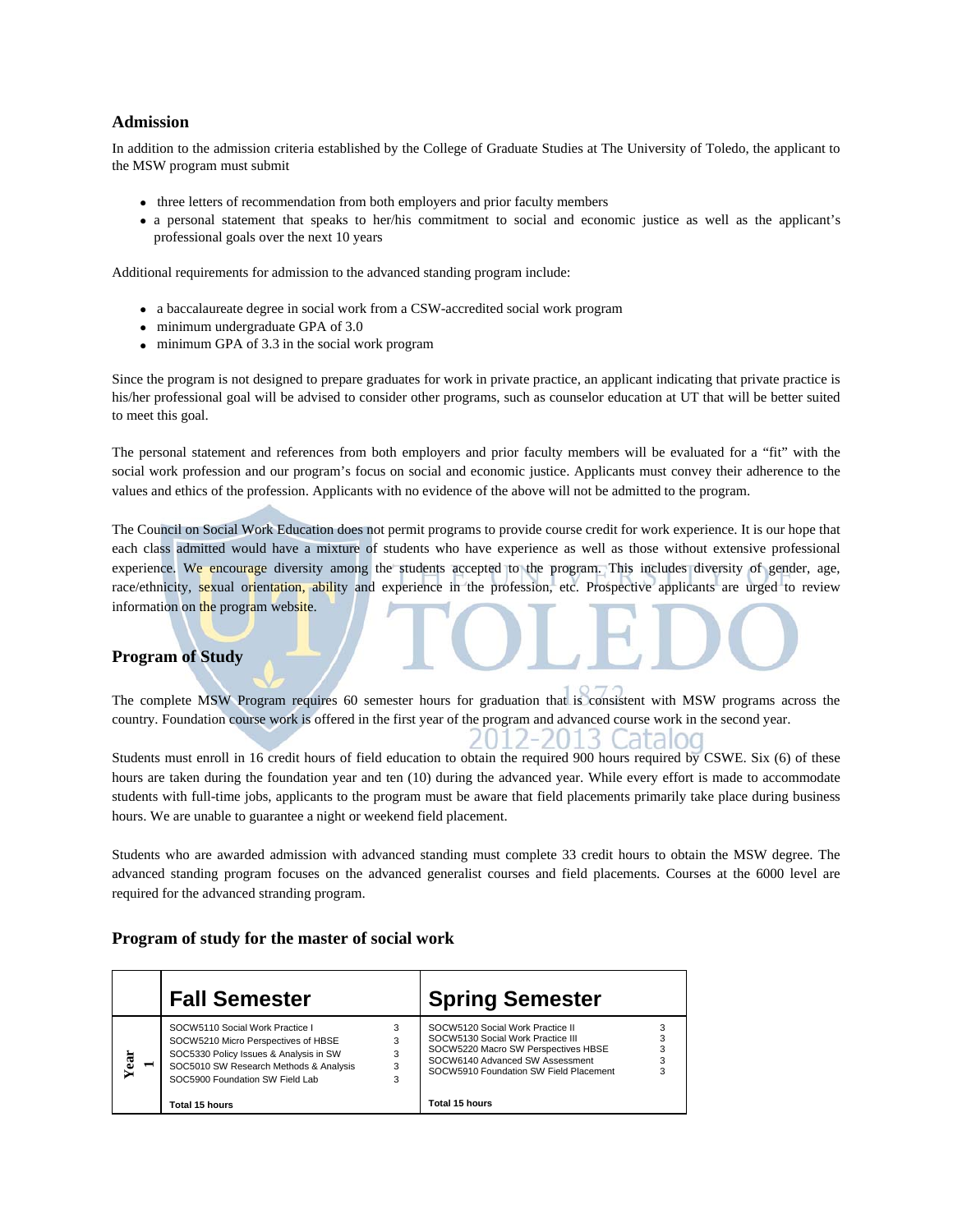- \* Students may choose between Research Methods for Micro Social Work Practice and Research Methods for Macro Social Work Practice.
- \*\* Students may choose among Social Work Practice in Mental Health, Social Work Practice in the Aging Community, and Child and Family Social Work Practice.
- \*\*\* Students may choose among Social Work Policy Issues in Mental Health, Social Work Policy Issues in Aging, and Social Work Policy Issues: Child and Family.

# **Graduate Certificates**

The juvenile justice certificate must be included as part of a master's degree in criminal justice. The child advocacy certificate is offered on-line as a stand-alone certificate that is available to persons holding bachelor degrees. The coursework from both certificates may be used as part of a degree program but a separate application for the certificate must be made.

#### **Child Advocacy Certificate**

An on-line interdisciplinary certificate is offered to individuals with bachelor degrees who are interested in advocating for children and preventing child abuse. The certificate requires a 12 credit hour sequence of four courses from criminal justice, social work, and counselor education.

#### **Admission**

- Must have an earned bachelor's degree from an accredited institution of higher learning with an undergraduate grade point average of 3.0 or higher for regular admission to the certificate program
- Apply for admission to the certificate program
- Two letters of recommendation
- A statement of purpose



1872

#### **Program of Study**

The child advocacy courses may be used within a degree program or may be used as a separate child advocacy certificate.

#### **Child Advocacy Certificate**

| <b>SOCW</b> | 6700 | Perspectives in Child Maltreatment and Advocacy      |
|-------------|------|------------------------------------------------------|
| <b>CRIM</b> | 6710 | Professional and System Responses for Child Advocacy |
| <b>COUN</b> | 6720 | Advocacy for the Survivor of Child Neglect and Abuse |
| <b>CRIM</b> | 6730 | Guided Study in Child Advocacy                       |

#### **Juvenile Justice Certificate**

An optional certificate program in juvenile justice is offered as part of the master of arts in criminal justice degree program. This certificate is designed to provide a student with a more in-depth study of juvenile justice issues. The certificate requires the successful completion of the requirements for the master of arts in criminal justice degree and a minimum of 12 credit hours in juvenile justice courses which may be counted as criminal justice electives or general electives.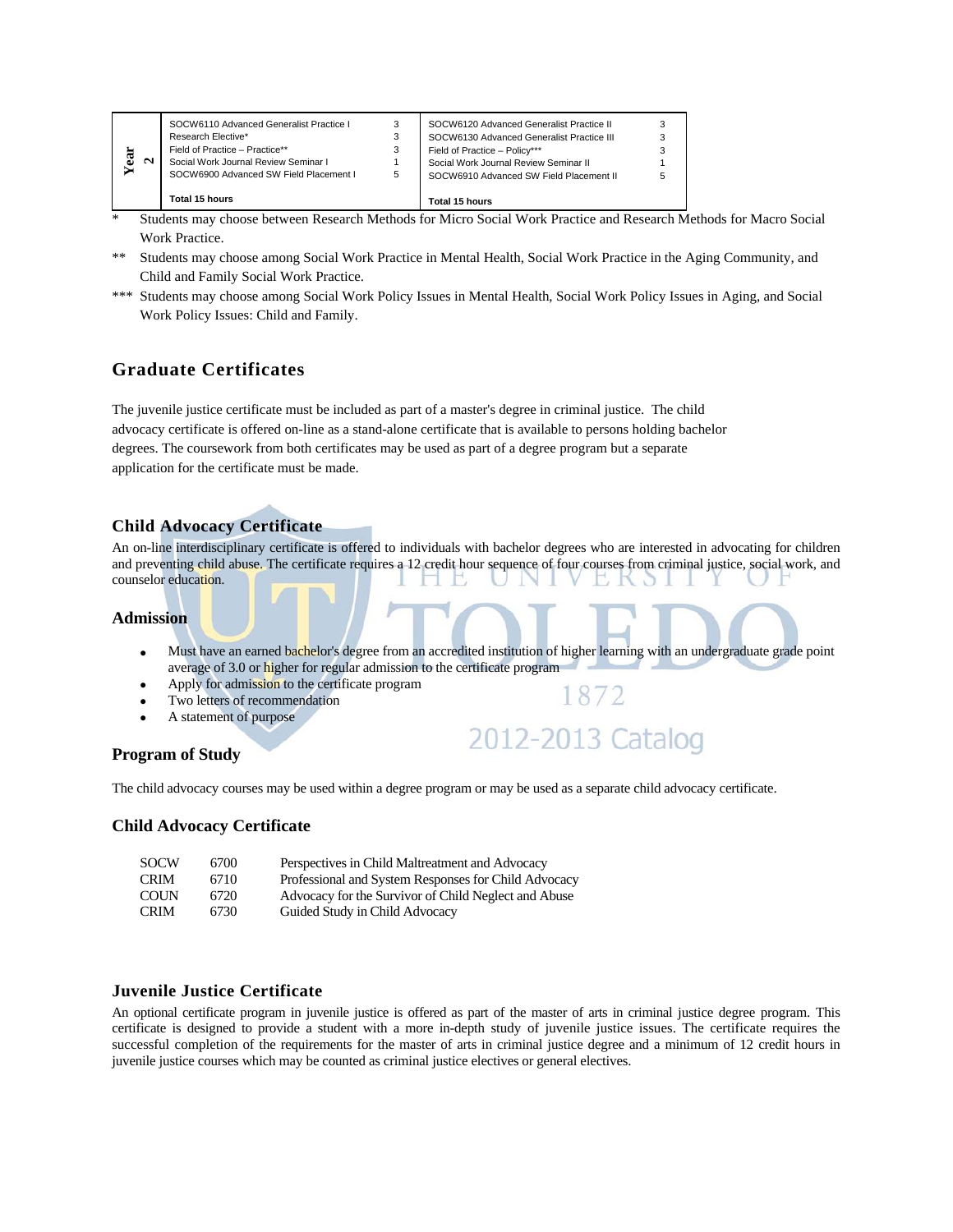#### **Admission**

- Must be admitted to the master of arts in criminal justice degree program
- Meet with the director of the graduate program in criminal justice
- Apply for admission to the certificate program

#### **Program of Study**

The juvenile justice certificate is only available as part of a master's degree program in criminal justice. Upon completion of the certificate requirements and the requirements for the master of arts in criminal justice, the certificate will be awarded.

#### **Juvenile Justice Certificate** (12 hours)

| <b>CRIM</b> | 6310 | Juvenile Justice in the Metropolitan Community                                                                                                                           |
|-------------|------|--------------------------------------------------------------------------------------------------------------------------------------------------------------------------|
|             |      | Select 9 credit hours from the below list:                                                                                                                               |
| <b>CRIM</b> | 5370 | Disproportionate Confinement of Minority Youth                                                                                                                           |
| <b>CRIM</b> | 5400 | Criminal Justice Field Studies (Must be a placement in the community with an agency/program that deals<br>with juvenile delinquents, troubled youths, or youths at risk) |
| <b>CRIM</b> | 6940 | Criminal Justice Internship (Must be a placement in the community with an agency/program that deals<br>with juvenile delinquents, troubled youths, or youths at risk)    |
| <b>CRIM</b> | 6980 | Special Topics in Criminal Justice (Must be approved by the graduate coordinator and be a course which<br>focuses on an aspect of the juvenile justice system.           |
| <b>CRIM</b> | 6990 | Independent Study in Criminal Justice (Must be on an area dealing with juvenile delinquents, troubled                                                                    |
|             |      | youths, or youths at risk)<br>UNIVERSITY O<br>T HIB.<br>2012-2013 Cata                                                                                                   |
|             |      |                                                                                                                                                                          |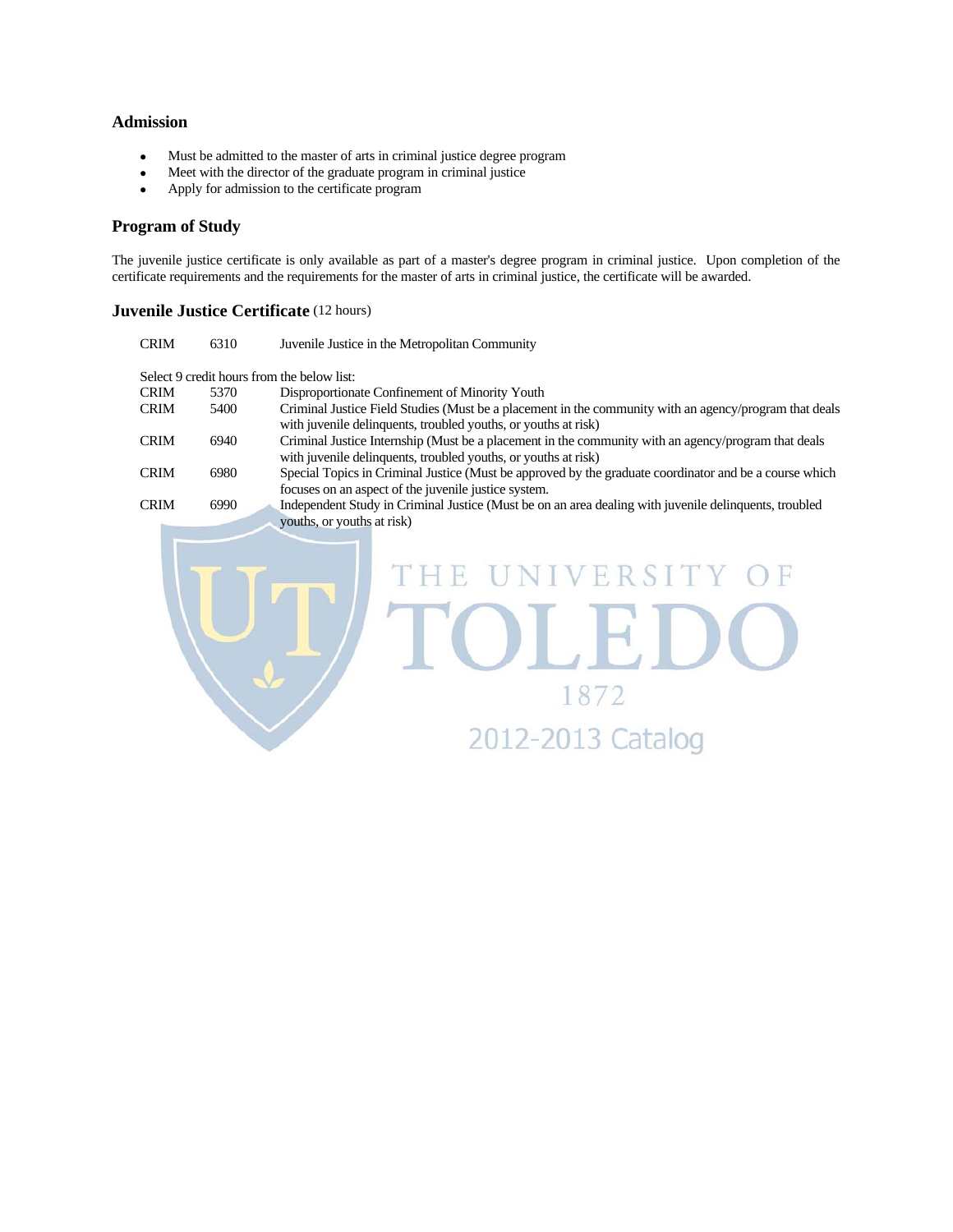# **Department of EARLY CHILDHOOD, PHYSICAL AND SPECIAL EDUCATION**

*RICHARD WELSCH, chair* 

Programs housed in this department include graduate programs in early childhood education, physical education, and special education (intervention specialist licenses in early childhood, mild/moderate, moderate/intensive; MR/DD early intervention certificate). In addition, teacher licensure requirements may be obtained in early childhood education or special education in conjunction with the master's degree. These programs are available at the master, education specialist (6th year program) and doctoral level. Endorsements are also available in the areas of (adapted physical education, early intervention, pre-school special needs, and transition to work).

Educational programs at The University of Toledo are accredited by the National Council for Accreditation of Teacher Education (NCATE).

#### **Admission to Master's Degree Programs**

In addition to the College of Graduate Studies admission requirements, master's programs housed in the department of early childhood, physical, and special education require the following:

- An overall grade point average (GPA) of at least 2.7 on a 4.0 scale in all undergraduate work. Students who fail to meet this requirement may be considered for provisional admission**,** provided they demonstrate excellent promise for graduate study through other objective measures. An acceptable GRE score is one of the requirements for students without the 2.7 undergraduate grade point average.
- Three recommendations regarding the prospective graduate student's potential for doing master's level work, which, depending upon the student's status at the time, may come from such sources as the undergraduate major advisor, current employer, school principal or others who are knowledgeable about the applicant's ability to engage in graduate work in the desired program.
- A statement describing the student's background and goals as well as the importance of the degree in achieving those goals.
- Some programs have selective admissions and may admit a limited number of students. Thus, meeting all formal criteria does not guarantee admission.

#### **Requirements for Master's Degree Programs**

 Master's programs housed in the department of early childhood, physical, and special education require a minimum of 36 semester hours of approved graduate course work. No more than a total of six semester hours of credit from workshops (5950), problems or special topics courses (5980 or 6980), and independent studies (5990 or 6990) may be included in the degree program.

- A plan of study identifying the courses for the master's degree is required after 12 credit hours, generally at the end of the first semester of full time study.
- All students completing one of the master's degrees in this department must fulfill core requirements by completing one course from each of the four foundations core areas within the first 18 semester hours of course work (four of the first six courses must be core courses).
- All course work for the master's degree must be taken within a six-year period immediately preceding the date the degree is awarded.
- The completion of a thesis, project, comprehensive examination, seminar, or field experience (practicum) is noted in specific program descriptions.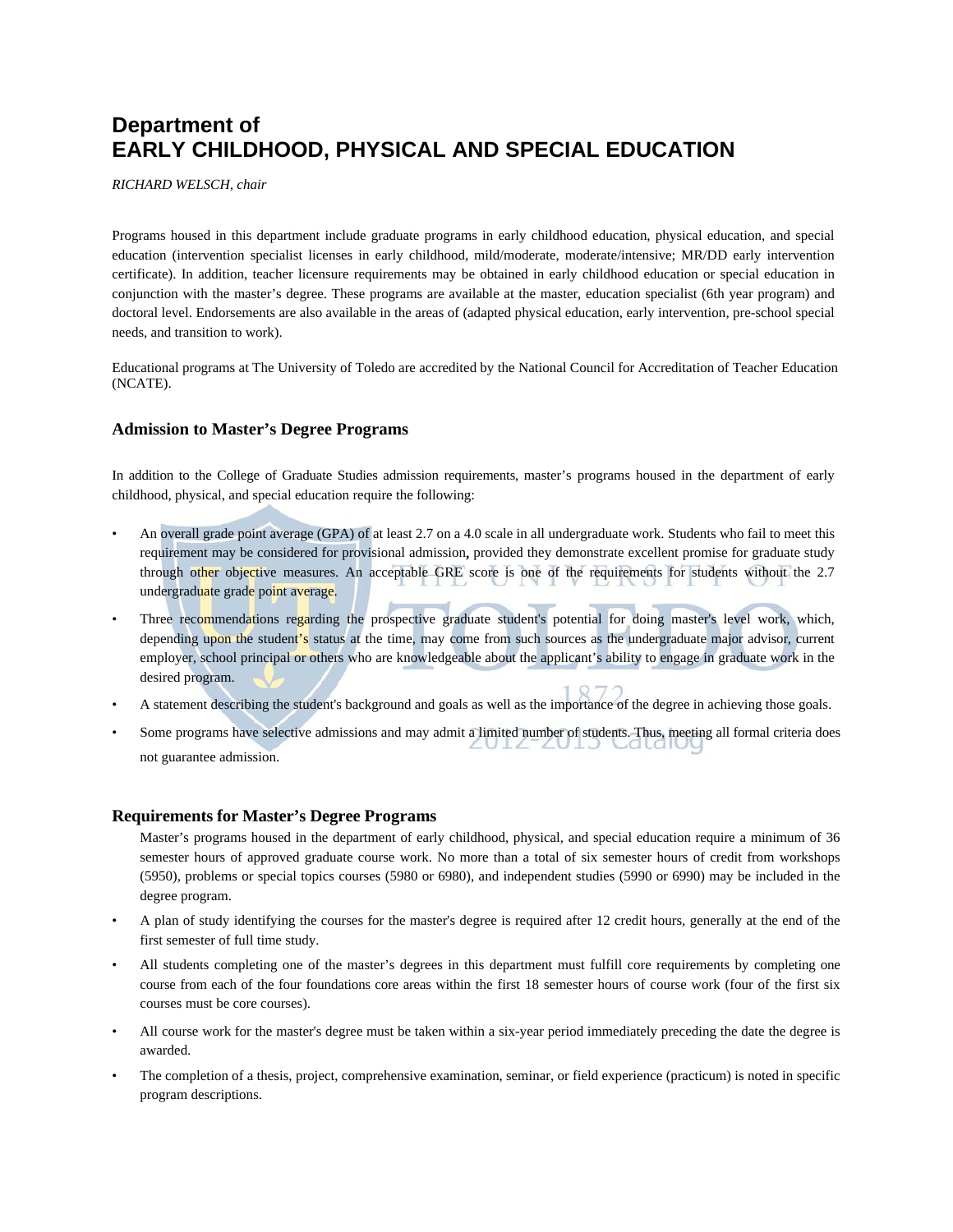Programs leading to licensure or endorsement may require additional semester hours to fulfill licensure credential as well as degree requirements.

#### **Licensure Alternative Master's Program (LAMP)**

The licensure alternative masters program (LAMP) is a unique program for providing an initial license for those individuals who are seeking a career change and are interested in becoming a teacher. The LAMP provides a sequence of courses which lead to teacher licensure from the State of Ohio and a master's degree in education. Licensure may be obtained in early childhood education (grades PreK-3), or special education (K-12). The program is designed to provide the student with many opportunities to participate in school settings and to put these experiences into perspective through on-campus reflective seminars.

#### **Admission requirements for LAMP**

All applicants must have a minimum 2.7 overall GPA (combined undergraduate GPA). Other admission requirements may include (but are not limited to) application, GRE scores, writing samples, interviews, and recommendation letters. Students must be fully admitted to the College of Graduate Studies to be eligible. Students must consult with the appropriate LAMP advisor prior to applying.

#### **Licensure Programs**



#### **Master of Education in Early Childhood Education PreK-3**

- A. Foundations core ......................................................................... 12
	- Psychological Foundations: EDP 5110, 5120, 5210, 5220, 5230, 5310, 5320, or 5330
	- Research Foundations: RESM 5110, 5210, 5310, or 5330
	- Social Foundations: TSOC 5100, 5110, 5200, 5210, 5230, 5300, 5400, or 5500
	- Curriculum core: CIEC 5340 or 6310
- B. Specialization ............................................................................... 18 Courses must be pre-approved by the faculty advisor*.*
- C. Theory and research requirement .................................................... 3 CIEC 6950
- D. Seminar, project or thesis ................................................................ 3 CIEC 6900, 6920 or 6960

Requirements for initial teacher licensure may be met as part of the M.Ed. degree. See the description of the licensure alternative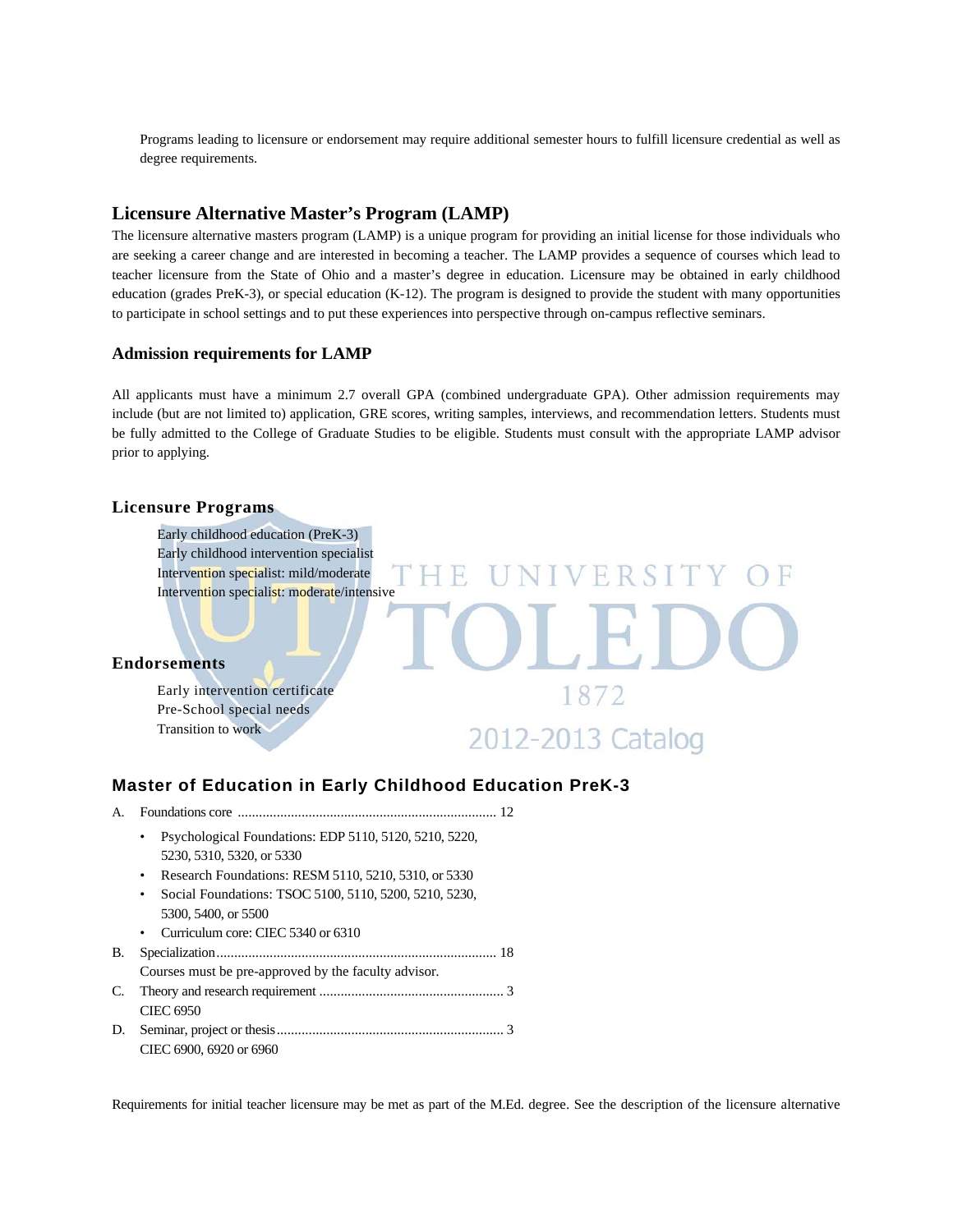master's program (LAMP) section. Students should consult their advisor for detailed information.

**Sample program of study for the master of education in early childhood education PreK-3:** 

|                | <b>Fall Semester</b>                                                                                          | <b>Spring Semester</b>                                               | <b>Summer Semester</b>                                 |
|----------------|---------------------------------------------------------------------------------------------------------------|----------------------------------------------------------------------|--------------------------------------------------------|
| Year           | 3<br>CIEC 6330 Lang and Concept Dev<br>CIEC 6750 Dev and Class Assess<br>3<br>3<br>EDP core<br>3<br>TSOC core | 3<br>CIEC 6310 PreK/Primary Curr<br>3<br>RESM core<br>3<br>*Elective | 3<br>CIEC 6320 Mean and Dev Play Beh<br>3<br>*Elective |
| Year<br>$\sim$ | *Elective<br>3<br>CIEC 6950 Theory & Research<br>3                                                            | CIEC 6900 Research Seminar<br>3                                      |                                                        |

\*Note: with pre-approval of the graduate advisor.

# **Master of Education in Special Education**

A. Foundations core ............................................................................ 12 • Psychological Foundations: EDP 5110, 5120, 5210, 5220, 5230, 5310, 5320, or 5330 • Research Foundations: RESM 5110, 5210 or 5310 • Social Foundations: TSOC 5100, 5110, 5200, 5210, 5230, 5300, 5400, or 5500 S300, 3400, 01 3300<br>Curriculum core: Students with an undergraduate degree outside of special education take SPED 5000, 5160, 5180, 5250, or 6070. Students with an undergraduate degree in special education take SPED 5820, 5860, 6470, 6490, 6590, 6800, 6810, 6830, CIEC 5340, CIEC 6310, or CIEC 6340. B. Specialization ................................................................................ 18 1872 Areas of focus may include, but are not limited to, general special education, early childhood special education, transition to work, or 2-2013 Catalog behavior disorders. 20 Courses must be pre-approved by the faculty advisor*.*  C. Culminating experience .................................................................. 6 SPED 6930 and one of the following: SPED 6930 (exam) or SPED 6920 (project), or SPED 6960 (thesis)

Requirements for initial teacher licensure may be met as part of the M.Ed. degree. See the description of the licensure alternative master's program (LAMP) section. Students should consult their advisor for detailed information.

**Sample program of study for the master of education in special education: focus on transition to work:** 

|      | <b>Fall Semester</b>                                |             | <b>Spring Semester</b>                                               |        | <b>Summer Semester</b>                        |  |
|------|-----------------------------------------------------|-------------|----------------------------------------------------------------------|--------|-----------------------------------------------|--|
| ä    | SPED 5170 Supporting Youth<br>EDP core<br>TSOC core | 3<br>3<br>3 | SPED 6250 Issues and Research<br><b>RESM</b> core<br>Curriculum core | 3      | SPED 5260 Career & Voc<br>CTE 5080 Principles |  |
| Year | SPED 6940 Externship<br>*Elective                   | 4<br>3      | SPED 6930 Seminar<br>SPED 6930 Comp Exam                             | 3<br>3 |                                               |  |

\*Note: with pre-approval of the graduate advisor.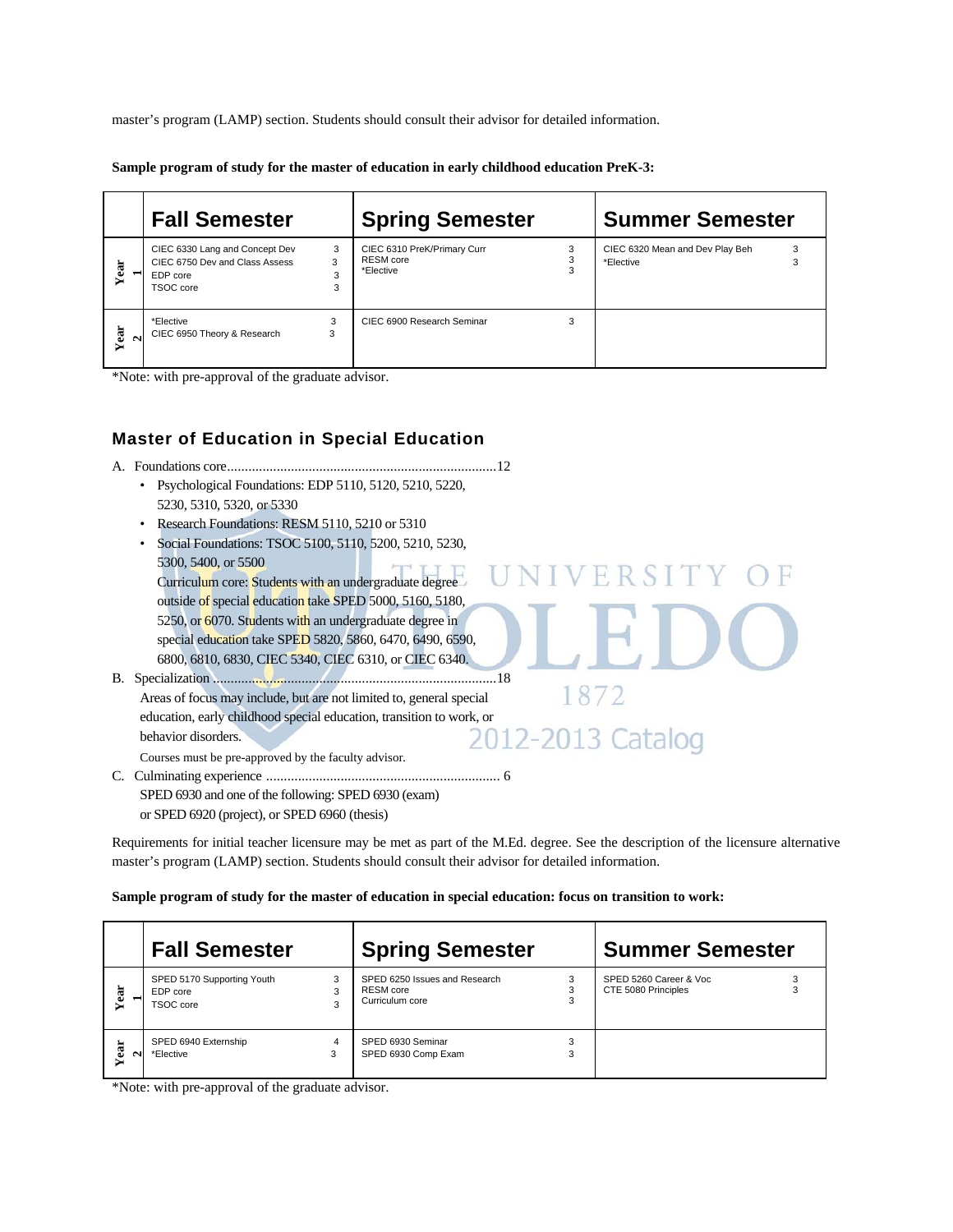**Sample program of study for the master of education in special education: focus on early childhood special education:** 

|                | <b>Fall Semester</b>                                                                                |                  | <b>Spring Semester</b>                                                                |   | <b>Summer Semester</b>                         |  |
|----------------|-----------------------------------------------------------------------------------------------------|------------------|---------------------------------------------------------------------------------------|---|------------------------------------------------|--|
| Year           | SPED 6070 Curr Model EC<br>SPED 5270 Team Models and Net<br>CIEC 6750 Dev and Classroom<br>EDP core | 3<br>3<br>3<br>3 | SPED 5280 Management ECSE<br>SPED 5980 Curr & Strat K-3 Dis<br>RESM core<br>TSOC core | 3 | SPED 5250 Family/Professional<br>SPED 5980 AAC |  |
| Year<br>$\sim$ | SPED 6930 Seminar                                                                                   | 3                | SPED 6920 Project                                                                     | 3 |                                                |  |

#### **Doctoral Degree Programs**

The department offers a doctoral degree in curriculum and instruction with a focus on special education or early childhood education.

#### **Admission to Doctoral Programs**

Individuals applying for admission to doctoral study must meet the admission requirements of the College of Graduate Studies as well as specific program requirements.

- A minimum 3.25 cumulative GPA, using a 4.0 scale, on all previous graduate academic work with a completed master's degree. H R.
- Acceptable GRE scores with 50 percentile or higher preferred.
- Evidence in prerequisite academic work that the applicant can successfully complete the doctoral program in the area of study.
- An autobiographical sketch that describes why the applicant wishes to pursue the selected doctoral program. This sketch also should include information on previous study, educational experience, professional accomplishments, immediate and future professional goals, a proposed time schedule for completing the degree, and any other information that the applicant believes is relevant for admission into the desired program. 012-2013 Catalog
- Evidence of research and writing ability. Such evidence may include a master's thesis, proctored writing sample, a written research report, one or more reprints of publications, a paper presented to a professional society, or similar evidence of competence in this respect.
- Evidence of successful teaching experience is preferred.

#### **Requirements for Doctoral Programs**

A minimum of 60 hours beyond the master's degree is required. Each doctoral student is expected to:

- Identify a concentration in an area of specialization (i.e. a major) and pass a written examination (major examination);
- Demonstrate proficiency in tools of research;
- After passing the written major examination, pass an oral examination that covers the relevant coursework;
- Present a dissertation proposal;
- Present and defend a completed dissertation in a public forum.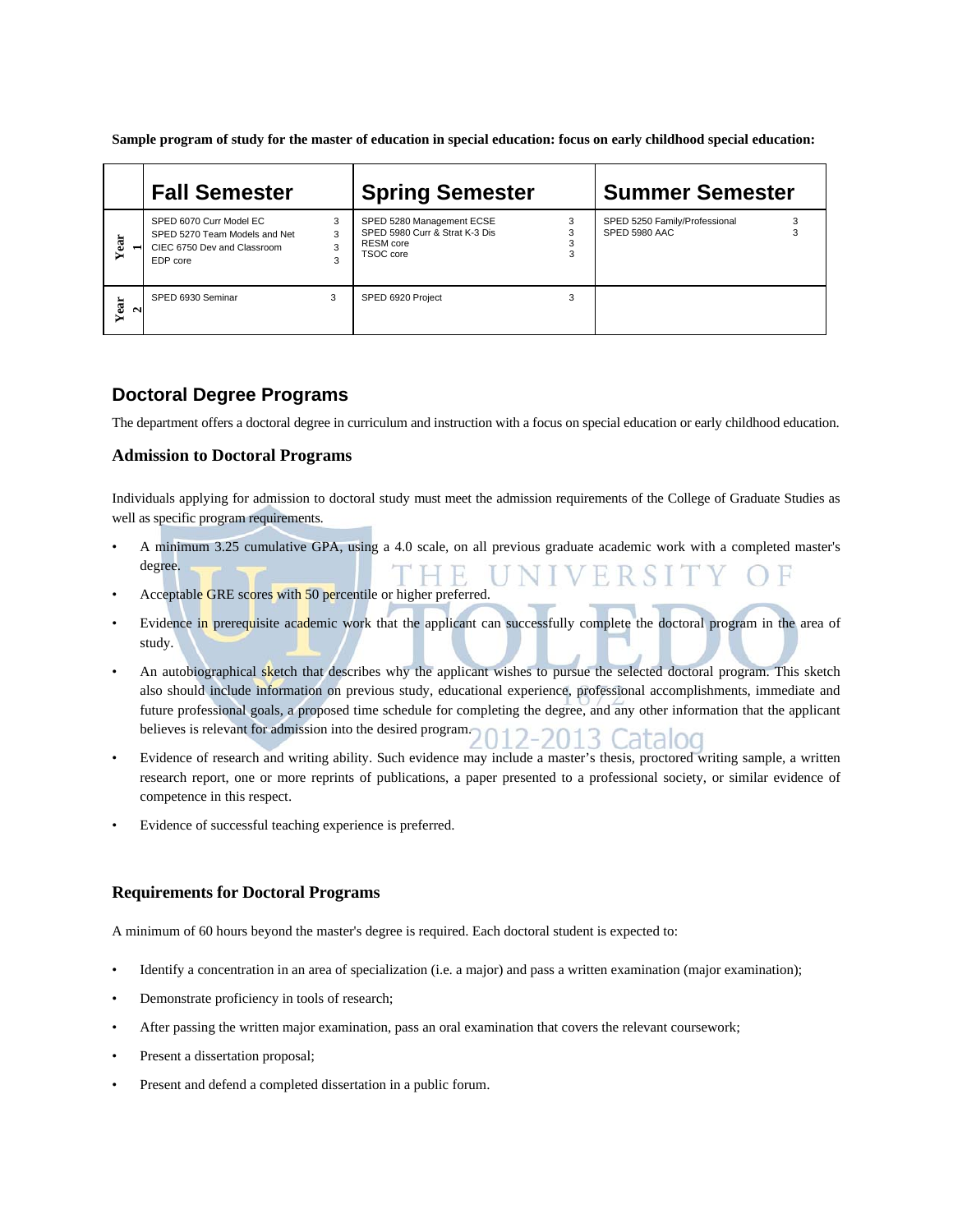#### **Academic Advising Committee**

The student is assigned a temporary advisor upon admission to a program. This advisor guides the student in forming a doctoral program committee.

The doctoral program committee is to be formed before the student completes 18 hours of credit. The doctoral program committee has a minimum of three members who are selected from the membership of the graduate faculty of the University. The doctoral program committee is responsible for assisting the student in the development of a plan of study and assuring competence by overseeing the doctoral major exam and doctoral program orals.

The plan of study must be approved by the doctoral program committee, the department chairperson, and the Associate Dean for Graduate Affairs of the college. The plan of study must be filed before 18 semester hours of the doctoral program are completed. After completion of the academic requirements, the student must form a dissertation committee to guide the development of the dissertation.

#### **Dissertation**

The dissertation committee must include a minimum of four graduate faculty members including one who is not in the discipline major. The members of the dissertation often include members from the doctoral program committee. The student must work closely with the committee to develop a research proposal for the dissertation. Once the committee approves the research design, the student must obtain Institutional Research Board approval before beginning the research study. A public defense of the dissertation is required.

All coursework and requirements for the doctoral degree should be completed in the seven year period immediately preceding the awarding of the degree. UNIVERSI н H.

> 1872 2012-2013 Catalog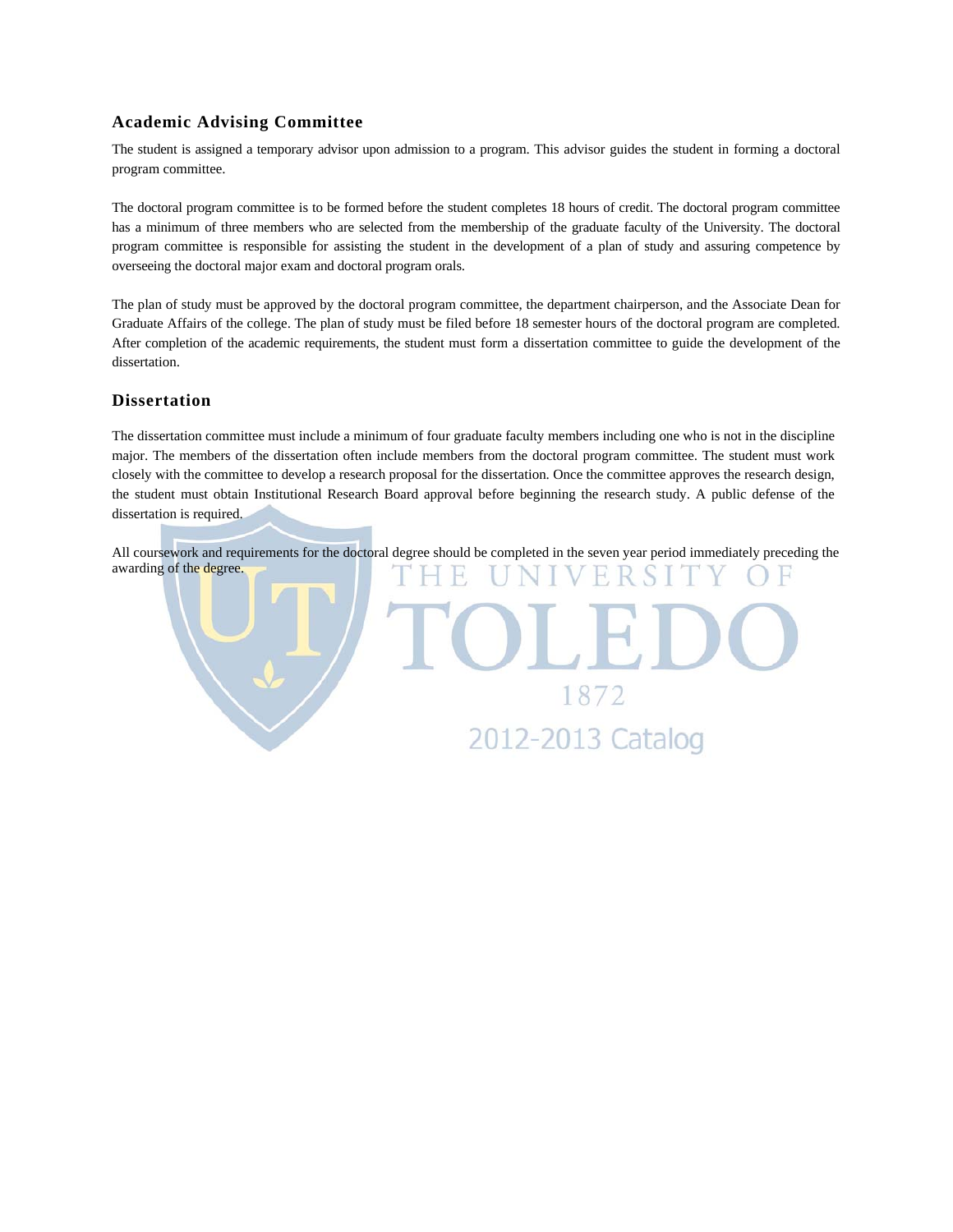# **EDUCATIONAL FOUNDATIONS AND LEADERSHIP**

*WILLIAM GRAY, interim chair* 

The mission of the department of educational foundations and leadership (EDFL) is to prepare and develop educational leaders and scholars to be agents of transformation on all levels of educational systems. A learning paradigm informs our graduate programs, which are student-centered, inquiry-based, and integrated in terms of theory and practice, and lead to graduate degrees (Master's, Ed.S., Ed.D., and Ph.D.). Graduate degrees are available in educational administration and supervision, educational psychology, higher education, research and measurement, social foundations of education (including philosophy, sociology, and history of education).

The department is also the home of the John H. Russel Center for Educational Leadership and the Center for Nonviolence and Democratic Education (CNDE).

The educational administration and supervision program is accredited by the National Council for Accreditation of Teacher Education (NCATE).

#### **Admission to Master's Degree Programs**

In addition to the College of Graduate Studies admission requirements, master's programs housed in the department of educational foundations and leadership (EDFL) require the following:

- An overall grade point average (GPA) of at least 2.7 on a 4.0 scale in all undergraduate work. Students who fail to meet this requirement may be considered for provisional admission**,** provided they demonstrate excellent promise for graduate study. The GRE is required for students with less than a 2.7 undergraduate grade point average.
- Three letters of recommendation regarding the prospective graduate student's potential for doing master's level work, which, depending upon the student's status at the time, may come from such sources as the undergraduate major advisor, current employer, school principal, or others who are knowledgeable about the applicant's ability to engage in graduate work in the desired program.
- A statement describing the student's background and goals as well as the importance of the degree in achieving those goals.
- Some programs have selective admissions and may admit a limited number of students. Thus, meeting all formal criteria does not guarantee admission.

#### **Requirements for Master's Degree Programs**

Master's programs housed in the department of educational foundations and leadership require a minimum of 30 or 36 semester hours (depending on program) of approved graduate course work. No more than a total of six semester hours of credit from workshops (5950), problems or special topics courses (5980 or 6980), and independent studies (5990 or 6990) may be included in the degree program.

- A plan of study identifying the courses for the master's degree is required after 12 credit hours, generally at the end of the first semester of full time study.
- All students completing one of the master's degrees in this department must fulfill core requirements by completing one course from each of the four foundations core areas within the first 18 semester hours of course work (four of the first six courses must be core courses).
- All course work for the master's degree must be taken within a six-year period immediately preceding the date the degree is awarded.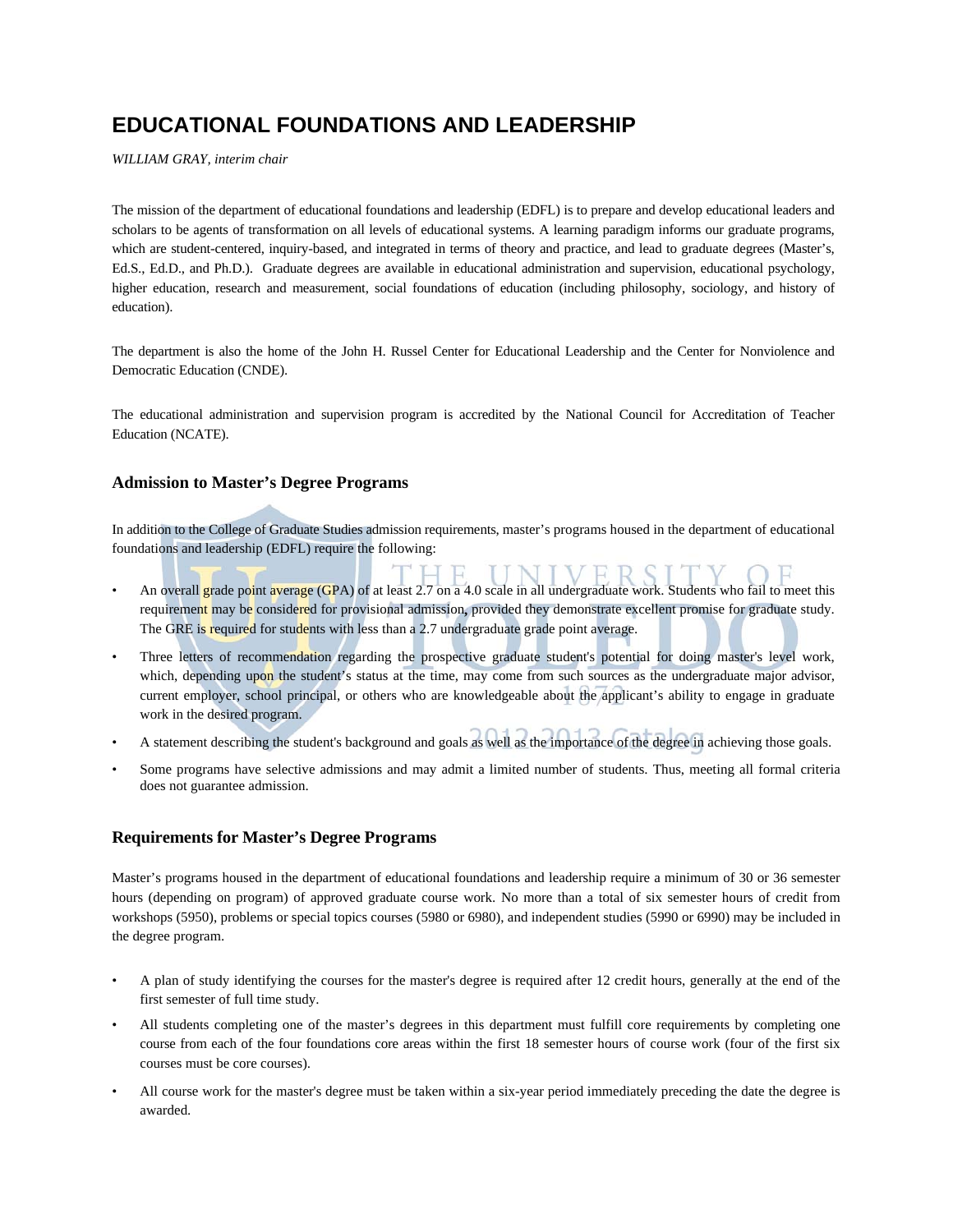• The completion of a thesis, project, comprehensive examination, seminar, or field experience (practicum) is noted in specific program descriptions.

 Programs leading to licensure or endorsement may require additional semester hours to fulfill licensure credentials as well as degree requirements.

#### **Master of Education in Educational Administration and Supervision**

- A. Foundations core ............................................................................... 12
	- Psychological Foundations: EDP 5110, 5120, 5210, 5220, 5230, 5320, or 5330
	- Research Foundations: RESM 5110, 5210, 5310, or 5330
	- Social Foundations: TSOC 5100, 5110, 5200, 5210, 5230, 5300, 5400, 5500
	- Curriculum: CI 5860, 5870, 6800, 6810, 6830, 6840,
- B. Specialization .............................................................................. 15 Courses must be pre-approved by the faculty advisor from: EDAS 6000, 6020, 6110, 6230, 6150 or others with pre approval
- C. Seminar, project or thesis .............................................................. 3 EDAS 6900 or 6920 or 6960 or 6190

Programs leading to the M.Ed. degree in educational administration and supervision also may meet some of the requirements for a principal license in Ohio. Students should consult their advisor for detailed information.

#### **Licensure Programs include:**

Principal (PreK-6) Principal (4-9) Principal (5-12) Superintendent

2012-2013 Catalog

1872

 $\mathbb{R}$ 

# **Master of Education in Educational Psychology**

- A. Foundations core .......................................................................... 12
	- Psychological Foundations: EDP 5110, 5120, 5210, 5220, 5230, 5320, or 5330
	- Research Foundations: RESM 5110, 5210, 5310, or 5330
	- Social Foundations: TSOC 5100, 5110, 5200, 5210, 5230, 5300, 5400, 5500
	- Curriculum: CI 5860, 5870, 6800, 6810, 6830 or 6840
- B. Specialization ............................................................................... 15 Areas of focus may include learning/cognition or human development. Courses must be pre-approved by the faculty advisor. C. Project or thesis ............................................................................... 3
	- EDP 6980 or 6960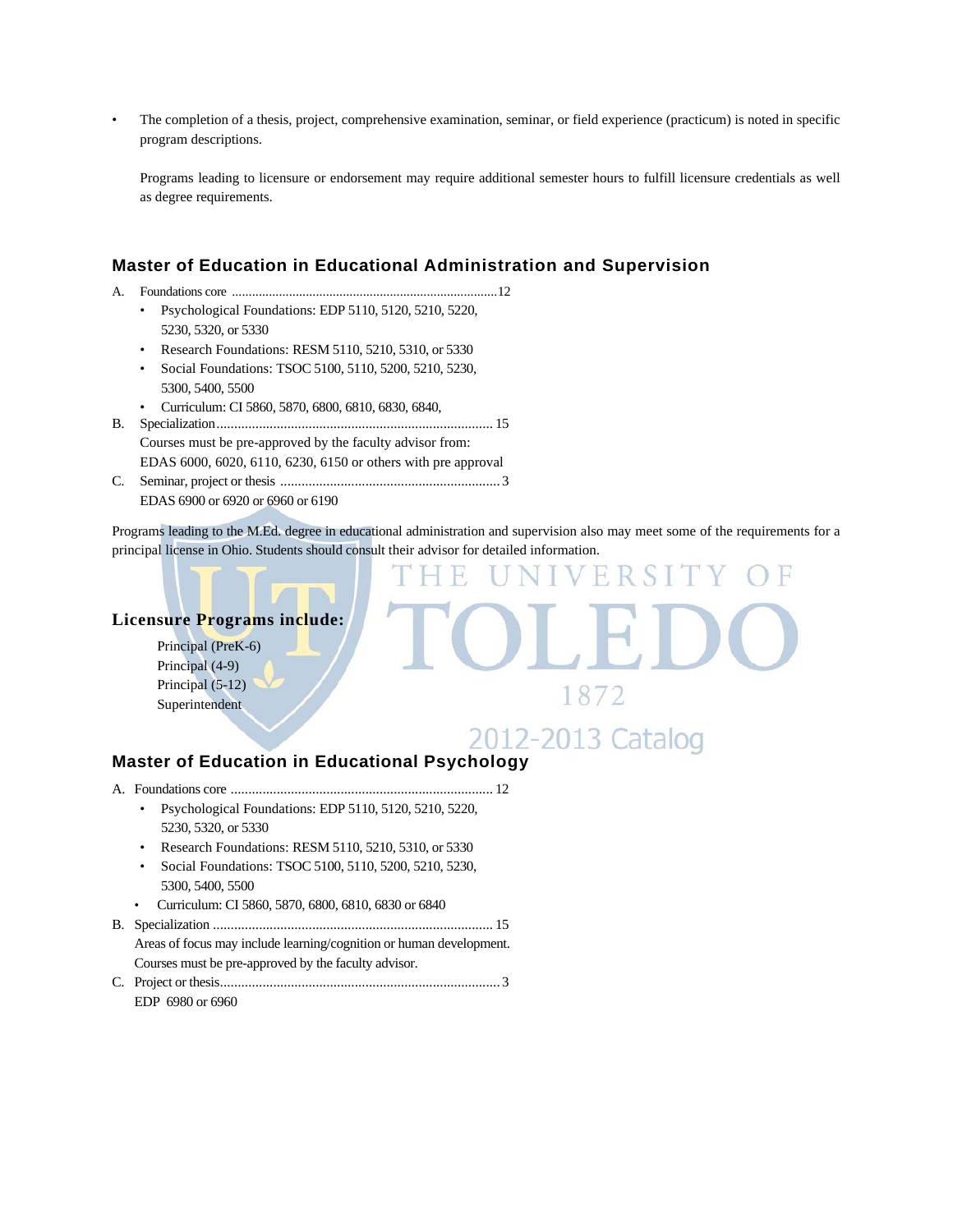#### **Master of Education in Educational Research and Measurement**

A. Foundations core .......................................................................... 12 • Psychological Foundations: EDP 5110, 5120, 5210, 5220, 5230, 5310, 5320, or 5330 • Research Foundations: RESM 5110, 5210, 5310, or 5330 • Social Foundations: TSOC 5100, 5110, 5200, 5210, 5230, 5300, 5400, 5500 • Curriculum: CI 5860, 5870, 5800, 6810, 6830 or 6840 B. Specialization ............................................................................... 21 Areas of focus may include statistics, measurement or evaluation. Courses must be pre-approved by the faculty advisor*.*  C. Project or thesis .............................................................................. 3

# **Master of Education in Educational Theory and Social Foundations**

FR.

1872

- A. Foundations core ........................................................................... 12 • Psychological Foundations: EDP 5110, 5120, 5210, 5220, 5230, 5310, 5320, or 5330
	- Research Foundations: RESM 5110, 5210, 5310, or 5330
	- Social Foundations: TSOC 5100, 5110, 5200, 5210, 5230, 5300, 5400, 5500
	- Curriculum: CI 5860, 5870, 5800, 6810, 6830 or 6840

B. Specialization ................................................................................ 21 Areas of focus may include historical foundations, philosophical foundations, sociological foundations, multicultural or urban education. Courses must be pre-approved by the faculty advisor*.*

C. Project or thesis .............................................................................. 3 TSOC 6980 or 6960

RESM 6980 or 6960

# Master of Education in Higher Education **2012-2013** Catalog

- A. Foundations core ............................................................................ 12
	- Psychological Foundations: EDP 5110, 5120, 5210, 5220, 5230, 5310, 5320, or 5330
	- Research Foundations: RESM 5110, 5210, 5310, or 5330
	- Social Foundations: TSOC 5100, 5110, 5200, 5210, 5230, 5300, 5400, 5500
	- Curriculum: HED 6410 recommended, CI 5860, 5870, 6810, 6820, 6830, 6840, SPED 5000 or HEAL 6280 with pre-approval of advisor
- B. Introduction to Master's Study in Higher Education ............................. 1 HED 5920
- C. Specialization ................................................................................. 18 Must take HED 6510 and 6640, plus 12 hours of electives. Areas of focus may include college student personnel, community college administration or general administration. Courses must be pre-approved by the faculty advisor*.* D. Practicum ........................................................................................ 2 HED 6940
- E. Project, thesis or seminar ................................................................. 3 HED 6920, 6960, or 6980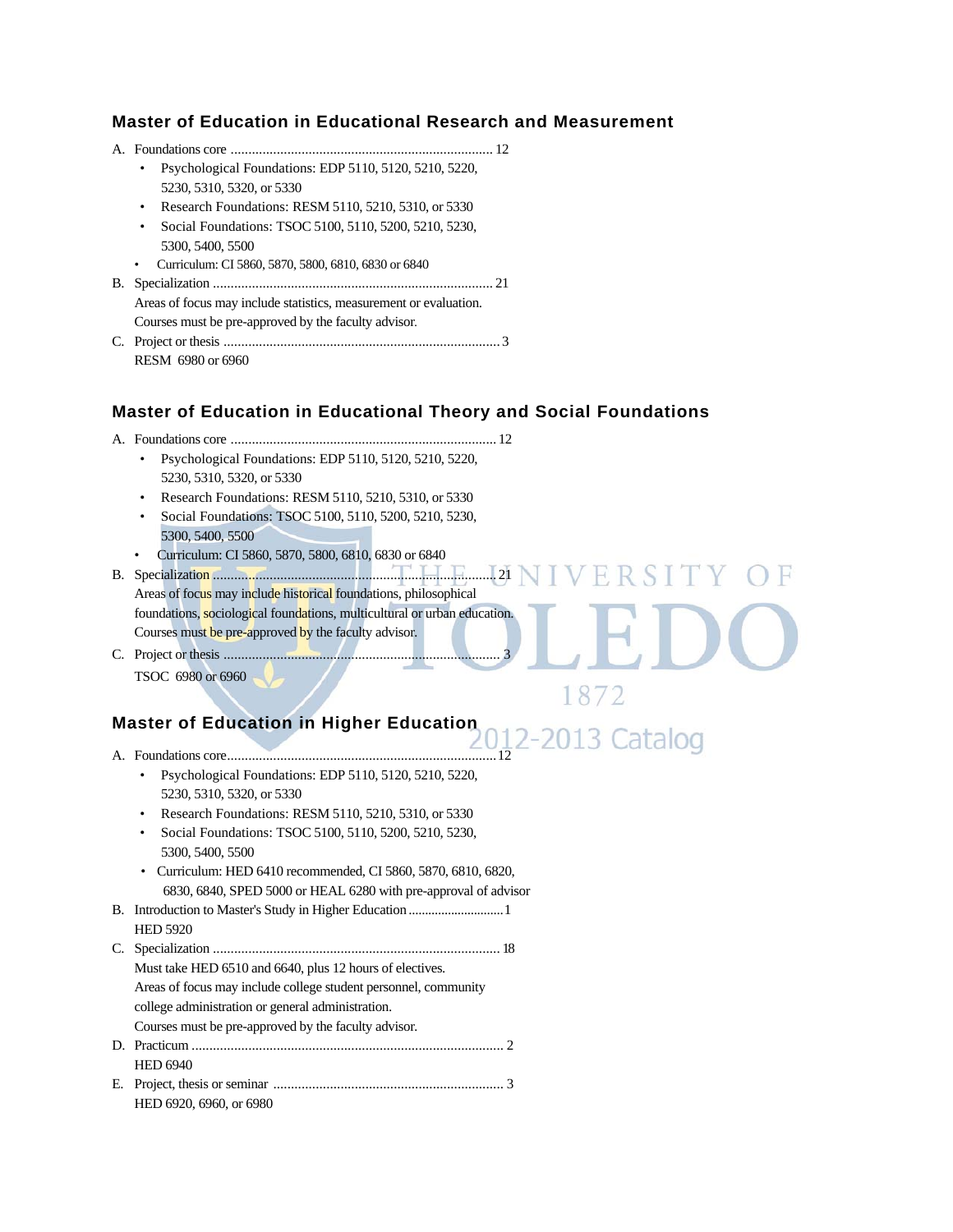#### **Educational Specialist (Ed.S.) Degree Program**

The educational specialist (Ed.S.) degree is a post-master's graduate program in administration and supervision that provides students an area of organizational leadership or educational specialization with emphasis on practice. This 36 hour degree is designed to meet the needs of individuals whose career goals include licensure for advanced administrative positions in public and private schools (e.g., district administrator, building administrator).

#### **Admission to Educational Specialist Degree in Educational Administration and Supervision**

Admission requirements to the Ed.S. program include a bachelor's degree from an accredited four-year institution and a master's degree from an accredited institution.

- Three letters of recommendation from academic professionals regarding the applicant's character and potential for doing post-master's level work.
- A statement of purpose demonstrating writing ability and the applicant's goals, and how the educational specialist degree supports those goals.

#### **Requirements for Educational Specialist**

- Completion of a minimum of 36 semester hours of approved graduate coursework beyond the master's level (7000/8000 level courses) with a minimum GPA of 3.0 on a 4.0 scale. All course work for the Ed.S. must be completed within a six-year period immediately preceding the date the degree is awarded.
- Students are required to develop a plan of study with their advisor that specifies the coursework that must be completed to fulfill degree requirements including EDAS 8640 and EDAS 7920. This plan must be filed prior to the completion of 15 semester hours and must be approved by the advisor, the department chairperson, and the college associate dean for graduate affairs.
- No more than a total of six semester hours of credit from workshops (7950), problems or special topics courses (7980) and independent studies (7990 or 8990) may be applied to a specialist's program.
- The program requires the completion of a culminating experience, which may include field experiences, internships, projects, etc. 2012-2013 Catalog

#### **Doctoral Degree Programs**

The department offers several doctoral degrees: the doctor of education (Ed.D.) in education administration and supervision, the doctor of philosophy (Ph.D.) in higher education and in the foundations of education majors of educational psychology, educational research and measurement, educational sociology, and foundations of education. Most doctoral programs are available as minor areas of study for other doctoral programs that require a minor. Additional areas of study for the minor are available within the college, as well as areas from other colleges at The University of Toledo. Students should discuss these alternatives with their advisors.

#### **Admission to Doctoral Programs**

Individuals applying for admission to doctoral study in the Judith Herb College of Education, Health Science and Human Service must meet the admission requirements of the College of Graduate Studies, the Judith Herb College of Education, Health Science and Human Service, and the specific degree program the individual chooses. The following is a composite of the College of Graduate Studies and the Judith Herb College of Education, Health Science and Human Service admission requirements.

• A minimum 3.25 cumulative GPA, using a 4.0 scale, on all previous graduate academic work and completed master's degree from an accredited institution.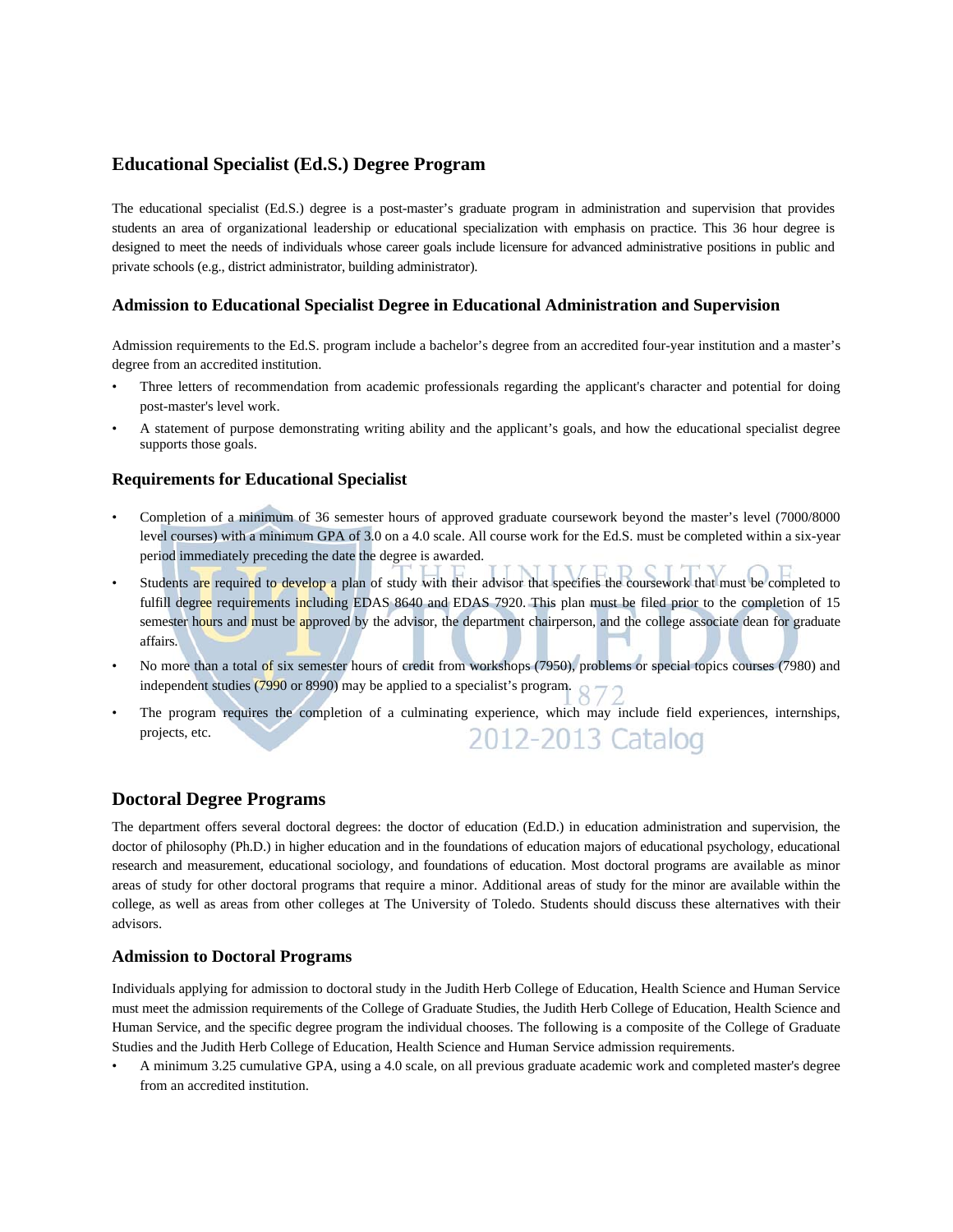• Acceptable GRE scores, as determined by individual programs.

Recommended GRE scores for admission into the designated doctoral programs:

| Program                         | <b>Verbal</b> | <b>Ouantitative</b> | <b>Analytic Writing</b> |
|---------------------------------|---------------|---------------------|-------------------------|
| Educational Administration      |               |                     |                         |
| and Supervision (Ed.D.)         | $152$ (new)   | $146$ (new)         | 4.5                     |
| <b>Educational Psychology</b>   | $480$ (old)   | 560 (old)           | 4.0                     |
|                                 | $152$ (new)   | $150$ (new)         | 4.0                     |
| <b>Research and Measurement</b> | $480$ (old)   | 560 (old)           | 4.0                     |
|                                 | $156$ (new)   | 151 (new)           | 4.0                     |

- Evidence in prerequisite academic work that the applicant can successfully complete the doctoral program in the area of study.
- An autobiographical sketch that describes why the applicant wishes to pursue the selected doctoral program*.* This sketch also should include information on previous study, educational experience, professional accomplishments, immediate and future professional goals, a proposed time schedule for completing the degree, and any other information that the applicant believes is relevant for admission into the desired program.
- Evidence of research and writing ability, if required by the doctoral program. Such evidence may include a master's thesis, proctored writing sample, a written research report, one or more reprints of publications, a paper presented to a professional society, or similar evidence of competence in this respect.
- A personal interview, if required by the doctoral program.

#### **Requirements for Doctoral Programs**

A minimum of 61 hours beyond the master's degree is required. Each doctoral student is expected to:

- Concentrate in one area of specialization (i.e. a major) and pass a written examination (major examination) in the major area UIZ-ZUI3 Cald100 of concentration;
- Demonstrate proficiency in tools of research;
- Depending on program, pass a separate written examination for any minor area of concentration;
- After passing the written major examination and any written minor examination, pass an oral examination that covers the relevant coursework;
- Orally present and defend a dissertation proposal in a public forum;
- Orally present and defend a completed dissertation in a public forum.

#### **Academic Advising Committee**

The student is assigned a temporary advisor upon admission to a program. This advisor guides the student in forming a doctoral program committee.

The doctoral program committee shall be formed before the student completes 18 hours of credit. The doctoral program committee has a minimum of three members who are selected from the membership of the graduate faculty of the University. The doctoral program committee is responsible for assisting the student in the development of a plan of study and assuring competence by overseeing the doctoral major exam, any minor exam(s), and the doctoral program oral.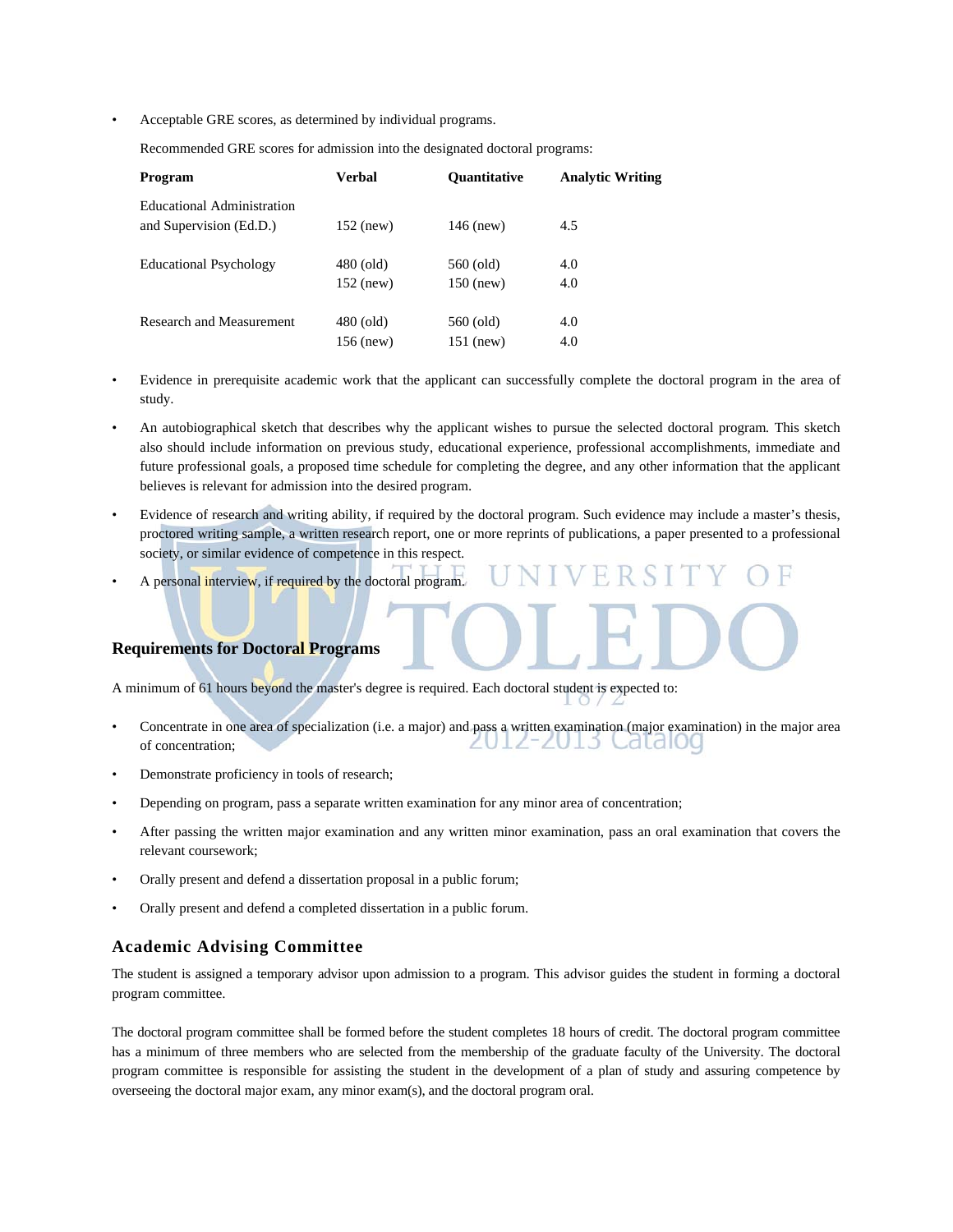The plan of study must be approved by the doctoral program committee, the department chairperson, and the Associate Dean for Graduate Affairs of the college. The plan of study must be filed before 18 semester hours of the doctoral program are completed. After completion of the academic requirements, the student must form a dissertation committee to guide the development of the dissertation.

#### **Dissertation**

The dissertation committee must include a minimum of four graduate faculty members, including one who is not in the discipline major. Members of the dissertation committee may also be members of the doctoral program committee. The student must work closely with the committee to develop a research proposal for the dissertation. Once the committee approves the research design, the student must obtain Institutional Research Board approval before beginning the research study. A public, oral defense of the dissertation proposal and the completed dissertation is required.

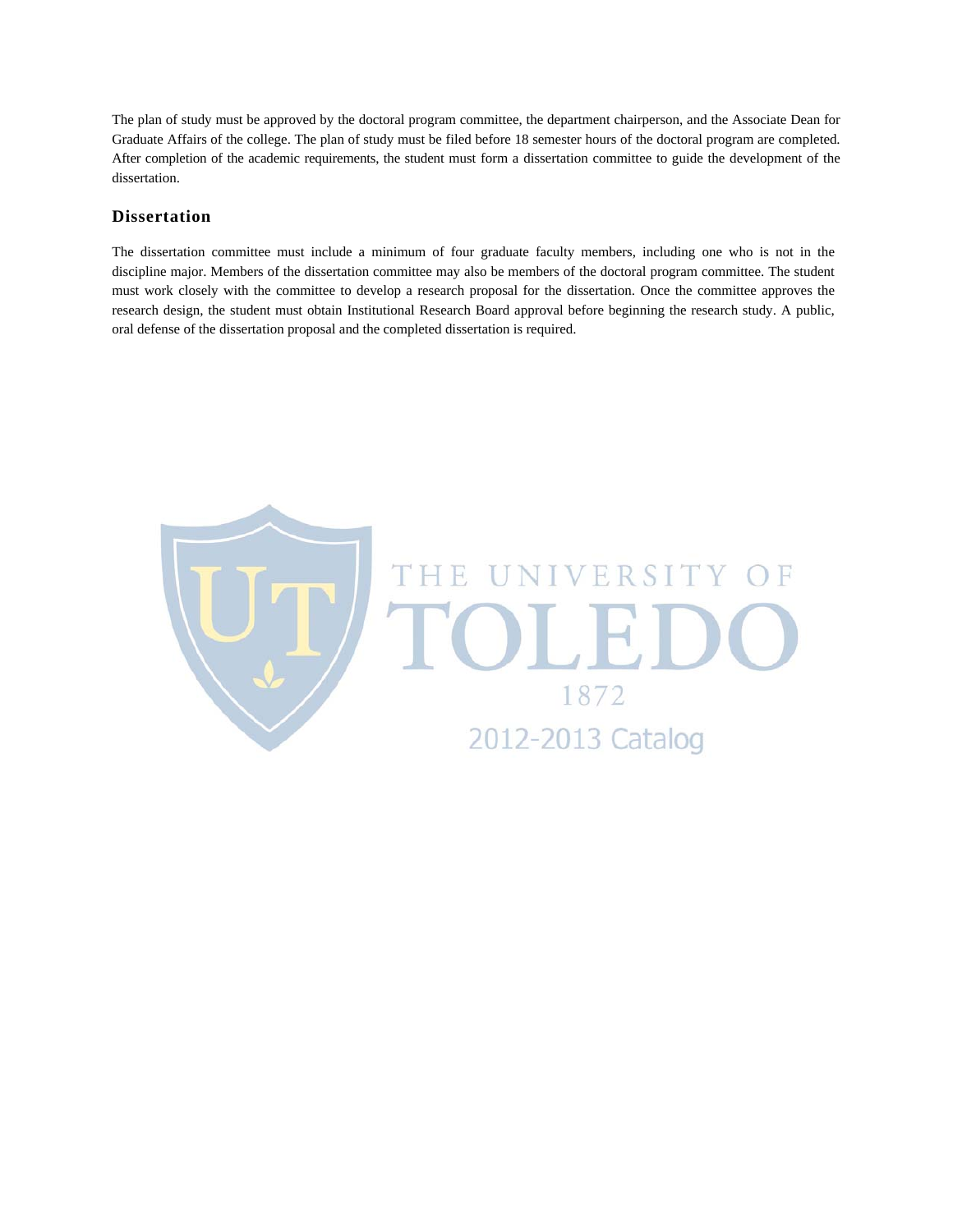# **HEALTH AND RECREATION PROFESSIONS**

*JOSEPH DAKE, chair* 

The department of health and recreation professions offers a variety of degree options and graduate courses. In health, a master of education in school health education and a master of public health track in health promotion and education are available as well as the doctor of philosophy degree in health education. For students admitted to the occupational therapy doctorate, a dual doctoral degree program leading to the doctor of philosophy in health education is also available. Please see information about this dual program located in the department of rehabilitation sciences.

In recreation professions, the master of arts in recreation and leisure studies with specializations in recreation administration, in recreational therapy or in recreational therapy and therapeutic arts are available.

# **Health Education Program**

The program in health provides coursework leading to a master of education in health education, a master of education in school health education with a master of public health track in health promotion and education, and a doctor of philosophy in health education.

Our various graduate programs in health education and public health are accredited by national professional associations. Those accreditations include the Society of Public Health Education (SOPHE) and the American Alliance for Health, Physical Education, and Dance/American Association for Health Education (AAHPRD/AAHE).

#### **Master of Education in Health Education E UNIVERSITY** ( ΤF

The master of education in health education is designed for several different possible students. First, the degree can be used to advance the education of licensed health education teachers by providing additional insight into educational cultural foundations, research foundations, curriculum, educational psychology foundations, and health content and pedagogy. Second, the program can be used for teachers who are certified in another academic area and wish to gain knowledge, experience, and licensure in health education (should licensure be desired, additional courses and advising is required). Finally, students can enroll in the master of education in health education program if they are interested in working in a tangential area and want to learn more about how school health education can impact the health and academic outcomes for children and adolescents.

2012-2013 Catalog

#### **Admission**

- Requirements for regular admission include:
	- an undergraduate degree in a health related area (or special permission by the program);
	- an application;
	- three letters of recommendation;
	- a personal statement;
	- official transcripts with a grade point average (GPA) of at least 2.70 on a 4 point scale.

#### **Program of Study**

The master of education in health education requires a minimum of 30 credit hours. The degree includes four foundations courses, a minimum of 18 credits in health education courses including two required health educational courses, and a culminating experience.

#### **Program of study for the master of education in health education**

#### **Foundation Requirements** (12 semester hours)

Students must complete one course from each of the following foundations areas within the first 21 semester hours of course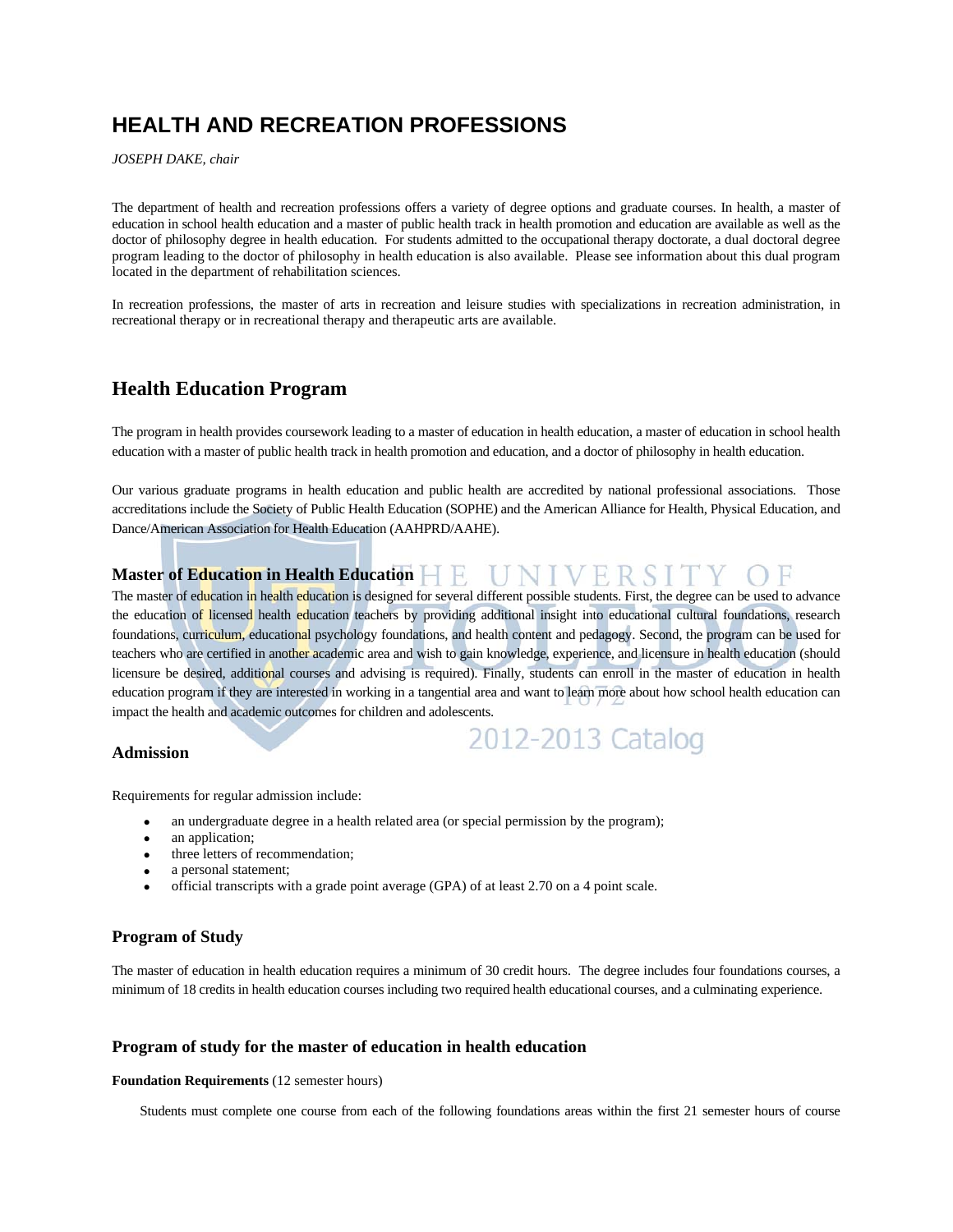work:

- a. Psychological Foundations: EDP 5110, 5120, 5210, 5220, 5230, 55310, 5320, 5330, or 6340
- b. Research Foundations: RESM 5110, 5210, 5310, or 5330
- c. Social (Cultural) Foundations: TSOC 5100, 5110, 5200, 5210, 5230, 5300, 5400, or 5500
- d. Curriculum Foundations: CI 5870, CI 6300, CI 6810, CI 6820, CI 6830, CI 6840, HEAL 6850, or SPED 5000

#### **Required Health Courses** (6 hours)

| HEAL. | 6500 | Issues in School Health |
|-------|------|-------------------------|
| HEAL  | 6600 | Health Behavior         |

**Specialty Courses** (15 hours)

#### **Required Project/Thesis** (3 hours)

| <b>HEAL</b> | 6920 | Master's Research Project in Health Education OR       |
|-------------|------|--------------------------------------------------------|
| <b>HEAL</b> | 6960 | Master's Research Thesis in Health Education (3 hours) |

Requirements for initial teacher licensure may be met as part of the master's degree with additional coursework. Students should consult their advisor for detailed information.

## **Master of Public Health: Health Promotion and Education Program**

The master of public health (MPH) degree is offered via the Northwest Ohio Consortium for Public Health (NOCPH). a collaboration of Bowling Green State University (BGSU) and the University of Toledo (UT). The MPH program is accredited by the Council on Education for Public Health (CEPH).

The curriculum for the health promotion and education (HPE) major specialization focuses on methods for planning, implementing and evaluating educational and behavioral changes as well as programs that enhance health. Students are prepared for positions that emphasize program planning, health promotion, health education, disease prevention and social action. Graduates work in business and in voluntary, non-profit and governmental agencies at local, county, state and federal levels.

#### **Admission**

2012-2013 Catalog

Applications for the MPH program are processed on the Health Science Campus of the University of Toledo.

Applicant may qualify for "Regular Admission" if he/she satisfies all of these requirements:

- Completed bachelor degree, including foundation courses. It is expected that all applicants will have successfully completed college-level mathematics and biology and course work in the social sciences.
- GPA of at least 3.0 (or equivalent)
- TOEFL 550 (not applicable if English is applicant's primary language)
- Recommended by three references

Applicant may qualify for "Conditional Admission" if he/she has one or more of the following deficiencies:

- Must complete necessary foundation course(s)
- GPA higher than 2.7 but lower than 3.0 (or equivalent)

#### **Program of Study**

The master of public health degree requires a minimum of 45 semester credits that includes 18 credits of core courses (in the area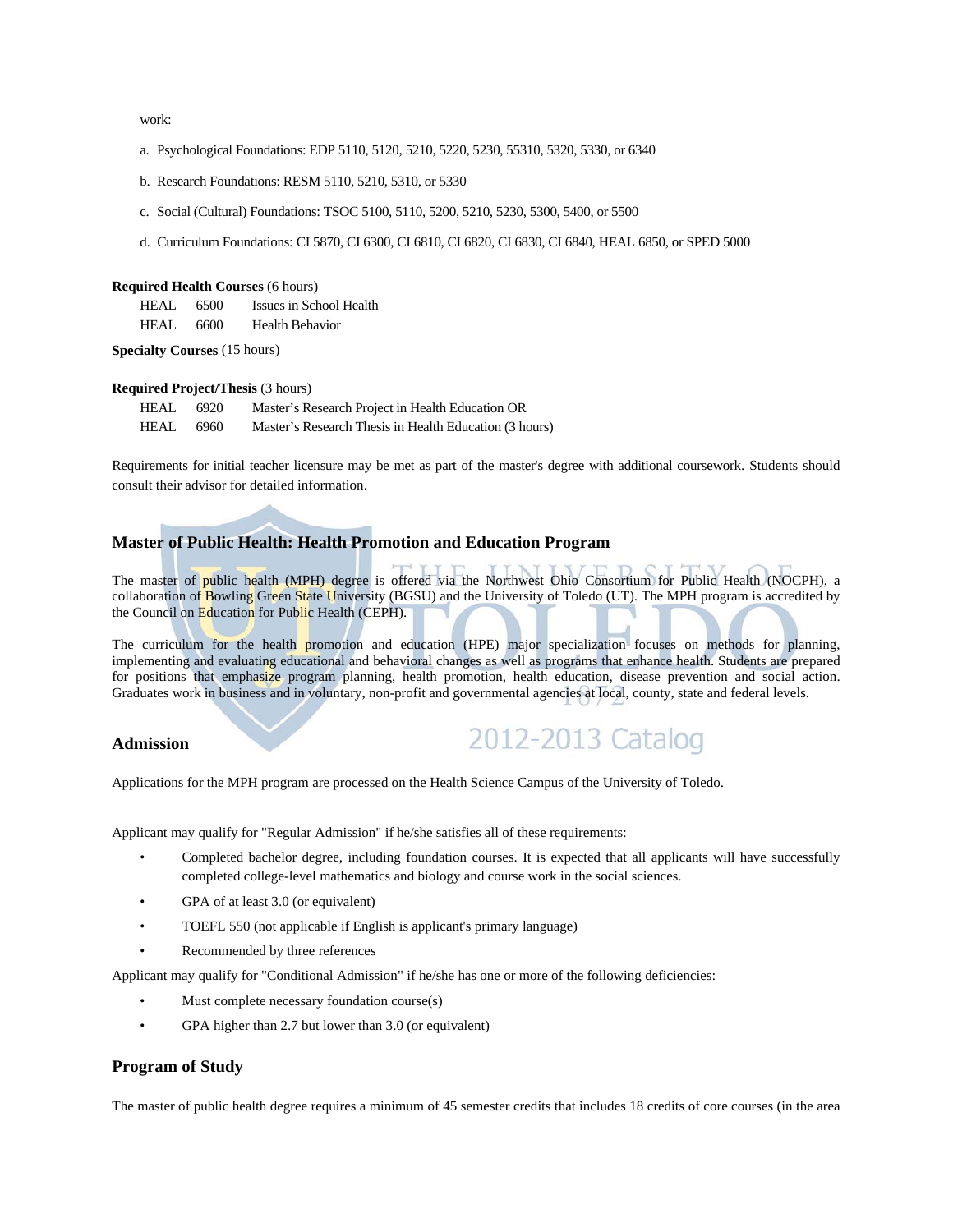of public health), specific courses in the health promotion and education specialization, and options for the capstone experiences.

#### **Program of study for the master of public health, health promotion and education**

**Core Courses** (18 semester credits)

| <b>PUBH</b> | 6000 | Public Health Statistics $(3)$ (UT – Fall)                      |
|-------------|------|-----------------------------------------------------------------|
| <b>PUBH</b> | 6010 | Public Health Epidemiology $(3)$ (UT – Spring)                  |
|             |      | Prerequisite: PUBH 6000                                         |
| <b>PUBH</b> | 6040 | Public Health Administration (3) (BGSU – Fall)                  |
| <b>PUBH</b> | 6050 | Concepts and Issues in Environmental Health (3) (BGSU – Summer) |
| <b>PUBH</b> | 6600 | Health Behavior $(3)$ (UT – Spring)                             |
|             |      | Prerequisite: PUBH 6000                                         |
| PUBH        | 6640 | Issues in Public Health $(3)$ (UT – Fall, occasionally Spring)  |

**Required Major Courses** (12-15 semester credits depending on Major) (all courses offered at UT):

| <b>PUBH</b> | 6200 | Methods and Materials in Public Health (Fall, Spring) |
|-------------|------|-------------------------------------------------------|
| <b>PUBH</b> | 6300 | Community Health Organization (Fall, Spring)          |
| <b>PUBH</b> | 6460 | Health Promotion Programs (Fall, Spring)              |
| <b>PUBH</b> | 6360 | Evaluation of Health Programs (Fall, Spring)          |
|             |      |                                                       |

**Core Capstone Courses** (6 semester credits)

|             |      | Core cupbedne courbes to semicorer erection                    |
|-------------|------|----------------------------------------------------------------|
| <b>PUBH</b> | 6850 | Integrative Seminar in Public Health (3) (BGSU – Fall, Spring) |
| <b>PUBH</b> | 6960 | Internship in Public Health OR                                 |
| <b>PUBH</b> | 6970 | Project in Public Health                                       |
|             |      |                                                                |
|             |      |                                                                |
|             |      |                                                                |

#### **Doctor of Philosophy in Health Education**

1872

The doctoral degree program in health focuses on advanced study and research in community/health education. The program prepares advanced students to contribute to the field of health through research. Although research and health courses are required, the program is individualized through selection of a cognate and elective courses to develop each student for leadership roles in universities, public service or the private health sector.

#### **Admission**

Admission to the program includes completion of a master's degree from an accredited institution. In addition to the College of Graduate Studies requirements, evaluation of applicants is based on the following criteria:

- completion of the GRE;
- a clearly defined statement of purpose that specifies the area of specialization within the degree program;
- a minimum of three letters of reference from faculty members with specific expertise in health who have worked with the applicant in an academic setting;
- evidence of research and/or writing ability through a master's thesis, project, paper, report, publication or paper presented to a professional society will be considered;
- international applicants must submit a TOEFL score of 550 or higher

Prospective students should contact the department for further information.

#### **Program of Study**

The program requires 12 credits of research core courses, 26 hours of specified health education courses, 12 hours from a related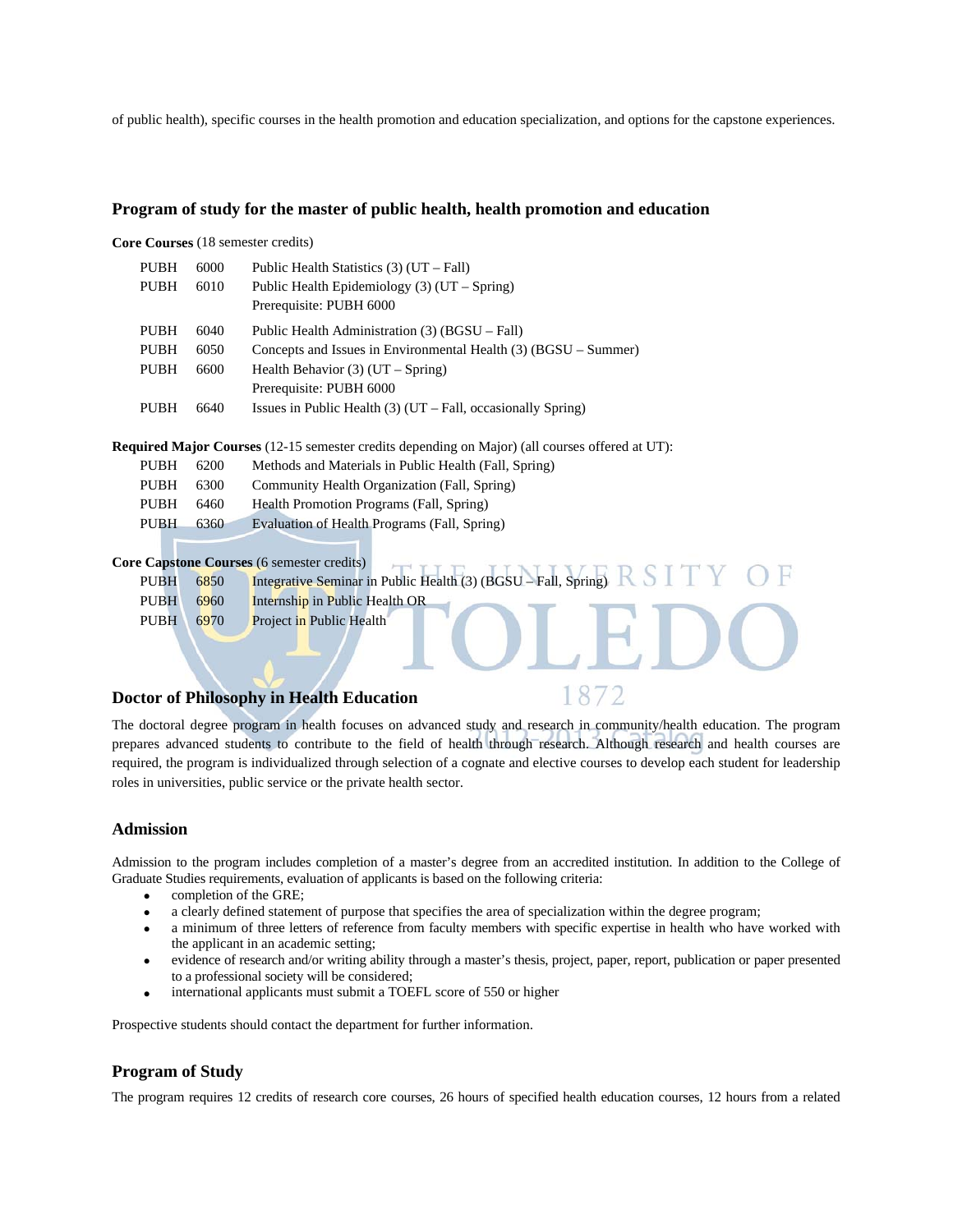field to fulfill the cognate, approved electives based on the student's needs and interests, and a dissertation that contributes to the field of health education.

#### **Program of study for the doctor of philosophy in health education**

#### **General Core Requirements** (12 credit hours)

| HEAL.       | 8880 | Scientific Writing in Health                          |
|-------------|------|-------------------------------------------------------|
| <b>RESM</b> | 8120 | <b>Ouantitative Methods II</b>                        |
| <b>RESM</b> | 8320 | Research Design                                       |
|             |      | RESM 7330, 8130, 8160, 8350 or PUBH 8700 (select one) |

#### **Required Courses** (26 hours)

| HEAL        | 8000 | Professional Issues in Health Education |  |  |  |
|-------------|------|-----------------------------------------|--|--|--|
| HEAL        | 8200 | Methods and Materials in Public Health  |  |  |  |
| HEAL        | 8300 | <b>Community Health Organization</b>    |  |  |  |
| HEAL        | 8360 | Applied Survey Research in Health       |  |  |  |
| HEAL        | 8460 | <b>Health Promotion Programs</b>        |  |  |  |
| HEAL        | 8600 | Health Behavior                         |  |  |  |
| HEAL        | 8640 | Issues in Public Health                 |  |  |  |
| HEAL.       | 8800 | <b>Evaluation of Health Programs</b>    |  |  |  |
| <b>HEAL</b> | 8900 | <b>Grant Writing</b>                    |  |  |  |

#### **Elective Courses** (10+ hours)

Student must consult with advisor and program committee to select elective courses.

#### **Cognate Area** (12 hours)

Student must consult with advisor and program committee to specify courses for cognate area.

**Doctoral Dissertation** (10 hours)

An opportunity exists for graduate students interested in pursuing a joint OTD/PhD degree in Occupational Therapy and Health Education. This joint degree program provides occupational therapy students with the clinical practice, advocacy, leadership, research, and scholarship skills needed to pursue careers in higher education. The occupational therapy program provides detailed description of the application process and curriculum. Opportunities also exist for students to take related graduate level courses across campus that lead to certification (e.g., biostatistics and epidemiology, gerontological practice, occupational health, public health and emergency response).

# **Recreation Professions Program**

# **Master of Arts in Recreation and Leisure: Recreation Administration, Recreational Therapy, or Recreational Therapy and Therapeutic Arts**

The recreation and leisure studies (RLS) program offers advanced study beyond the baccalaureate level in recreation and leisure studies with emphasis in one or more of the following areas: Recreation Administration or Recreational Therapy. The graduate degree offers students the ability to focus on areas of interest while obtaining skills beyond the entry level. Advanced coursework challenges the student to investigate personal philosophies as they relate to the delivery of leisure services.

#### **Admission**

Students enrolling in the master of arts in recreation and leisure must meet the following minimum admission requirements: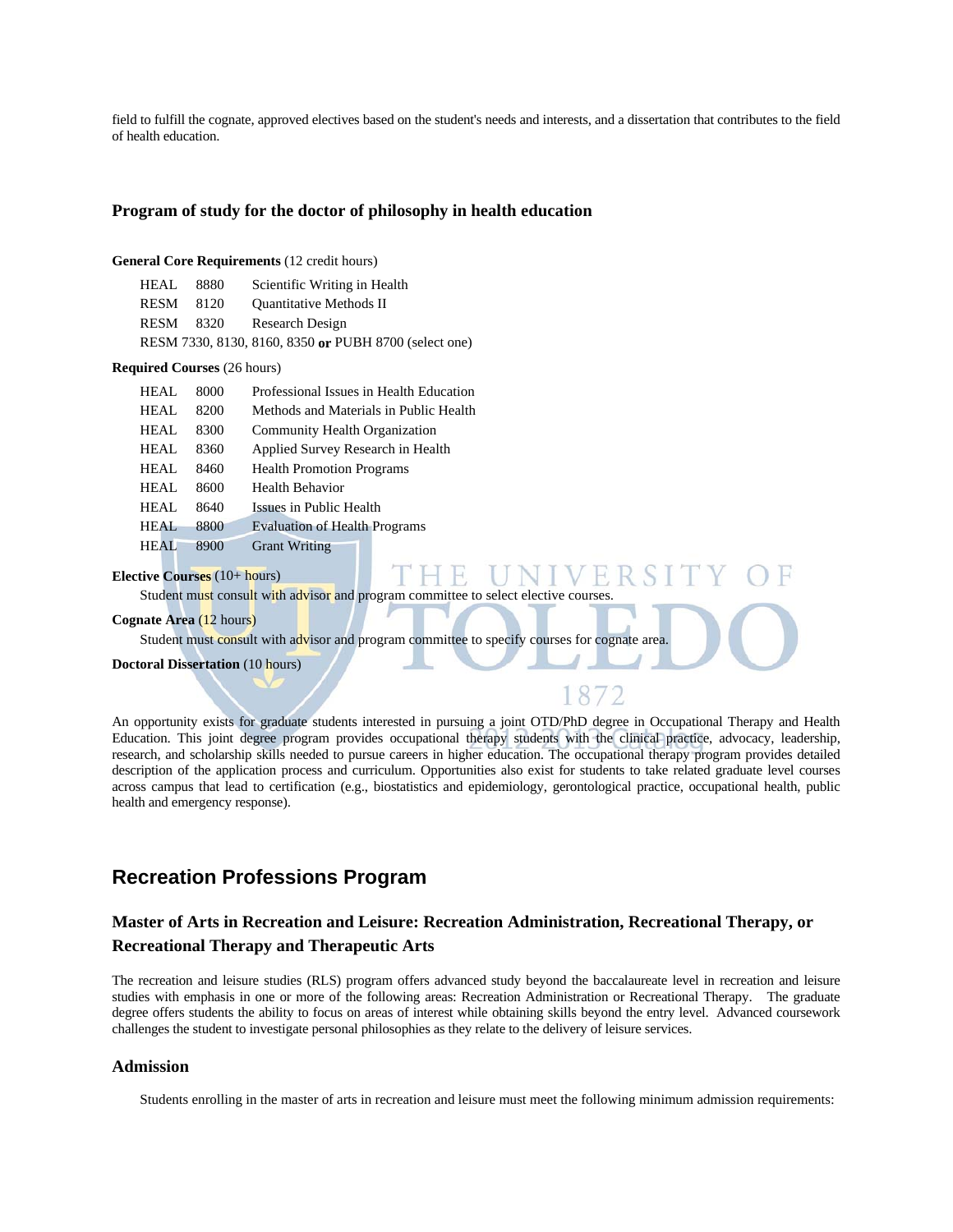- A bachelor's or professional degree earned from a department of approved standing and granted by an accredited college or university.
- A 2.70 or equivalent Grade Point Average (GPA) for all previous undergraduate academic work.
- Prerequisite academic work that indicates the applicant should be able to pursue effectively the master of arts in recreation and leisure studies.
- Proof of health and accident insurance.
- Satisfactory scores on the Test of English as a Foreign Language (TOEFL) if from a country where English is not the primary language.

#### **Program of Study**

The program leading to the master's degree allows students to choose service learning projects, internships, or research activities that will prepare them for successful careers in the field. The program includes a research core, recreation core, and specific courses and electives in the student's area of concentration. A minimum of 36 credits is required for the degree with a plan of study submitted and approved when the student has enrolled in a total of 12 credit hours. For further information, please contact r.kucharewski@utoledo.edu.

#### **Program of study for master of arts in recreation and leisure**

#### **Recreation and Recreation Therapy Core** (9 Hours)

| <b>RCRT</b> | 5210                                    | Leisure Theory and Popular Culture                                                                                     |
|-------------|-----------------------------------------|------------------------------------------------------------------------------------------------------------------------|
| <b>RCRT</b> | 6000                                    | Issues and Trends in Recreation and Recreational Therapy                                                               |
| <b>RCRT</b> | 6020                                    | Financial Resources of Recreation and Recreational Therapy<br>RSITY                                                    |
|             | <b>Specialization Area (9-12 hours)</b> |                                                                                                                        |
|             |                                         | Select courses from the recreational therapy support area with pre-approval of courses by graduate academic advisor.   |
|             | Electives (3-6 hours)                   |                                                                                                                        |
|             |                                         | Approved by advisor to accommodate a total of 36 hours.                                                                |
| NOTE:       |                                         | Prerequisite coursework may be required, specifically for the recreation therapy or recreation therapy and therapeutic |
|             | arts degrees.                           |                                                                                                                        |
|             |                                         | Research Core (Select A, B, or C from the following Culminating Research Options) (9-12 hours)                         |
|             |                                         | Research Culminating Experience: Option A (9 credit hours)                                                             |
| <b>RCRT</b> | 5940                                    | Internship                                                                                                             |
| <b>RCRT</b> | 5420                                    | Leisure Program Research Techniques                                                                                    |
|             |                                         | Research Culminating Experience: Option B (9 credit hours)                                                             |
| <b>RCRT</b> | 6920                                    | Master's Project in Recreation & Leisure                                                                               |
| <b>RCRT</b> | 5420                                    | Leisure Program Research Techniques                                                                                    |
|             |                                         | Select one (1) Research/Statistics course from the following:                                                          |
| <b>HSHS</b> | 6000                                    | Statistics and Research for Health Science and Human Service Professionals                                             |
| <b>RESM</b> | 5110                                    | <b>Ouantitative Methods I</b>                                                                                          |
| <b>SOC</b>  | 5290                                    | <b>Social Research Statistics</b>                                                                                      |
| <b>HEAL</b> | 6750                                    | <b>Applied Biostatistics</b>                                                                                           |
|             |                                         | Research Culminating Experience: Option C (12 credit hours)                                                            |
| <b>RCRT</b> | 6920                                    | Master's Thesis                                                                                                        |
| <b>RCRT</b> | 5420                                    | Leisure Program Research Techniques                                                                                    |
|             |                                         | Select one (1) Research/Statistics course from the following:                                                          |
| <b>HSHS</b> | 6000                                    | Statistics and Research for Health Science and Human Service Professionals                                             |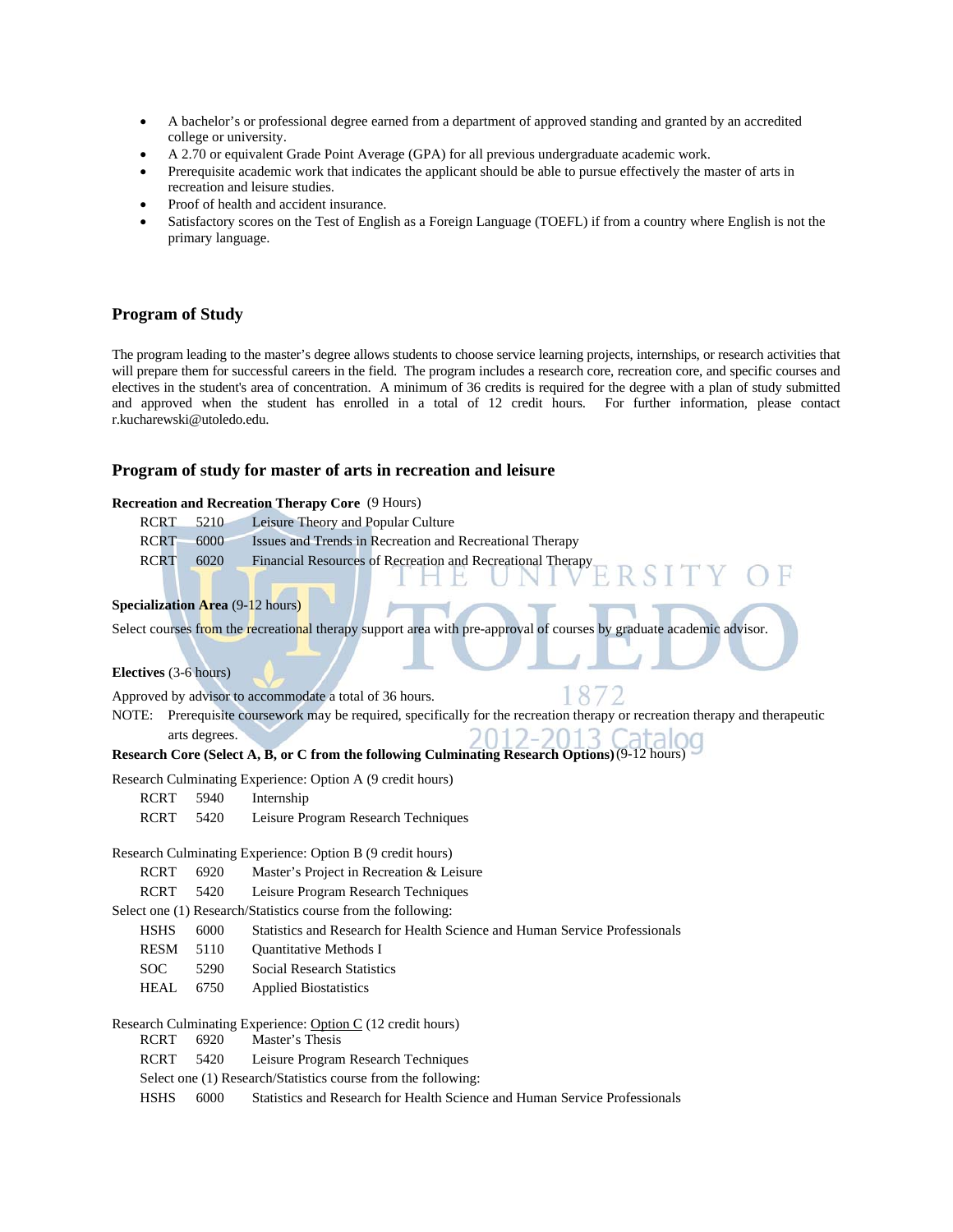| RESM | 5110 | <b>Ouantitative Methods I</b>          |
|------|------|----------------------------------------|
| SOC. | 5290 | <b>Social Research Statistics</b>      |
| PUBH | 6750 | Applied Biostatistics (3 credit hours) |

**Program Sequence for Master of Arts with emphasis in Recreational Therapy** 

|                      | <b>Fall Semester</b>                                                                                                                                                                                                                    | <b>Spring Semester</b>                                                                                                                                                  |                                   | <b>Summer Semester</b>                                                                                |            |
|----------------------|-----------------------------------------------------------------------------------------------------------------------------------------------------------------------------------------------------------------------------------------|-------------------------------------------------------------------------------------------------------------------------------------------------------------------------|-----------------------------------|-------------------------------------------------------------------------------------------------------|------------|
| E                    | RCRT5420 Leisure Prog. Research Techniques<br>RCRT5310 Leisure Theory & Popular Culture<br>RCRT5300 Rec. & Adapt for Special Populations<br>RCRT5610 Adventure Therapy Programming<br>Prerequisite Course or NCTRC Elective (if needed) | RCRT5720 Intro to Therapeutic Recreation<br>RCRT5320 Administration in Recreation & RT<br>RCRT6000 Issues & Trends in Recreation & RT<br>RCRT Interventions (6 courses) | 3<br>3                            | RCRT6020 Financial Resources in Recreation & RT<br>Prerequisite Courses or NCTRC Elective (if needed) | 3<br>$3-6$ |
|                      | Total 12-15 hours                                                                                                                                                                                                                       | Total 15 hours                                                                                                                                                          |                                   | Total 6-9 hours                                                                                       |            |
| Year<br>$\mathbf{N}$ | RCRT5730 Medical & Clinical Aspects of TR<br>RCRT4740 Assessment & Documentation<br><b>RCRT</b> Interventions (4)<br><b>RCRT Clinicals (2 Courses)</b><br>Prerequisite Course or NCTRC Elective (if needed)                             | RCRT5750 Group Dynamics in RT<br>RCRT5870 Program Planning in RT<br><b>RCRT Clinicals (2 Courses)</b><br>Prerequisite Course or NCTRC Elective (if needed)              | 3<br>3<br>$\overline{2}$<br>$3-6$ | RCRT5920 Internship                                                                                   | 6          |
|                      | Total 12-15 hours                                                                                                                                                                                                                       | Total 11-14 hours                                                                                                                                                       |                                   | Total 6 hours                                                                                         |            |

**Program Sequence for Master of Arts with emphasis in Recreation Administration**  F

 $\overline{\phantom{a}}$ 

|                   | <b>Fall Semester</b>                                                                                                                                                                                                                                                                         | <b>Spring Semester</b>                                                                                                                                                                                                                                 | <b>Summer Semester</b>                                                                                                     |
|-------------------|----------------------------------------------------------------------------------------------------------------------------------------------------------------------------------------------------------------------------------------------------------------------------------------------|--------------------------------------------------------------------------------------------------------------------------------------------------------------------------------------------------------------------------------------------------------|----------------------------------------------------------------------------------------------------------------------------|
| Year              | RCRT5420 Leisure Program Research Techniques<br>3<br>RCRT5310 Leisure Theory & Popular Culture<br>3<br>Concentration Electives (Advisor Approval)<br>$6-9$<br>(SEE BELOW)<br>Total 12-15 hours                                                                                               | RCRT6000 Issues & Trends in Recreation & RT<br>3<br>$9 - 12$<br>Concentration Electives (Advisor Approval)<br>(SEE BELOW)<br>Total 12-15 hours $2012 - 2013$ $\sqrt{7}$ Total 6-12 hours                                                               | RCRT6020 Financial Resources in Recreation & RT<br>3<br>$3-9$<br>Concentration Electives (Advisor Approval)<br>(SEE BELOW) |
| oncentration<br>ನ | RCRT5300 Recreation & Adaptation for Special Pop 3<br>RCRT5340 Leisure Recreation & Aging<br>RCRT5400 Naturalist & Interp. Services<br>3<br>RCRT5410 Park & Recreation Planning<br>RCRT5610 Adventure Therapy Programming<br>RCRT6920 Master's Thesis<br>6<br>RCRT6940 Internship<br>$1 - 3$ | Research Course Elective<br>RCRT5320 Administration in Recreation & RT<br>3<br>RCRT5500 Wildlife Management<br>Э<br>RCRT5610 Adventure Therapy Programming<br>3<br>RCRT6920 Master's Project in Recreation 7 Leisure<br>RCRT6940 Internship<br>$1 - 3$ | RCRT5940 Internship<br>RCRT5510 Wilderness Policy & Leadership                                                             |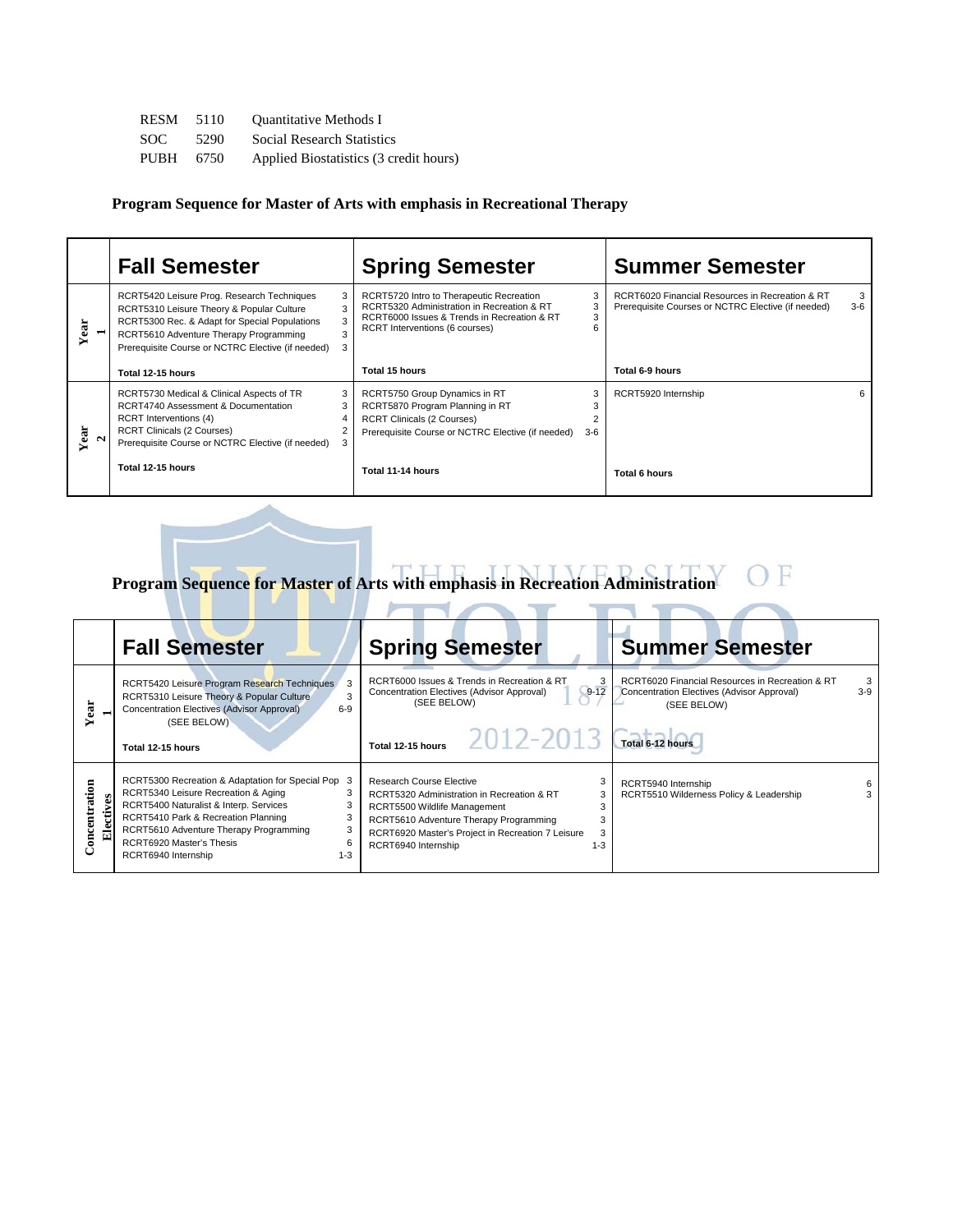# **KINESIOLOGY**

*BARRY SCHEUERMANN, chair* 

The department of kinesiology offers graduate programs leading to the master of science in exercise science (M.S.E.S.) and the doctor of philosophy in exercise science (Ph.D.) degrees. These programs involve a combination of courses, seminars, clinical experiences and research that is intended to prepare individuals for a wide range of careers that relate to exercise science. Involvement in research is emphasized throughout the program.

A dual doctoral degree program leading to the doctor of philosophy in exercise science is available for students admitted to the occupational therapy doctorate or the doctorate of physical therapy. Please see those programs located in the Department of Rehabilitation Sciences for information.

#### **Master of Science in Exercise Science**

The department of kinesiology offers programming at the graduate level leading to the master of science in exercise science (MSES) degree. Students may choose to specialize in athletic training, biomechanics, or exercise physiology. These specializations involve a combination of courses, seminars, clinical experiences, and research that is intended to prepare individuals for a wide range of careers and advanced study in exercise science and related fields.

#### **Admission**

- previous academic training: admitted students will typically have an undergraduate degree in exercise science or a closely related area
- academic record: applicants with an undergraduate GPA above 2.75 will be considered for admission; 3.0 in the last 60 hours of the undergraduate program is recommended
- scores on the Graduate Record Exam (GRE)
- letters of recommendation: three letters are required from individuals qualified to assess the individual's potential for success in graduate education, faculty members with specific expertise in kinesiology or closely related area are recommended
- area of study: all applicants must identify their intended area of study within the MSES program.

Admission is competitive. A selected number of students are admitted to each specialization program area depending on space.

#### **Program of Study**

The MSES program typically requires 36 credits to complete. A student's curriculum will include a combination of courses, seminars, independent study, and research. While many students choose to complete a thesis as part of this curriculum, a nonthesis option is available. Full-time students typically are able to complete the programs in two years.

All prospective applicants are encouraged to contact a faculty member in their area of specialization to discuss their interests and plans.

#### **Program Sequence for Master in Athletic Training Specialization**

|      | <b>Fall Semester</b>                                                                                                                               | <b>Spring Semester</b>                                                                                                                                  |   |
|------|----------------------------------------------------------------------------------------------------------------------------------------------------|---------------------------------------------------------------------------------------------------------------------------------------------------------|---|
| Year | KINE6100 Physiology of Exercise<br>KINE6130 Biomechanics of Human Motion<br>KINE6660 Evidence Based Practice<br>KINE6930 Clinical Experience in AT | KINE5100 measure & Statistics<br>KINE6200 Biomechanics Instrumentation<br>KINE6230 Scientific Writing & Research Method<br>KINE6680 Interventions in AT | 3 |
|      | Total 12 hours                                                                                                                                     | Total 12 hours                                                                                                                                          |   |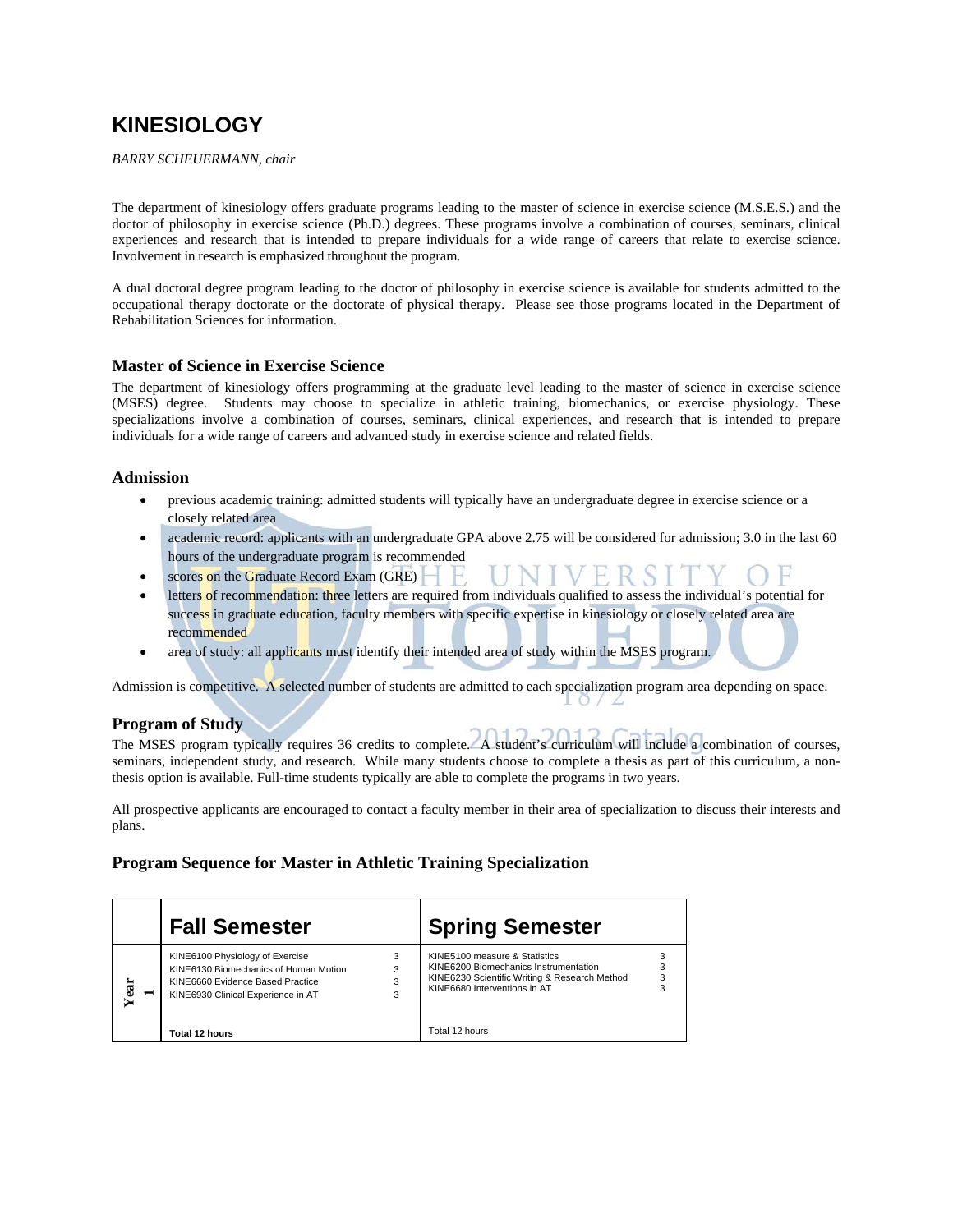| ч<br>욞<br>$\sim$ | KINE6600 Current Issues in AT<br>KINE6930 Seminar - Anatomy for Clinic<br>KINE6960 Master's Thesis | 6 | KINE6670 Pathomech of Injury<br>KINE6960 Masters Thesis<br>KINE6990 Seminar - Tape and Brace |  |
|------------------|----------------------------------------------------------------------------------------------------|---|----------------------------------------------------------------------------------------------|--|
|                  | Total 12 hours                                                                                     |   | Total 12 hours                                                                               |  |

\*Note - The above courses and sequence are typical of what most students will follow but may change from year to year.

#### **Program Sequence for Master in Biomechanics Concentration**

|           | <b>Fall Semester</b>                                                                                                                     |                  | <b>Spring Semester</b>                                                                                                                                                |                  |
|-----------|------------------------------------------------------------------------------------------------------------------------------------------|------------------|-----------------------------------------------------------------------------------------------------------------------------------------------------------------------|------------------|
| Year      | KINE6100 Physiology of Exercise<br>KINE6130 Biomechanics of Human Motion<br>KINE6930 Seminar<br>KINE6930 Seminar<br>Total 12 hours       | 3<br>3<br>3<br>3 | KINE5100 Measure & Statistics<br>KINE6200 Biomechanics Instrumentation<br>KINE6230 Scientific Writing & Research Method<br>KINE6690 Master's Thesis<br>Total 12 hours | 3<br>3<br>3<br>3 |
| Year<br>N | MIME5230 Dynamics of Human Motion<br><b>RESM6120 Quantitative Statistics II</b><br>KINE6300 Human Locomotion<br>KINE6960 Master's Thesis | 3<br>3<br>3<br>3 | KINE6670 Pathomech of Injury<br>KINE6960 Master's Thesis<br>KINE6990 Independent Study                                                                                | 3<br>6<br>3      |
|           | <b>Total 12 hours</b>                                                                                                                    |                  | Total 12 hours                                                                                                                                                        |                  |

\*Note - The above courses and sequence are typical of what most students will follow but may change from year to year.

|  |  |  | <b>Program Sequence for Master in Exercise Physiology Concentration</b> |
|--|--|--|-------------------------------------------------------------------------|
|  |  |  |                                                                         |
|  |  |  |                                                                         |

|           | <b>Fall Semester</b>                                                                                                                                                    |                  | <b>Spring Semester</b>                                                                                                                                                 |               |
|-----------|-------------------------------------------------------------------------------------------------------------------------------------------------------------------------|------------------|------------------------------------------------------------------------------------------------------------------------------------------------------------------------|---------------|
| ä<br>⊣    | KINE6100 Physiology of Exercise<br><b>RESM6120 Quantitative Statistics I</b><br>KINE6930 Seminar - Exercise Metabolism<br>KINE 6990 Independent Study<br>Total 12 hours | 3<br>3<br>3<br>3 | KINE6420 Cardiopulmonary Exercise Physiology<br>KINE6560 Skeletal Muscle Biology<br>KINE6930 Seminar - Vascular Inflam<br>KINE6990 Independent Study<br>Total 12 hours | $\frac{3}{3}$ |
|           | KINE6130 Biomechanics of Human Motion                                                                                                                                   | 3                | KINE6440 Exercise Metab and Endocrinology                                                                                                                              | 3             |
|           | KINE6960 Master's Thesis                                                                                                                                                | 6                | KINE6960 Master's Thesis                                                                                                                                               | 6             |
| Year<br>N | KINE6990 Independent Study                                                                                                                                              | 3                | KINE6990 Independent Study                                                                                                                                             | 3             |
|           | <b>Total 12 hours</b>                                                                                                                                                   |                  |                                                                                                                                                                        |               |
|           |                                                                                                                                                                         |                  | Total 12 hours                                                                                                                                                         |               |

\*Note - The above courses and sequence are typical of what most students will follow but may change from year to year.

#### **Doctor of Philosophy in Exercise Science**

The department of kinesiology provides qualified students with the opportunity to pursue coursework and research leading to the doctor of philosophy in exercise science. Students work closely with a faculty mentor to design a program that is consistent with the mentor's research focus and that meets the unique needs of the student. This includes courses, seminars, independent study and research, and may reflect a secondary area of specialization (cognate) that some students choose to pursue. Areas of research include: muscle physiology, cardiovascular physiology, biomechanics of human movement, sports injury and rehabilitation. Typically, graduates of this program go on to pursue careers in higher education teaching and research or post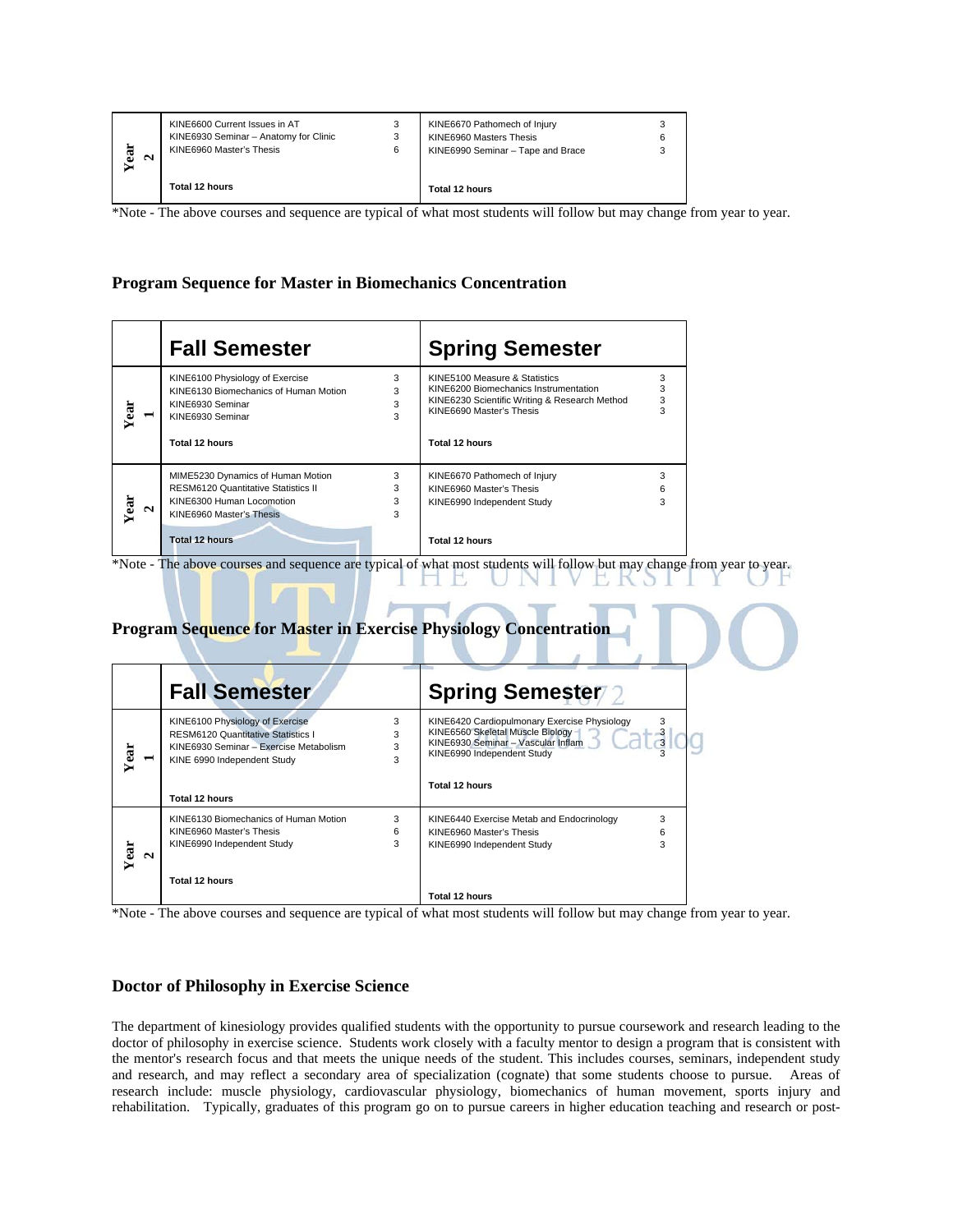doctoral research in areas relating to their doctoral specialization.

A unique feature of the program is the possibility for students in the university's doctorate in physical therapy and the occupational therapy doctorate programs to combine either of these programs with work leading to the completion of the doctor of philosophy in exercise science degree. This option is ideal for students who wish to pursue a career in academics and research relating to physical or occupational therapy.

#### **Admission**

Prospective students are considered for admission to the doctoral program on the basis of the following:

- The individual's previous academic training: admitted students will typically have a master's degree in exercise science or a closely related area.
- The individual's academic record: the applicant's undergraduate and graduate academic record should demonstrate the ability for high-level scholarship.
- The applicant's scores on the Graduate Record Exam (GRE): applicants should have a combined (quantitative and verbal) GRE score above the 50 percentile and outstanding writing.
- The applicant's letters of recommendation: three letters are required from individuals qualified to assess the applicant's potential for success in doctoral education.
- The applicant's intended area of study: applicants must identify their intended area of study within the Ph.D. program and be selected as an advisee by faculty member working in that area.

Students enrolled in the first year of study in the doctor of physical therapy or the occupational doctorate should apply for the doctor of philosophy in exercise science. In addition to the admission criteria above, a faculty member from the student's clinical doctoral program should provide a letter of recommendation and be willing to serve as mentor to the student.

#### **Program of Study**

The doctor of philosophy in exercise science requires a minimum of 72 post-master's credits for completion; all students complete a dissertation as part of the degree process. All prospective applicants should contact a faculty member in the department of kinesiology to discuss their interests and plans.

THE UNIVERSIT

Students work closely with a faculty mentor to design a program that meets the unique needs of the individual. The program of study typically requires four years of full-time study. The dual degree program with the clinical doctoral degrees in occupational therapy and physical therapy provide a limited number of courses and competencies that meet the requirements of both degrees.

# **Program Sequence for Ph.D. in Exercise Science 2012-2013 Catalog**

|           | <b>Fall Semester</b>                                                                                                                                          | <b>Spring Semester</b>                                                                                                                                                    |
|-----------|---------------------------------------------------------------------------------------------------------------------------------------------------------------|---------------------------------------------------------------------------------------------------------------------------------------------------------------------------|
| Year      | 3<br>KINE8100 Physiology of Exercise<br>KINE8130 Biomechanics of Human Motion<br>3<br>6<br>KINE8990 Independent Study                                         | KINE7100 Measure & Statistics<br>3<br>3<br>KINE8200 Biomechanics Instrumentation<br>3<br>KINE8230 Scientific Writing & Research Method<br>3<br>KINE8930 Independent Study |
|           | Total 12 hours                                                                                                                                                | Total 12 hours                                                                                                                                                            |
| Year<br>N | KINE8660 Evidence Based Practice<br>3<br>3<br>KINE8930 Seminar - Anatomy for Clinic<br>KINE8960 Doctoral Dissertation<br>3<br>3<br>KINE8990 Independent Study | KINE8670 Pathomech of Injury<br>3<br><b>RESM8120 Quantitative Statistics II</b><br>3<br>KINE8960 Doctoral Dissertation<br>3<br>3<br>KINE8990 Independent Study            |
|           | Total 12 hours                                                                                                                                                | Total 12 hours                                                                                                                                                            |
| Year<br>ొ | 3<br>KINE8930 Seminar - Adv. Lab Tech<br>6<br>KINE8960 Doctoral Dissertation<br>3<br>KINE8990 Independent Study                                               | RESM8980 Seminar - Statistics by Comp<br>3<br>KINE8960 Doctoral Dissertation<br>6<br>3<br>KINE8990 Independent Study                                                      |
|           | Total 12 hours                                                                                                                                                | Total 12 hours                                                                                                                                                            |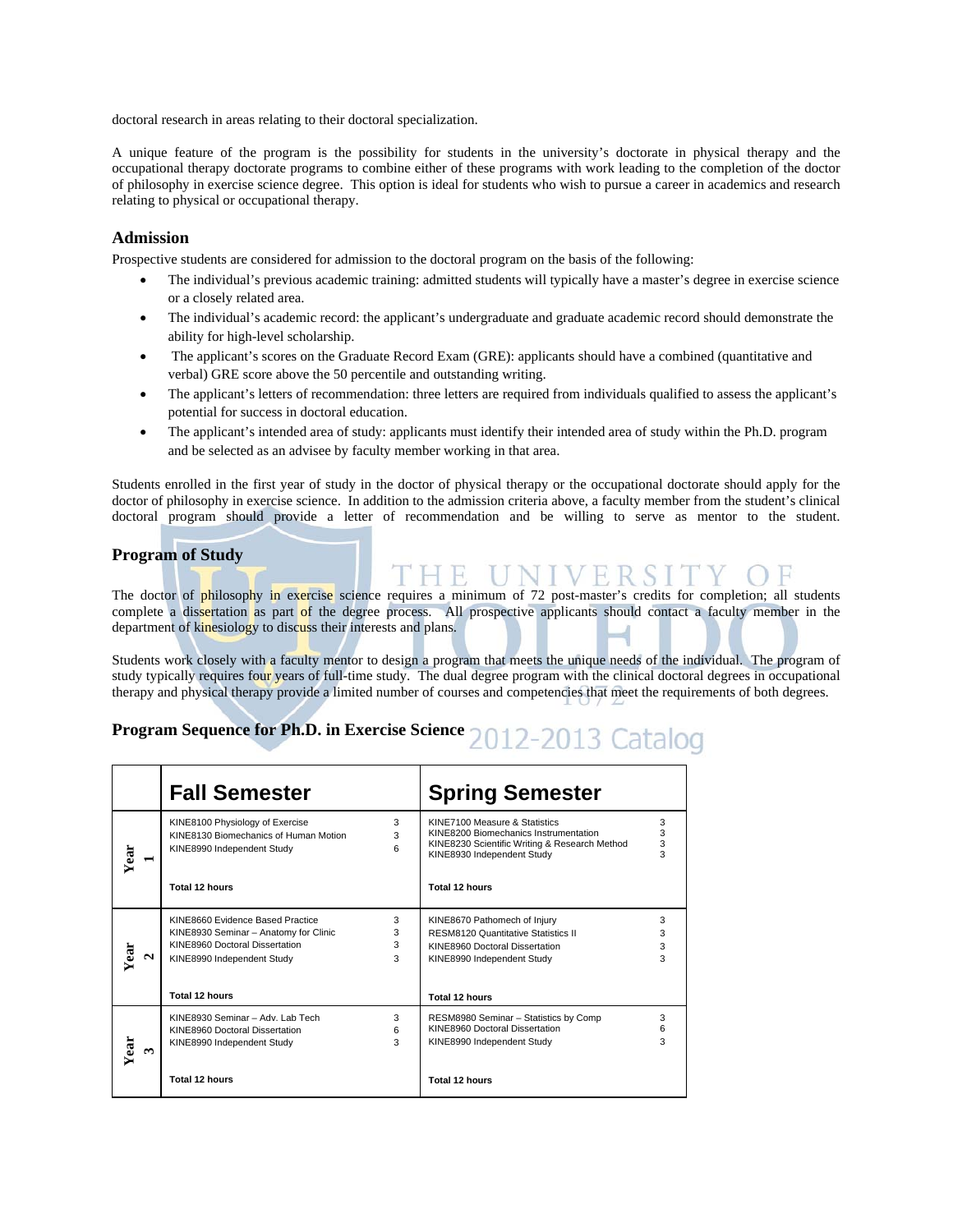|        | KINE8960 Doctoral Dissertation | 12 | KINE8960 Doctoral Dissertation | 1 2 |
|--------|--------------------------------|----|--------------------------------|-----|
| ä<br>₹ |                                |    |                                |     |
|        | Total 12 hours                 |    | Total 12 hours                 |     |

\*Note - The above courses and sequence are typical of what most students will follow but may change from year to year.

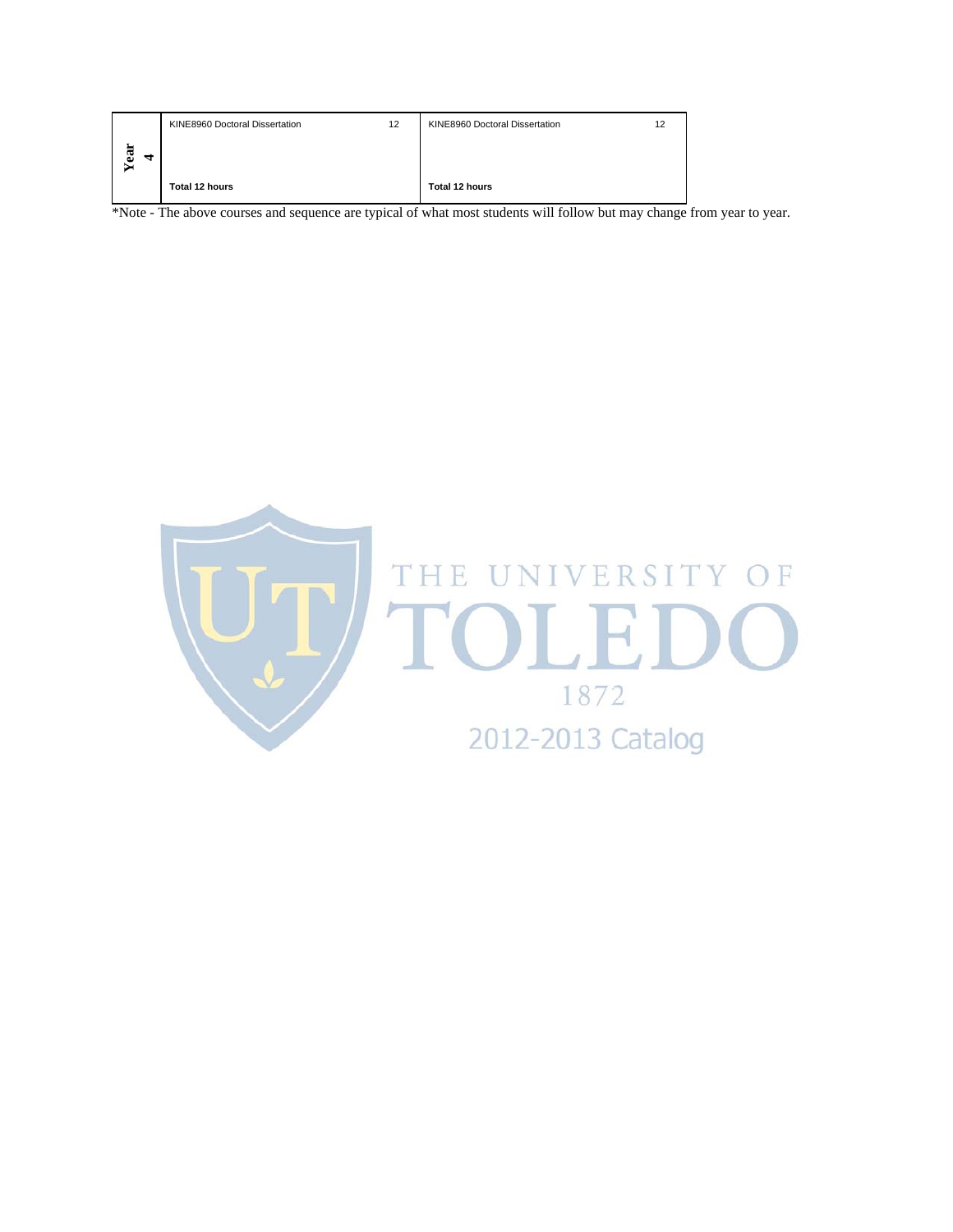# **REHABILITATION SCIENCES**

*MICHELLE MASTERSON, chair* 

The department of rehabilitation sciences includes clinical doctoral programs in occupational therapy and physical therapy and a master of arts program in speech-language pathology. All three programs are fully accredited and prepare graduates to practice as licensed clinicians in their respective professions.

# **Speech-Language Pathology Program**

The graduate program provides students with the necessary coursework and clinical practicum experience to attain a master of arts in speech-language pathology that is applicable toward the Certification of Clinical Competence (CCC-SLP) by the American Speech-Language-Hearing Association (ASHA) and state licensure in the area of speech-language pathology. In addition to successful completion of the master's degree requirements, the certification and licensure processes include approved undergraduate preparation, successful completion of the national specialty examination in speech-language pathology, and a clinical fellowship (professional experience year).

The graduate program in speech-language pathology is accredited by the Council of Academic Accreditation in Audiology and Speech-Language Pathology (CAA). The mission is to develop entry level professionals to serve children and adults with communication disorders through identification, accurate assessment, and effective treatment of the communication impairment within the broad range of the individual's daily activities.



#### **Master of Arts in Speech-Language Pathology**

#### **Admission**

Undergraduate students with a degree in speech-language pathology will be considered for entry into the graduate program. Students without adequate undergraduate preparation in speech-language pathology will need to complete a series of leveling courses in the major to be considered for entry into the graduate program as an undergraduate with degree. The undergraduate with degree program is available for leveling courses.

**The deadline for completed applications for enrollment in the graduate Speech-Language Pathology program is December 15 of every academic year.** Applications received after December 15 may not be considered.

Applications should be made directly to the Communication Sciences and Disorders Centralized Application System (www.CSDCAS.org); additionally, a supplemental application should be completed through the University of Toledo College of Graduate Studies website (http://www.utoledo.edu/graduate/prospectivestudents/admission/index.html).

NOTE: **It is the responsibility of the student to monitor his or her application status to insure that all required materials are posted by CSDCAS before the deadline date of December 15.** Students may work with the Communication Sciences and Disorders Centralized Application System (www.CSDCAS.org) to insure that all materials are posted before the deadline, or notify the speech-language pathology program in the event that materials are lost. Similarly, students must monitor the supplemental application status to insure that all materials are posted before the deadline date of December 15. Failure to do so may result in an incomplete application that is not reviewed.

Acceptance into the ASHA accredited speech-language pathology graduate program is highly competitive. Consequently, many factors are taken into consideration when selecting an applicant for acceptance into the program. These factors include, but are not limited to:

- undergraduate preparation in the field;
- cumulative grade point average (highest consideration for  $\geq 3.5$ );
- grade point in the major of  $>3.5$ ;
- potential to successfully complete the graduate program;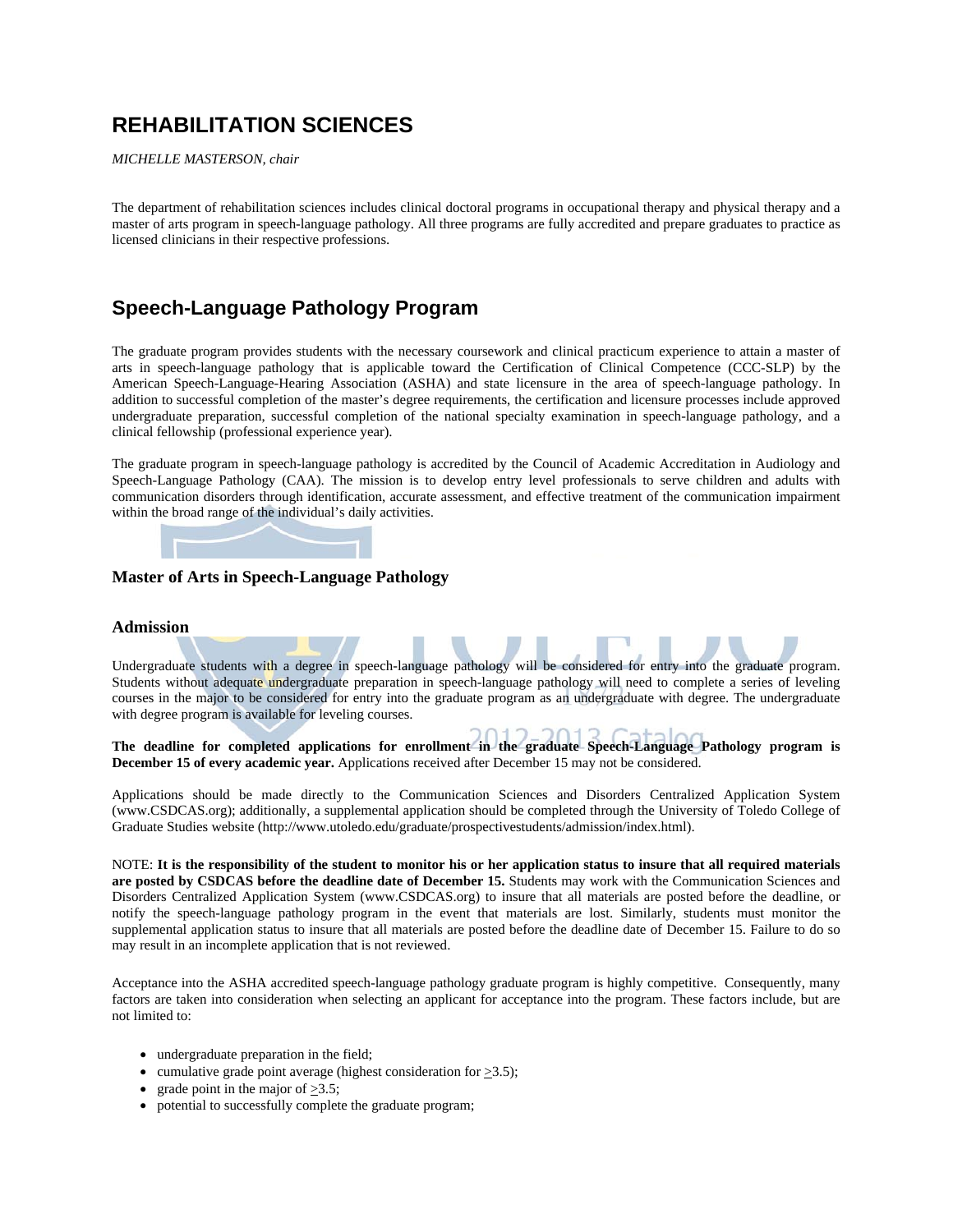- quality of references (require 3);
- personal essay (statement of purpose);
- oral and written language skills;
- interview (by invitation), and
- Graduate Record Examination (GRE) (Highest consideration will be given to those with a score of  $\geq$ 149 on the Verbal section and  $\geq$ 147 on the Quantitative section (~40 percentile) and a GRE writing score  $\geq$ 4.0. A writing score below 3.5 is not acceptable, and applications with a GRE writing score of 3.0 or below will not be considered. Students are encouraged to retake the GRE to improve the scores if they fall below these scores.

#### **Program of Study**

A minimum of 36 graduate hours in speech-language pathology coursework is necessary to complete the academic requirements of the degree. Additionally, students must complete multiple clinical experiences including on-campus clinical practica as well as a minimum of two externships. Students may choose between a thesis or comprehensive examination.

#### **Program of study for the master of arts in speech-language pathology**

**Track A** 

|                      | <b>Fall Semester</b>                                                                                                                                                                                                                | <b>Spring Semester</b>                                                                                                                                                                                                                                                                                                           | <b>Summer Semester</b>                                                                                                                                                                                               |
|----------------------|-------------------------------------------------------------------------------------------------------------------------------------------------------------------------------------------------------------------------------------|----------------------------------------------------------------------------------------------------------------------------------------------------------------------------------------------------------------------------------------------------------------------------------------------------------------------------------|----------------------------------------------------------------------------------------------------------------------------------------------------------------------------------------------------------------------|
| Year                 | SLP6000 Advanced Practicum<br>SLP6020 Audiological Practicum<br>SLP6400 Adult Language and Cognitive<br><b>Communication Disorders</b><br>5<br>SLP6500 Motor Speech Disorders<br>3<br>SLP6650 Feeding and Swallowing Disorders<br>3 | SLP6010 Diagnostic Practicum<br>SLP6100 Diag. of Communication Disorders<br>SLP6210 Language Dev. & Disorders: Early<br>Childhood through Adolescence<br>6<br>SLP 6550 Trends in Technology for Communication<br><b>Disorders</b><br>$\overline{3}$<br>SLP6700 Assess. & Rem. of Fluency Disorders<br>3<br><b>Total 17 hours</b> | SLP6000 Advanced Practicum<br>SLP6010 Diagnostic Practicum<br>SLP6300:001 Articulation & Phonology<br>SLP6600:001 Voice & Resonance Disorders<br>HSHS 6000 Statistics or<br>RESM 5110 or RESM 5310<br>Total 14 hours |
| Year<br>$\mathbf{N}$ | <b>Total 15 hours</b><br>SLP6030:001 Research in SLP<br>3<br>SLP6800:001 Aural Rehabilitation<br>3<br>SLP6940 Externship in SLP<br>$1 - 8$<br>Total 7-14 hours                                                                      | 3<br>SLP6930:001 Clinical Methodology<br>SLP6940 Externship in SLP<br>$1 - 8$<br>Total 4-12 hours                                                                                                                                                                                                                                |                                                                                                                                                                                                                      |

\*This sequence assumes that no deficiencies in normal bases of speech/language/audiology requirements exist.

**Track B** 

|                      | <b>Fall Semester</b>                                                                                                                                                                                                                                                                  |                               | <b>Spring Semester</b>                                                                                                                                                                                                                        |                               | <b>Summer Semester</b>                                                                                                                                                                                               |  |
|----------------------|---------------------------------------------------------------------------------------------------------------------------------------------------------------------------------------------------------------------------------------------------------------------------------------|-------------------------------|-----------------------------------------------------------------------------------------------------------------------------------------------------------------------------------------------------------------------------------------------|-------------------------------|----------------------------------------------------------------------------------------------------------------------------------------------------------------------------------------------------------------------|--|
| Year                 | SLP6010 Diagnostic Practicum<br>SLP6100 Diag. of Communication Disorders<br>SLP6210 Language Dev. & Disorders: Early<br>Childhood through Adolescence<br>SLP 6550 Trends in Technology for Comm.<br><b>Disorders</b><br>SLP6700 Assess. & Rem. of Fluency Disorders<br>Total 17 hours | $\overline{2}$<br>3<br>6<br>3 | SLP6000 Advanced Practicum<br>SLP6020 Audiological Practicum<br>SLP6400 Adult Language and Cognitive<br><b>Communication Disorders</b><br>SLP6500 Motor Speech Disorders<br>SLP6650 Feeding and Swallowing Disorders<br><b>Total 15 hours</b> | $\overline{2}$<br>5<br>3<br>3 | SLP6000 Advanced Practicum<br>SLP6010 Diagnostic Practicum<br>SLP6300:002 Articulation & Phonology<br>SLP6600:002 Voice & Resonance Disorders<br>HSHS 6000 Statistics or<br>RESM 5110 or RESM 5310<br>Total 14 hours |  |
| Year<br>$\mathbf{N}$ | SLP6030:002 Research in SLP<br>SLP6800:002 Aural Rehabilitation<br>SLP6940 Externship in SLP<br>Total 7-14 hours                                                                                                                                                                      | 3<br>3<br>$1 - 8$             | SLP6930:002 Clinical Methodology<br>SLP6940 Externship in SLP<br>Total 4-12 hours                                                                                                                                                             | 3<br>$1 - 8$                  |                                                                                                                                                                                                                      |  |

\*This sequence assumes that no deficiencies in normal bases of speech/language/audiology requirements exist.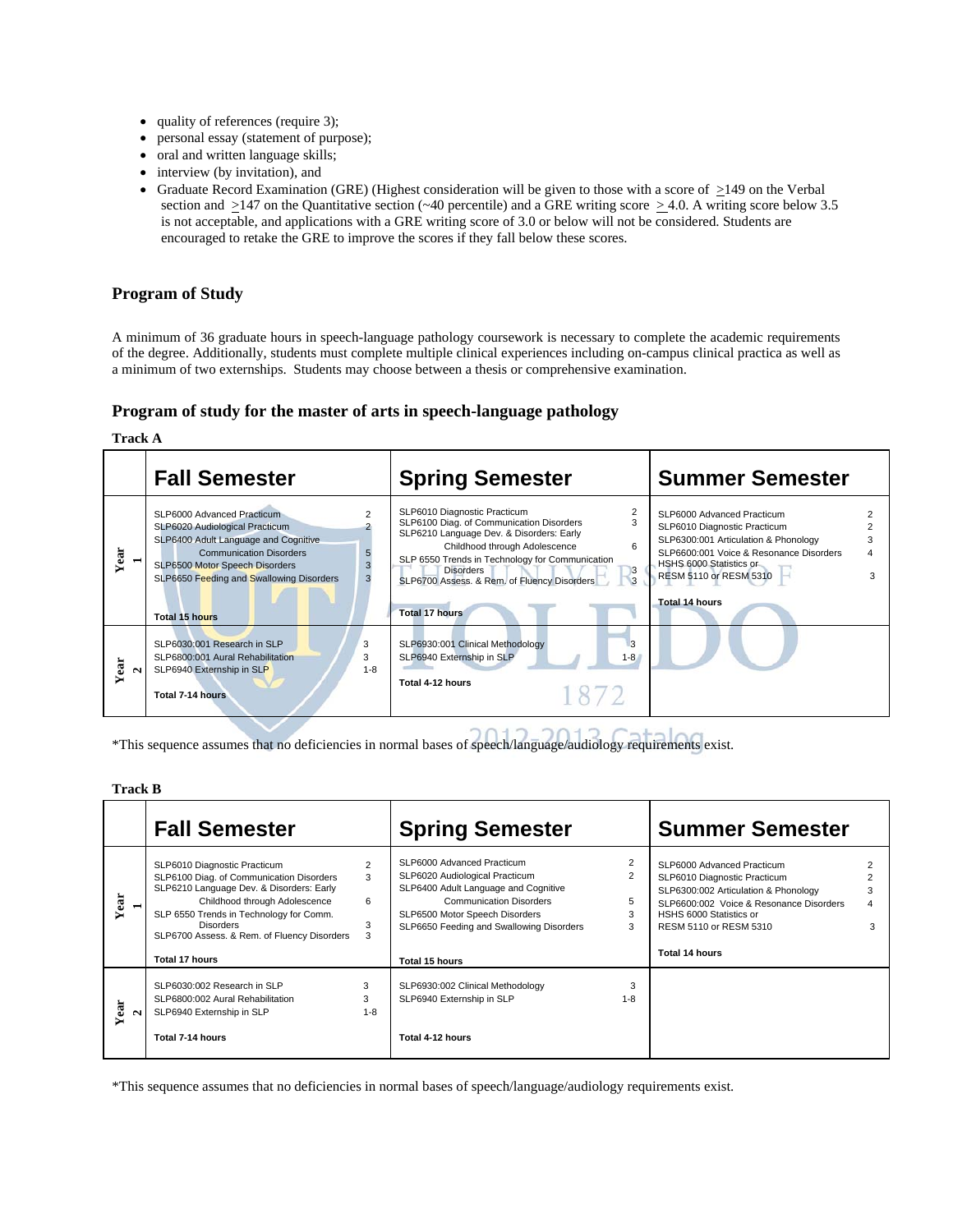# **Occupational Therapy Program**

The occupational therapy program provides a sequence of coursework, field placements, and capstone experiences that culminate in the occupational therapy doctorate (OTD) degree. The University of Toledo offered the first OTD in Ohio and the first OTD program in the nation at a public institution. The OTD program is accredited by the Accreditation Council for Occupational Therapy Education of the American Occupational Therapy Association. Graduates with the OTD are eligible to take the National Board for Certification in Occupational Therapy examination and to become licensed to practice as registered occupational therapists.

#### **Occupational Therapy Doctorate**

#### **Admission**

Due to the sequential nature of the curriculum, matriculation to the OTD program occurs fall semester only. **Applications may be submitted anytime after July 15<sup>th</sup> for admission the following academic year**. If you have questions, please contact us at 419-530-6670.

The University of Toledo participates in the centralized application service for occupational therapy (OTCAS). Please use their website to apply at http://www.OTCAS.org.

The following criteria are used for admission

- Bachelor degree in any field of study with a minimum undergraduate GPA of 3.0 must be completed prior to starting the UNIVERSITY OF program T H E
- GRE with minimum mean percentile rank of 33% across all three sections. If the undergraduate GPA is 3.5 or greater or if the applicant has a master's degree with a GPA of at least 3.0, the Graduate Record Examination (GRE) is not required.
- Prerequisite Courses: Biology (3 semester or 4 quarter credits). Human Anatomy and Physiology (6 semester or 8 quarter credits). Introduction to Psychology (3 semester or 4 quarter credits). Abnormal Psychology (3 semester or 4 quarter credits). Introduction to Sociology or Anthropology (3 semester or 4 quarter credits). Lifespan human development: met by either a B- or better in a lifespan human development course (3 semester or 4 quarter credits) that covers human development from birth to death or a B- or better in both a child development (3 semester or 4 quarter credits) course and a gerontology/psychology of aging course (3 semester or 4 quarter credits). Medical Terminology (course or competency test).
- Three letters of recommendation
- Writing sample

#### **Program of Study**

Unique features of the program include fieldwork opportunities in every semester; the opportunity to complete an individualized capstone to develop specialized skills in a practice area of choice, and the opportunity to complete a portion of required fieldwork at the Karolinska Institute in Stockholm, Sweden.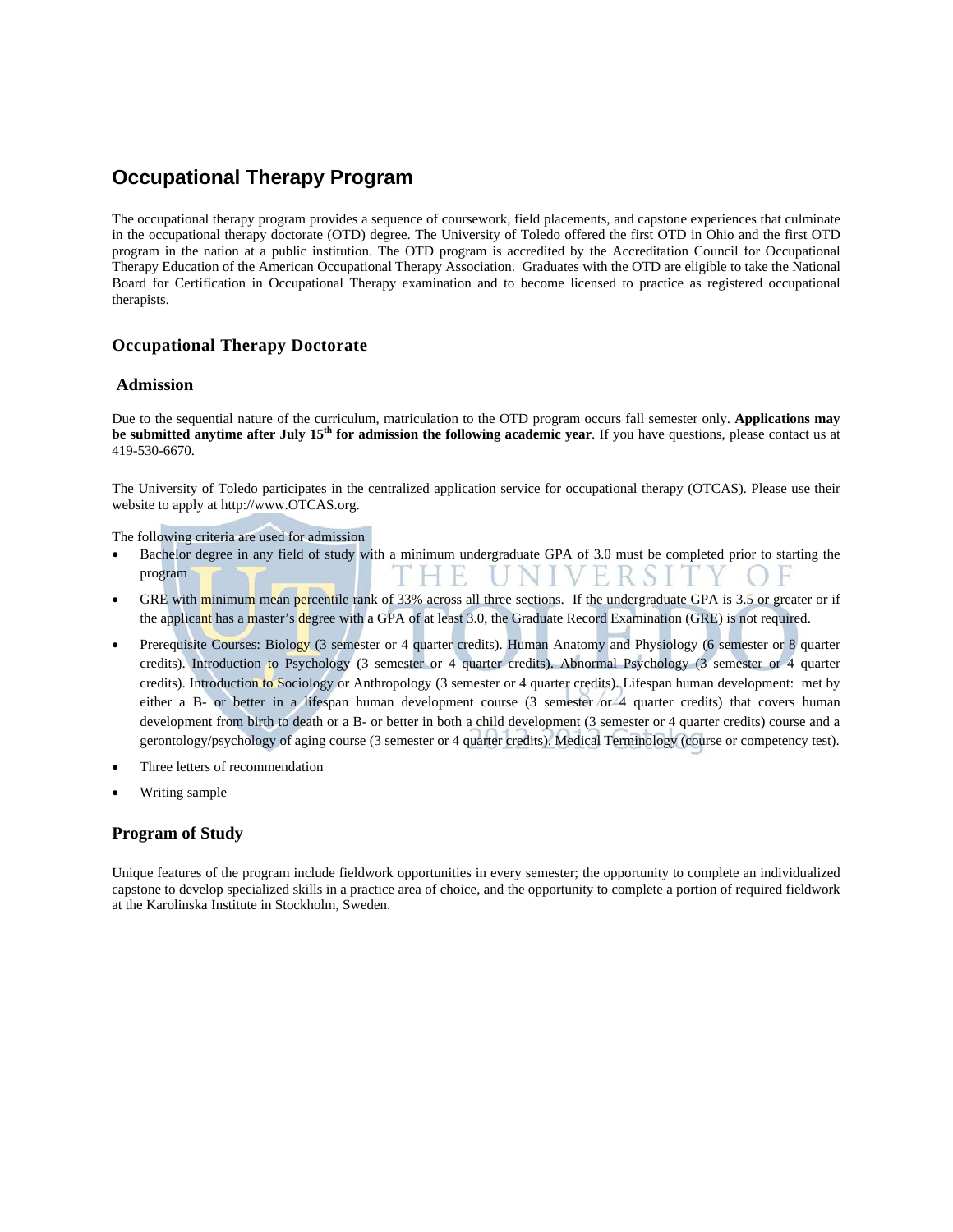#### **Program Sequence for Occupational Therapy Doctoral Program**

|      | <b>Fall Semester</b>                                                                                                                                                                                                                                                           | <b>Spring Semester</b>                                                                                                                                                                                                                            | <b>Summer Semester</b>                                                                                                                                                    |
|------|--------------------------------------------------------------------------------------------------------------------------------------------------------------------------------------------------------------------------------------------------------------------------------|---------------------------------------------------------------------------------------------------------------------------------------------------------------------------------------------------------------------------------------------------|---------------------------------------------------------------------------------------------------------------------------------------------------------------------------|
| Year | OCCT7000 Conceptual Framework of Therp Occup<br>3<br>OCCT7010 Occupational Therapy Models Practice I<br>5<br>OCCT7110 Research in Occupational Therapy I<br>4<br>OCCT7210 Occupational Therapy Advocacy I<br>$\overline{2}$<br>OCCT7310 Fieldwork & Professional Dev Seminar I | OCCT7020 Occupational Therapy Models Practice I<br>OCCT7030 Occupational Therapy Models Practice II<br>OCCT8120 Research in Occupational Therapy II<br>OCCT7400 Conditions of Occupational Therapy<br>OCCT7320 Fieldwork & Profess Dev Seminar II | OCCT7040 Occupational therapy Models Practice IV<br>5<br>$\overline{2}$<br>OCCT7220 Occupational Therapy Advocacy II<br>OCCT7330 Fieldwork & Professional Dev Seminar III |
|      | Total 15 hours                                                                                                                                                                                                                                                                 | Total 15 hours                                                                                                                                                                                                                                    | Total 8 hours                                                                                                                                                             |
| Year | OCCT8050 Occupational Therapy Models of Prac V 5<br>OCCT8060 Occupational Therapy Models of Prac VI 4<br>OCCT8230 Occupational Therapy Advocacy III<br>OCCT8340 Fieldwork & Professional Dev Seminar IV 1<br>OCCT8130 Research in Occupational Therapy III<br>3                | OCCT8070 Occupational Therapy Models of Prac VII<br>OCCT8080 Occupational Therapy Models of Prac VIII 3<br>OCCT8240 Occupational Therapy Advocacy IV<br>OCCT8350 Fieldwork & Professional Dev Seminar V<br>З                                      | OCCT8400 Physical Agent Modalities & Non-Occup Meth 2<br>OCCT8360 Fieldwork Level II<br>3                                                                                 |
|      | Total 15 hours                                                                                                                                                                                                                                                                 | <b>Total 13 hours</b>                                                                                                                                                                                                                             | <b>Total 5 hours</b>                                                                                                                                                      |
| Year | 3<br>OCCT8360 Fieldwork Level II (continued)<br>OCCT8370 Fieldwork Level II<br>6<br><b>Total 9 hours</b>                                                                                                                                                                       | OCCT8140 Research in Occupational Therapy IV<br>3<br>OCCT8380 Capstone Practicum<br>OCCT8900 Mentored Capstone Dissemination<br>3<br>OCCT8910 Mentored Studies in Capstone Area<br>3<br>or<br>Elective in Capstone area<br>3<br>Total 15 hours    |                                                                                                                                                                           |

# **Occupational Therapy Doctorate/Doctor of Philosophy in Exercise Science**

**County Street** 

HB.

The dual degree of occupational therapy doctorate (OTD) and doctor of philosophy (Ph.D.) in exercise science is designed to meet the growing need for occupational therapy faculty members who are prepared to conduct and mentor research. The graduates of the dual degree program will not only have the credentials but also the skills needed for successful careers in academia.

EKS

F

Admission to the OTD/Ph.D. is a two-step process. The first step is admission to the OTD program. See the occupational therapy doctorate section for admission requirements. In the second semester of the OTD program, the student applies for admission to the Ph.D. in exercise science. If selected for admission, the student will be officially admitted to the Ph.D. program in exercise science at the beginning of the second year in the OTD program. Students may apply up to 18 credits of their OTD program for credit in the Ph.D. program. Please contact the occupational therapy program at occtherapydoctorate@utoledo.edu or the department of kinesiology for more information on the dual degree.

#### **Occupational Therapy Doctorate/Doctor of Philosophy in Health Education**

The dual degree of occupational therapy doctorate (OTD) and doctor of philosophy (Ph.D.) in health education is designed to meet the growing need for occupational therapy faculty members who are prepared to conduct and mentor research. The graduates of the dual degree program will not only have the credentials but also the skills needed for successful careers in academia.

Admission to the OTD/Ph.D. is a two-step process. The first step is to be admitted to the OTD program. See the occupational therapy doctorate section for admission requirements. During the OTD program, the student completes the second step by applying for admission to the Ph.D. in health education. Students may apply up to 21 credits of their OTD program for credit in the Ph.D. program. Please contact the occupational therapy program at occtherapydoctorate@utoledo.edu or the department of health and recreation professions for more information on the dual degree.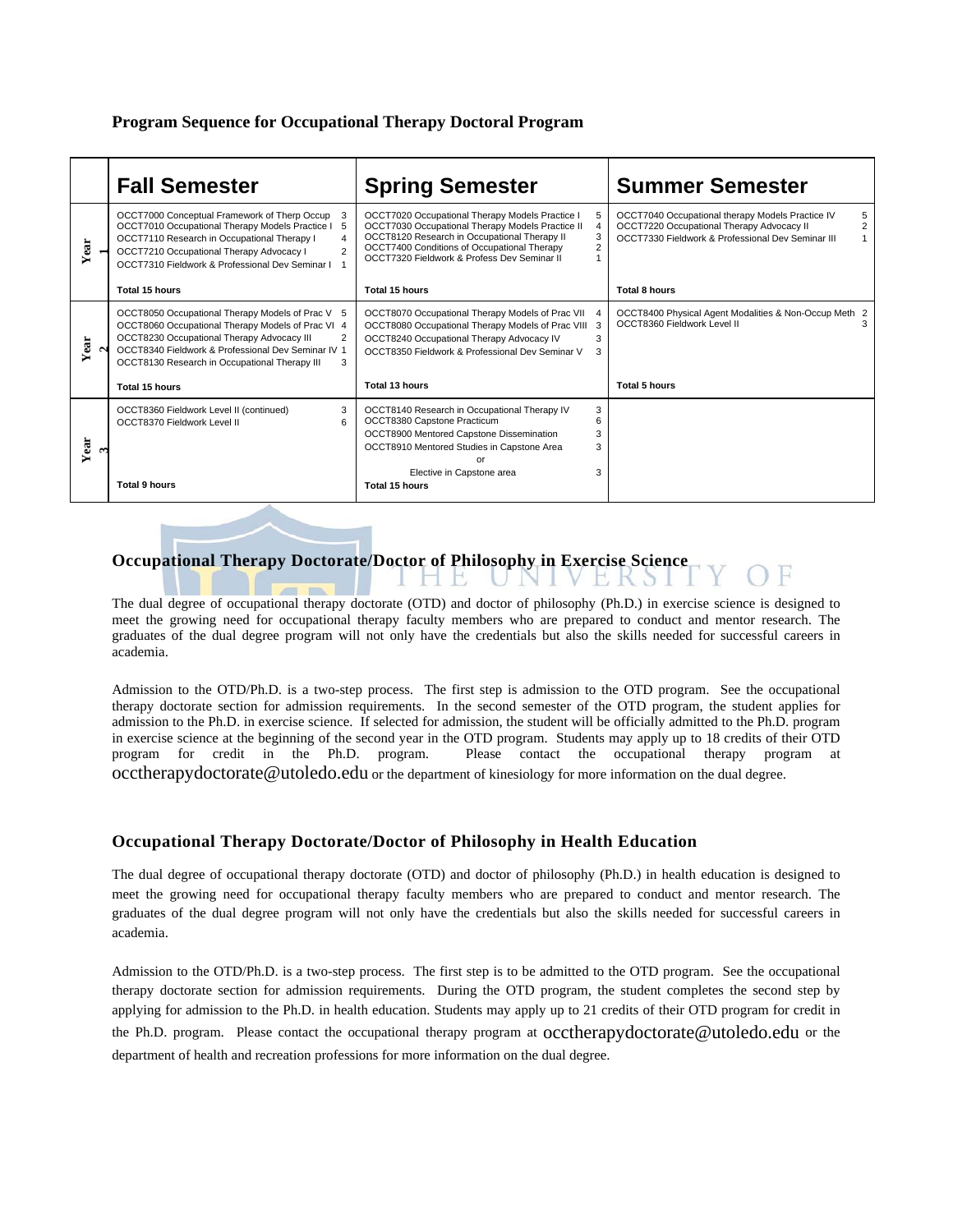# **Doctorate of Physical Therapy Program**

The doctor in physical therapy (DPT) program at the University of Toledo is fully accredited by the Commission on Accreditation in Physical Therapy Education (CAPTE). The degree consists of 94 credit hours spanning 36 months beyond the bachelor's degree. Upon successful completion of the doctor of physical therapy program, graduates are eligible to take the national licensure examination.

#### **Doctorate of Physical Therapy**

**The deadline for applications for the DPT Program at UT is October 1<sup>st</sup> prior to the year of anticipated matriculation into** the Program (the program begins with summer enrollment). The following courses must be completed at the time of application:

- All biology and chemistry prerequisites
- One of the physics prerequisites
- One of the psychology prerequisites
- One of either Human Anatomy with lab, Human Physiology with lab, or Exercise Physiology with lab

The University of Toledo participates in the Physical Therapist Centralized Application System (PTCAS). Please use their website to apply to our program (www.ptcas.org).

#### **Admission**

- Bachelor's degree from an accredited institution
- Minimum cumulative GPA of 3.0
- Minimum prerequisite GPA of 3.0
- Prerequisites include:

One course on a semester-based system in *each* of the following:

- Human Anatomy with lab
- Human Physiology with lab\* Exercise Physiology with lab\*
- Technical Writing **Statistics**

\*\*Or two courses of Human A&P combined, both with labs  $1872$ 

 Biology for science majors with lab Chemistry for science majors with lab Physics (algebra-based) Psychology

# Two (2) courses on a semester-based system in **each** of the following:<br>Biology for science majors with lab<br>
Chamistan for acisans majors with lab<br>
Chamistan for acisans majors with lab

R

- 
- Statement of purpose
- Three letters of recommendation; one must be from a physical therapist and two others from non-relatives
- Interview
- Knowledge of the field of physical therapy
- Shadowing a physical therapist is highly recommended to obtain knowledge of the field; however, there is not a minimum number of hours of observation or shadowing required

#### **Program of Study**

This three year full-time degree includes clinical and specialty internships as well as a scholarly project.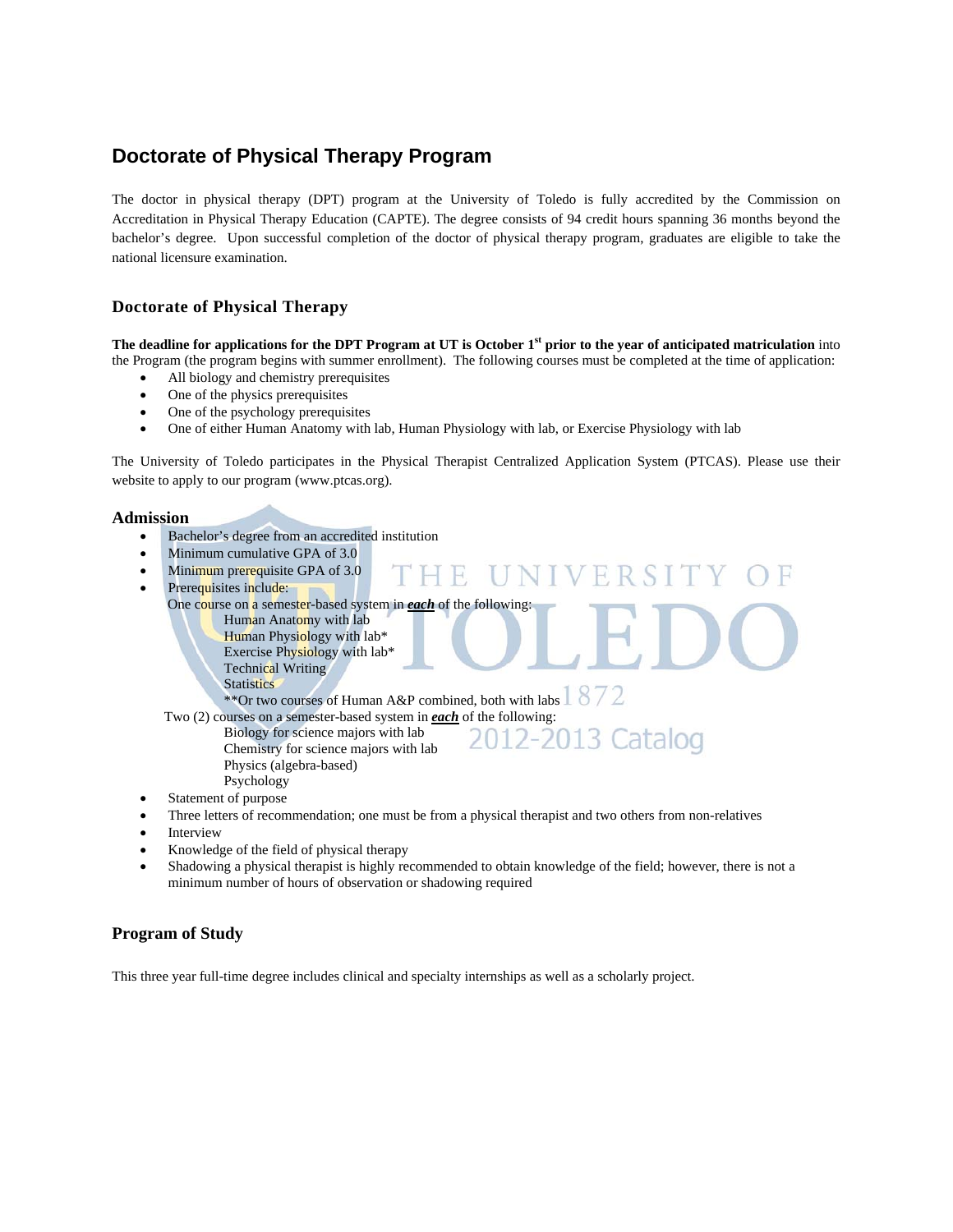#### **Program Sequence for Doctorate of Physical Therapy Program**

|                              | <b>Summer Semester</b>                                                                                                                                                                                        | <b>Fall Semester</b>                                                                                                                                                                                                                                                                           | <b>Spring Semester</b>                                                                                                                                                                                                                                                                                                                                       |  |  |
|------------------------------|---------------------------------------------------------------------------------------------------------------------------------------------------------------------------------------------------------------|------------------------------------------------------------------------------------------------------------------------------------------------------------------------------------------------------------------------------------------------------------------------------------------------|--------------------------------------------------------------------------------------------------------------------------------------------------------------------------------------------------------------------------------------------------------------------------------------------------------------------------------------------------------------|--|--|
|                              | (10 wks Didactic including Final)                                                                                                                                                                             | (15 wks Didactic / 1 wk Final)                                                                                                                                                                                                                                                                 | (13 wks Didactic / 1 wk Final / 2 wks Clinical)                                                                                                                                                                                                                                                                                                              |  |  |
| Year                         | PHYT5000 Gross Anatomy<br>$\overline{4}$<br>PHYT5110 Clinical Pathophysiology<br>3<br><b>Total 5 hours</b>                                                                                                    | PHYT5050 Analysis of Movement<br>3<br>PHYT5120 Clinical Pathophysiology II<br>3<br>PHYT5350 Intro to Examination<br>$\overline{2}$<br>PHYT5450 Foundations of PT<br>$\overline{2}$<br>PHYT5750 Clinical Reasoning I<br>$\overline{2}$<br>PHYT6460 Teaching & Learning<br><b>Total 14 hours</b> | PHYT5070 Neuroscience<br>3<br>PHYT5080 Neuroscience Seminar<br>$\mathbf{1}$<br>PHYT5170 Research Design & Measurement<br>2<br>PHYT5270 Applied Exercise Physiology<br>3<br>PHYT5280 Therapeutic Interventions I<br>$\overline{2}$<br>$\overline{2}$<br>PHYT5300 Principles of Therapeutic Exercise<br>PHYT5850 Clinical Practicum I<br><b>Total 14 Hours</b> |  |  |
|                              | (8 wks Didactic including Final / 2 wks Clinical)                                                                                                                                                             | (15 wks Didactic / 1 wk Final)                                                                                                                                                                                                                                                                 | (15 wks Didactic / 1 wk Final)                                                                                                                                                                                                                                                                                                                               |  |  |
| Year<br>$\mathbf{\Omega}$    | PHYT5020 Lifespan I<br>2<br>$\overline{2}$<br>PHYT5180 Applied Biostatistics<br>PHYT 5290 Therapeutic Interventions II<br>$\overline{2}$<br>PHYT5650 Pharmacology<br>1<br>PHYT5860 Clinical Practicum II<br>1 | PHYT6170 Scholarly Project I<br>2<br>PHYT6260 Cardiovascular-Pulmonary PT<br>3<br>PHYT 6100 Health Promotion<br>2<br>PHYT6500 Musculoskeletal Rehab I<br>3<br>PHYT6600 Neuromuscular Rehab I<br>3                                                                                              | PHYT6020 Lifespan II<br>2<br>PHYT6050 Health Care Policy & Delivery<br>$\mathbf{1}$<br>PHYT6180 Scholarly Project II<br>$\overline{2}$<br>PHYT6510 Musculoskeletal Rehab II<br>3<br>PHYT6661 Neuromuscular Rehab II<br>3<br>PHYT6720 Special Topics in PT<br>$\overline{2}$<br>PHYT6750 Clinical Reasoning II                                                |  |  |
|                              | Total 8 hours                                                                                                                                                                                                 | Total 13 hours                                                                                                                                                                                                                                                                                 | <b>Total 14 hours</b>                                                                                                                                                                                                                                                                                                                                        |  |  |
|                              | (8 wks Clinical)                                                                                                                                                                                              | (8 wks Didactic including Final and Scholarly Project<br>Presentation / 8 wks Clinical)                                                                                                                                                                                                        | (8 wks Clinical / 8 wks Specialty Internship)                                                                                                                                                                                                                                                                                                                |  |  |
| Year<br>$\mathbf{\tilde{z}}$ | <b>PHYT6850 Clinical Practicum III</b><br>$\overline{4}$<br>PHYT6190 Scholarly Project III<br>$\overline{1}$<br><b>Total 5 hours</b>                                                                          | PHYT7050 Practice Management<br>PHYT7100 PT Mgmt of Complex Patients<br>PHYT7200 Scholarly Project IV<br>PHYT7620 Trauma Rehab<br>PHYT6700 Professional Issues<br>PHYT7890 Clinical Internship I<br>Total 13 hours                                                                             | PHYT7900 Clinical Internship II<br>PHYT7990 Specialty Internship<br><b>Total 8 hours</b>                                                                                                                                                                                                                                                                     |  |  |
|                              |                                                                                                                                                                                                               |                                                                                                                                                                                                                                                                                                |                                                                                                                                                                                                                                                                                                                                                              |  |  |

# **Doctorate in Physical Therapy/Doctor of Philosophy in Exercise Science**

There is a significant demand for physical therapists who have attained the additional doctor of philosophy degree to serve as core faculty in academic positions to educate DPT students and to serve as physical therapists with clinical expertise and research experience to expand the knowledge base of the profession.

Admission to the DPT/PhD program is a two-step process. The first step is to be admitted to the DPT program. Students interested in being considered for the PhD in exercise science degree program in the department of kinesiology will then apply to that program prior to completion of the DPT program. This process will follow the established procedures for application to the department of kinesiology's doctoral program. If selected for admission, the student will begin the PhD program after graduation from the DPT program and may apply up to 18 credits of their DPT curriculum to their PhD plan of study.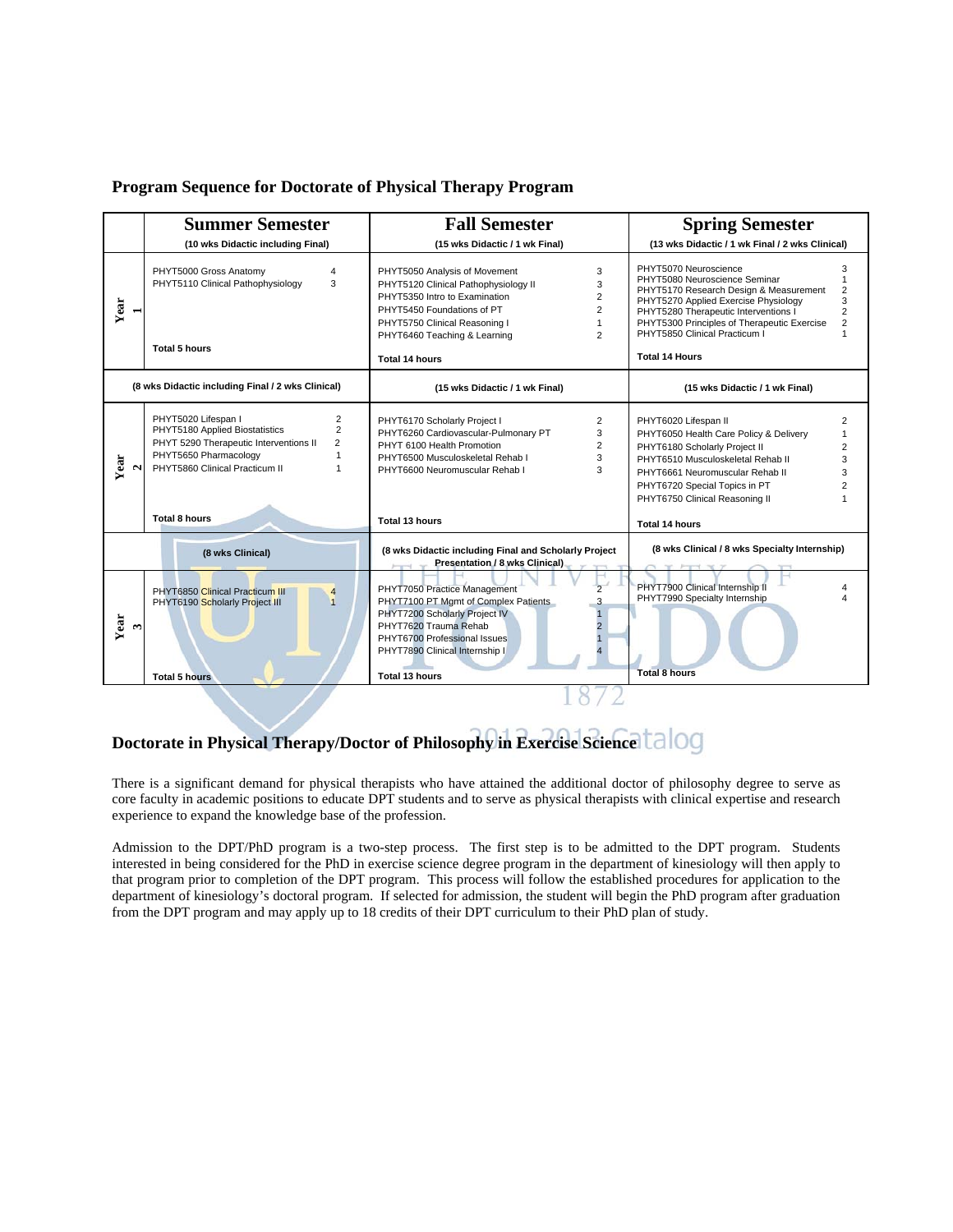# **SCHOOL PSYCHOLOGY, LEGAL SPECIALTIES, AND COUNSELOR EDUCATION**

#### *MARTIN RITCHIE, chair*

The department offers a master's degree in counselor education with concentrations in school counseling and clinical mental health counseling, a master's degree and education specialist in school psychology, and the doctorate in counselor education. In addition, graduate certificates in elder law and in patient advocacy are available in a distance learning format. The department also participates in an interdisciplinary online certificate in child advocacy that is described in the department of criminal justice and social work.

# **School Psychology**

The graduate program in school psychology prepares students to become licensed school psychologists. The program is approved by the National Association of School Psychologists and accredited by the National Council for the Accreditation of Teacher Education. Both the master of arts and education specialist degree requirements must be completed to be licensed as a school psychologist in Ohio and to be a nationally certified school psychologist. The program is designed for three years of full-time study.

#### **Admission**

**Application deadlines for the school psychology program are February 15 and May 15.** To apply to the program, applicants must meet the minimum academic prerequisite and submit the following materials:

- Minimum academic prerequisite: Undergraduate GPA of 2.7 (for admission to the College of Graduate Studies) and for the school psychology program, a preferred undergraduate GPA of 3.0
- GRE scores (taken within the last five years)
- College of Graduate Studies application for the master's degree in school psychology
- Three letters of recommendation, at least one of which must address the applicant's academic potential (i.e. from a university faculty member)
- Statement of purpose, between two to three pages, that details the reasons the applicant would like to pursue a career in school psychology and includes personal experiences. The statement of purpose should be typed and submitted to the College of Graduate Studies as a separate word document.
- Official undergraduate transcripts (and graduate transcripts, if applicable)
- Professional résumé

To be consistent with national training standards and to ensure sufficient faculty members to advise and mentor students, a limited number of applicants will be admitted into the program each year. As a result, admission is competitive. Applicants are required to interview with an admissions committee. Prior to participating in the campus interview, applicants must interview a school psychologist. The list of questions to ask during the school psychologist interview as well as other information about the program can be found on the website. For more information or to ask questions, contact Wendy Cochrane, Program Director 419-530- 2013 or Sue Martin, Department Secretary, smartin@utnet.utoledo.edu, 419-530-2718.

#### **Program of Study**

The complete program includes approximately 79 credits, a two-semester pre-practica experience during the first year, a twosemester practica experience during the second year, and a 9-month, full-time internship (minimum of 1200 clock hours) in a school setting completed during the third year. Students earn a master of arts (M.A.) after completing a minimum of 32 hours of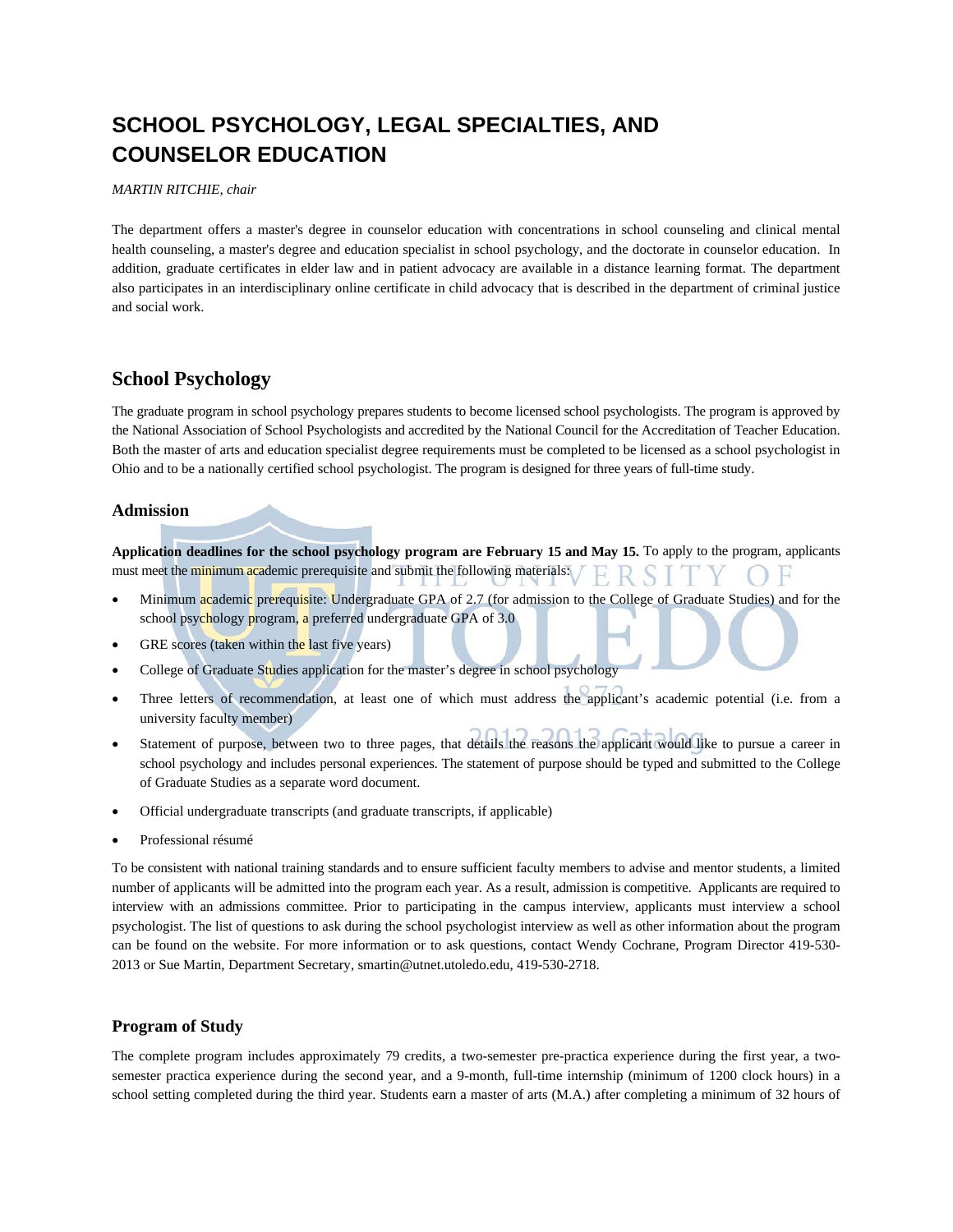coursework and 100 pre-practica experience hours. The education specialist (Ed.S.) degree is earned after completion of the remaining coursework, practica experience and internship.

#### **Program Sequence for School Psychology**

|                      | <b>Fall Semester</b>                                                                                                                                                                                                                                                                                           | <b>Spring Semester</b>                                                                                                                                                                                                                                        | <b>Summer Semester</b>                                                                          |
|----------------------|----------------------------------------------------------------------------------------------------------------------------------------------------------------------------------------------------------------------------------------------------------------------------------------------------------------|---------------------------------------------------------------------------------------------------------------------------------------------------------------------------------------------------------------------------------------------------------------|-------------------------------------------------------------------------------------------------|
| Year                 | RESM5110 Qualitative Methods I or HSHS 6000<br>Statistics and Research for HSHS Professions<br>3<br>$\overline{2}$<br>SPSY 5060 Prepractica in School Psychology<br>SPSY5030 Role and Function of School Psych<br>3<br>3<br>EDP5330 Behavior Management<br>SPSY5040 Legal and Ethical Issues in School Psych 4 | 3<br>RESM5310 Educational Research<br>$\overline{2}$<br>SPSY 5060 Prepractica in School Psychology<br>SPSY5300 Psychoed Assessment & intervention I<br>$\overline{4}$<br>3<br>SPSY6260 Developmental Child Psychopathology<br>3<br>EDP 5210 Child Development | SPSY5310 Psychoed Assessment & Interven II<br>4<br>3<br>SPSY7180 Consultation II: School & Home |
|                      | Total 15 hours                                                                                                                                                                                                                                                                                                 | Total 15 hours                                                                                                                                                                                                                                                | <b>Total 7 hours</b>                                                                            |
| Year<br>$\mathbf{a}$ | SPSY7320 Psychoed Assessment & Intervention III<br>COUN5/7140 Counseling Theories & Techniques<br>4<br>SPSY7330 Practica in School Psychology<br>4                                                                                                                                                             | EDP5210 Child Development or SPSY 6260 Dev.<br>3<br>Child Psychopathology<br>COUN5/7160 Cultural Diversity<br>3<br>SPSY7330 Practica in School Psychology<br>EDP5/7320 Instructional Psychology or EDP 7110<br>Basic Ed Psychology<br>3                       | SPSY7190 Consultation III: School & Community                                                   |
|                      | Total 12 hours                                                                                                                                                                                                                                                                                                 | Total 13 hours                                                                                                                                                                                                                                                | <b>Total 4 hours</b>                                                                            |
| Year<br>ొ            | SPSY7940 Internship in School Psychology<br>6                                                                                                                                                                                                                                                                  | SPSY7940 Internship in School Psychology<br>6                                                                                                                                                                                                                 | SPSY7940 Internship in School Psychology<br>4                                                   |
|                      |                                                                                                                                                                                                                                                                                                                |                                                                                                                                                                                                                                                               |                                                                                                 |

# **Counselor Education Program**

The counselor education program offers a master of arts in counselor education with specializations in school counseling or clinical mental health counseling, and a doctoral degree in counselor education and supervision. All counselor education programs are nationally accredited by the Council for Accreditation of Counseling and Related Educational Programs (CACREP).

Clinical mental health counseling prepares graduates for licensure in Ohio as professional counselors or professional clinical counselors and is approved by the Ohio Counselor, Social Worker, Marriage and Family Therapist Board. Graduates work as counselors in community mental health agencies, hospitals, college counseling centers, or in private practice. School counselors work in K-12 schools. The doctor of philosophy in counselor education and supervision prepares graduates as counselor educators in colleges and universities, and as counselors, supervisors or directors in agencies, or as private practitioners. Counselor education programs meet educational requirements for licensure or certification in Ohio, Michigan and most other states.

#### **Master of Arts in Counselor Education: School Counseling Program**

The school counseling specialization prepares graduates to work in K-12 schools. It is accredited by the Council for Accreditation of Counseling and Related Educational Programs and is approved by the Ohio Department of Education. The master's degree in school counseling meets the academic requirements for K-12 school counselor licensure in Ohio and other states. Neither Ohio nor Michigan requires applicants to have teacher certification to be licensed as a school counselor. Applicants expecting to practice outside of Ohio or Michigan should consult that state's department of education to determine current certification or licensure requirements.

#### **Admission**

**The application deadlines are September 15, January 15, or May 15.** To apply to the program, applicants must meet all requirements of the College of Graduate Studies and submit the following materials to the College of Graduate Studies: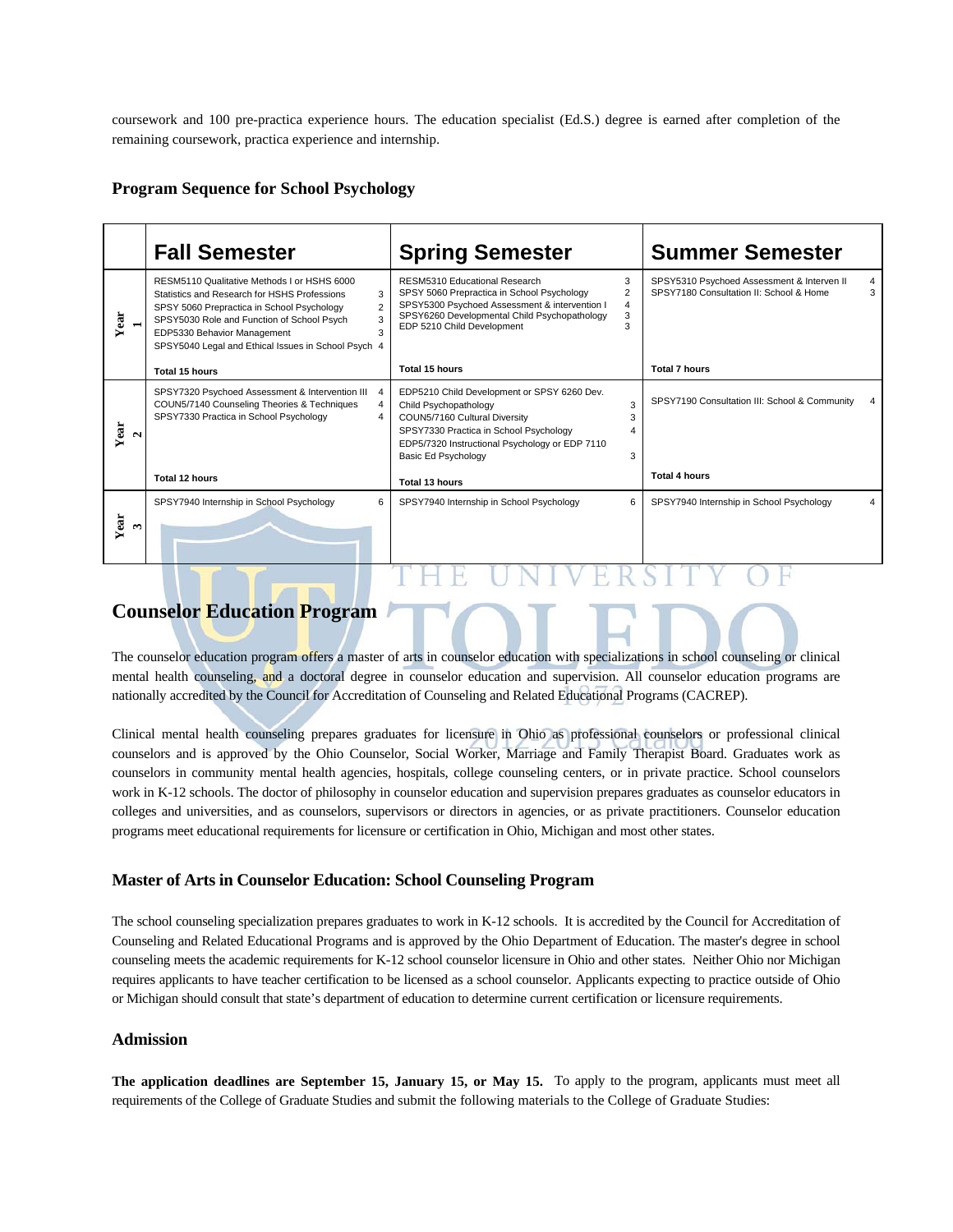- College of Graduate Studies application for the master's degree in school counseling
- Transcripts of an undergraduate degree with a 3.0 or equivalent cumulative grade point average on a 4-point scale for all undergraduate study at all institutions attended.
- An official Graduate Record Examination (GRE) score taken within the last five years.
	- Applicants holding a doctoral degree from an accredited college or university are automatically excluded from the requirement to submit an official Graduate Record Examination score.
	- o Applicants holding a master's degree from an accredited college or university and whose cumulative graduate course work meets or exceeds 3.5 on a 4.0 scale are automatically excluded from the requirement to submit an official Graduate Record Examination score.
- A typed, written personal statement (suggested length 2-3 pages) detailing significant personal and professional experiences that relate to the applicant's decision to pursue a career in counseling (e.g., rationale for seeking degree, commitment to counseling as a profession). The personal statement should also address such topics as the applicant's skills or knowledge, preparation through education and/or experience, strengths and weaknesses, rationale for academic deficiencies, etc.
- A professional résumé
- Three letters of recommendation, at least one of which must address the applicant's academic potential (i.e. from a university faculty member)

To be consistent with national training standards and to ensure sufficient faculty members to advise and mentor students, a limited number of applicants will be admitted into the program each year. As a result, admission is competitive. Applicants who pass the initial screening are required to interview with an admissions committee. For more information or to ask questions, contact Sue Martin, Department Secretary, smartin@utnet.utoledo.edu 419-530-2718.

#### **Program of Study**

The master's degree consists of a minimum of 48 semester hours of study, including a 600 clock hour internship in a school setting. The degree is available for full-time or part-time students.

## **Program of study for the master of arts in counselor education: school counseling**

|           | <b>Fall Semester</b>                                                                                                                                                                           |                               | <b>Spring Semester</b>                                                                                                                                                                                                                |  |
|-----------|------------------------------------------------------------------------------------------------------------------------------------------------------------------------------------------------|-------------------------------|---------------------------------------------------------------------------------------------------------------------------------------------------------------------------------------------------------------------------------------|--|
| Year      | COUN 5110 Career Counseling & Development<br>COUN 5120 Individual & Group Assessment<br>COUN5140 Counseling Theories & Techniques<br>COUN5150 Counseling Across the Lifespan<br>Total 13 hours | 3<br>3<br>$\overline{4}$<br>3 | COUN5010 Prof Orientation to School Counseling<br>4<br>$\overline{\mathbf{4}}$<br>COUN5130 Group Counseling<br>3<br>COUN5160 Cultural Diversity for Counselors<br>SPSY5170 Consultation I<br>3<br>2012-2013 Catalog<br>Total 14 hours |  |
|           | COUN5190 Counseling Practicum                                                                                                                                                                  | 4                             | COUN6940 Counseling Internship<br>8                                                                                                                                                                                                   |  |
|           | SPSY5040 Legal & Ethical Issues<br>OR.                                                                                                                                                         | 3                             | Elective<br>$3 - 4$                                                                                                                                                                                                                   |  |
|           | SPED 5000 Issues in Special Education                                                                                                                                                          | 3                             |                                                                                                                                                                                                                                       |  |
| Year<br>N | HSHS6000 Statistics & Research for HSHS<br>OR.                                                                                                                                                 | 3                             | Total 11-12 hours                                                                                                                                                                                                                     |  |
|           | RESM5310 Educational Research                                                                                                                                                                  | 3                             |                                                                                                                                                                                                                                       |  |
|           | Total 10 hours                                                                                                                                                                                 |                               |                                                                                                                                                                                                                                       |  |

Note: Most of these classes also are offered in the Summer and some are offered through Distance Learning.

#### **School Counseling Licensure Endorsement Program**

Any licensed or license-eligible professional counselor or professional clinical counselor or any student in the clinical mental health counseling program who wants school counselor licensure, but is not seeking admission to the master's degree in school counseling, must apply for admission to the school counseling licensure endorsement program. The application consists of an application form, official transcripts of graduate work in counseling, three letters of recommendation, and a personal statement clarifying the reasons the applicant wishes to become a licensed school counselor. The applicant may be required to appear for an interview. Students must be admitted to the endorsement program before they will be permitted to enroll in the required 600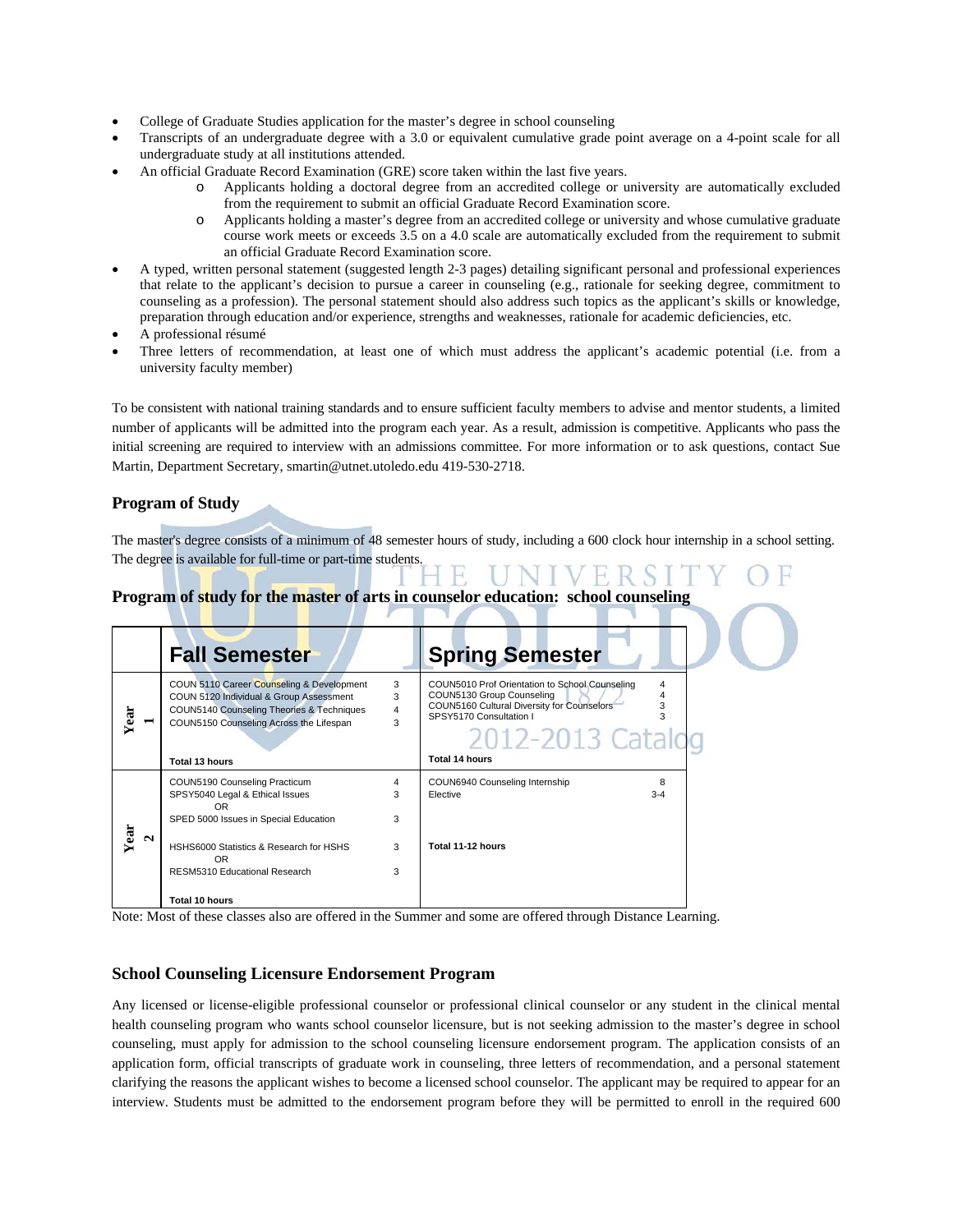clock-hour internship.

#### **Master of Arts in Counselor Education: Clinical Mental Health Counseling**

The master's degree in the area of clinical mental health counseling is a prerequisite for licensure as a professional counselor or professional clinical counselor in Ohio and other states. It is accredited by the Council for Accreditation of Counseling and Related Educational Programs as a Community Counseling program and is approved by the Ohio Counselor, Social Worker, Marriage and Family Therapist Board. This degree prepares students to work in mental health agencies, substance abuse agencies, private practice, and a wide variety of settings including hospitals, colleges, and the criminal justice system. Applicants expecting to practice outside Ohio or Michigan should consult that state's counseling board to determine current certification or licensure requirements.

#### **Admission**

**The application deadlines are September 15, January 15, or May 15.** To apply to the program, applicants must meet all requirements of the College of Graduate Studies and submit the following materials to the College of Graduate Studies:

- College of Graduate Studies application for the master's degree in clinical mental health counseling
- Transcripts of an undergraduate degree with a 3.0 or equivalent cumulative grade point average on a 4-point scale for all undergraduate study at all institutions attended.
- An official Graduate Record Examination (GRE) score taken within the last five years.
	- o Applicants holding a doctoral degree from an accredited college or university are automatically excluded from the requirement to submit an official Graduate Record Examination score.
	- o Applicants holding a master's degree from an accredited college or university and whose cumulative graduate course work meets or exceeds 3.5 on a 4.0 scale are automatically excluded from the requirement to submit an official Graduate Record Examination score.
- A typed, written personal statement (suggested length 2-3 pages) detailing significant personal and professional experiences that relate to the applicant's decision to pursue a career in counseling (e.g., rationale for seeking degree, commitment to counseling as a profession). The personal statement should also address such topics as the applicant's skills or knowledge, preparation through education and/or experience, strengths and weaknesses, rationale for academic deficiencies, etc.
- A professional résumé.
- Three letters of recommendation, at least one of which must address the applicant's academic potential (i.e. from a university faculty member). 1872

To be consistent with national training standards and to ensure sufficient faculty members to advise and mentor students, a limited number of applicants will be admitted into the program each year. As a result, admission is competitive. Applicants who pass the initial screening are required to interview with an admissions committee. For more information or to ask questions, contact Sue Martin, Department Secretary, at smartin@utnet.utoledo.edu or 419-530-2718.

#### **Program of Study**

The curriculum leading to the master of arts degree in counselor education with a specialization in clinical mental health counseling consists of a minimum of 60 semester hours of training. Applicants seeking licensure as professional counselors or professional clinical counselors in Ohio need to insure that at least 20 of their 60 semester hours of study meet the five areas of clinical practice required by the Ohio Counselor, Social Worker, and Marriage and Family Therapist Board.

# **Program of study for the master of arts degree in counselor education: clinical mental health counseling**

The curriculum leading to the master's degree in counselor education: clinical mental health counseling consists of the following: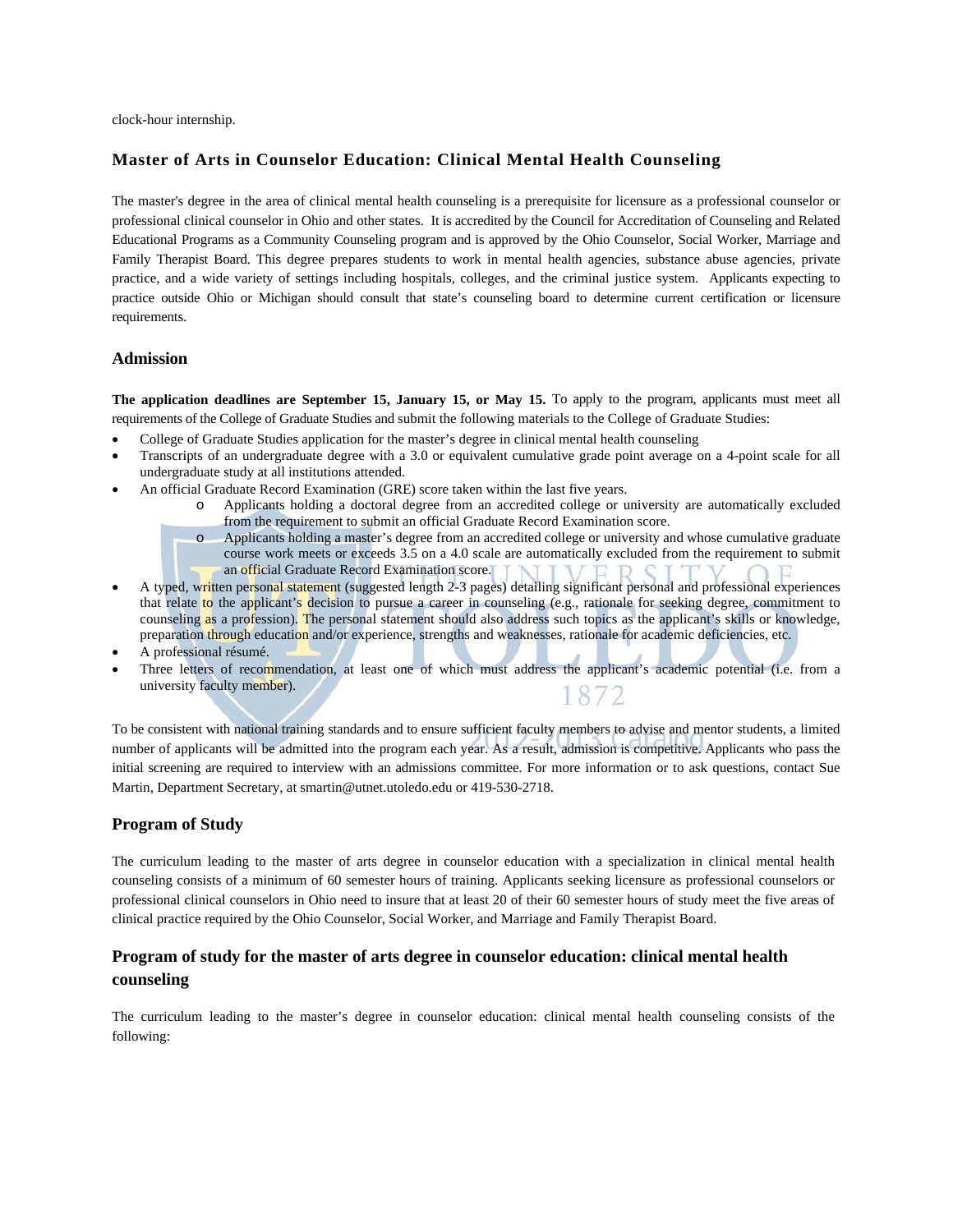**Program Sequence for Master of Arts in Counselor Education: Clinical Mental Health Counseling** 

|           | <b>Fall Semester</b>                                                                                                                                                         |                                          | <b>Spring Semester</b>                                                                                                                                          |                              |
|-----------|------------------------------------------------------------------------------------------------------------------------------------------------------------------------------|------------------------------------------|-----------------------------------------------------------------------------------------------------------------------------------------------------------------|------------------------------|
| Year      | COUN5020 Pro Orient Clinical Mental Health Couns<br>COUN5110 Career Counseling & Development<br>COUN5120 Individual & Group Assessment<br>COUN6240 Diagnosis & Mental Health | 4<br>3<br>3<br>4                         | COUN5130 Group Counseling<br>COUN5140 Counseling Theories & Techniques<br>COUN5150 Counseling Across the Lifespan<br>COUN5160 Cultural Diversity for Counselors | 4<br>3                       |
|           | <b>Total 14 hours</b>                                                                                                                                                        |                                          | Total 14 hours                                                                                                                                                  |                              |
| Year<br>Ν | COUN5190 Counseling Practicum<br>COUN7540 Advanced Personality Assessment<br>HSHS6000 Statistics & Research for HSHS<br>OR.<br>RESM5310 Educational Research<br>Elective     | 4<br>$\overline{4}$<br>3<br>3<br>$3 - 4$ | COUN6940 Counseling Internship<br>COUN6210 Psychopathology<br>Elective<br>Elective                                                                              | 8<br>4<br>$3 - 4$<br>$3 - 4$ |
|           | Total 14-15 hours                                                                                                                                                            |                                          | Total 18-20 hours                                                                                                                                               |                              |

Note: Most of these classes also are offered in the Summer and some are offered through Distance Learning.

# **Doctor of Philosophy in Counselor Education**

The doctor of philosophy degree (Ph.D.) in counselor education and supervision and prepares students for careers in community agencies, schools, colleges and universities, and private practice. Opportunities exist within this program to create areas of specialization that are relevant to the academic, professional, or research interests of the student. The program objectives and curricular experiences of the doctoral program reflect an extension of those offered in the master's programs.

#### **Admission**

Persons applying for admission to doctoral study must meet the admission requirements of the College of Graduate Studies, the Judith Herb College of Education Health Science and Human Service, and the counselor education program. These requirements include an application for graduate admission, one set of official transcripts from each institution attended showing any and all undergraduate/graduate credits and degrees attained, three letters of recommendation, and a non-refundable application fee that must be submitted to the College of Graduate Studies to begin the admission process. In addition, counselor education program requirements for admission to the doctoral program are:

- A minimum GPA of 3.5 on a 4.0-point scale for all graduate-level academic work
- A master's degree in counseling from a program that is approved by the Council for Accreditation of Counseling and Related Educational Programs (CACREP). Applicants with degrees from non-accredited programs must demonstrate their equivalency to approved programs or make up any deficiencies that may be present in their training.
- GRE scores (taken within the last five years).
- A résumé and autobiographical statement of three to five pages in length
- One writing sample. The writing sample consists of responses to questions about your academic and professional background and goals. The writing sample is designed to determine your writing ability and your suitability to the profession and to the doctoral program.
- A personal interview with program faculty to determine the personal and professional suitability and leadership potential of the applicant. Applicants will be notified if they are selected for an interview.
- Three letters of recommendation, at least one of which must address the applicant's academic potential (i.e. from a university faculty member).

Applicants are interviewed and admitted to doctoral study during the fall, spring, or summer semesters of each academic year.

For more information or to ask questions, contact Nick Piazza, Doctoral Program Coordinator at 419-530-4721 or email npiazza@utnet.utoledo.edu or contact Sue Martin, Department Secretary, at 419-530-2718 or smartin@utnet.utoledo.edu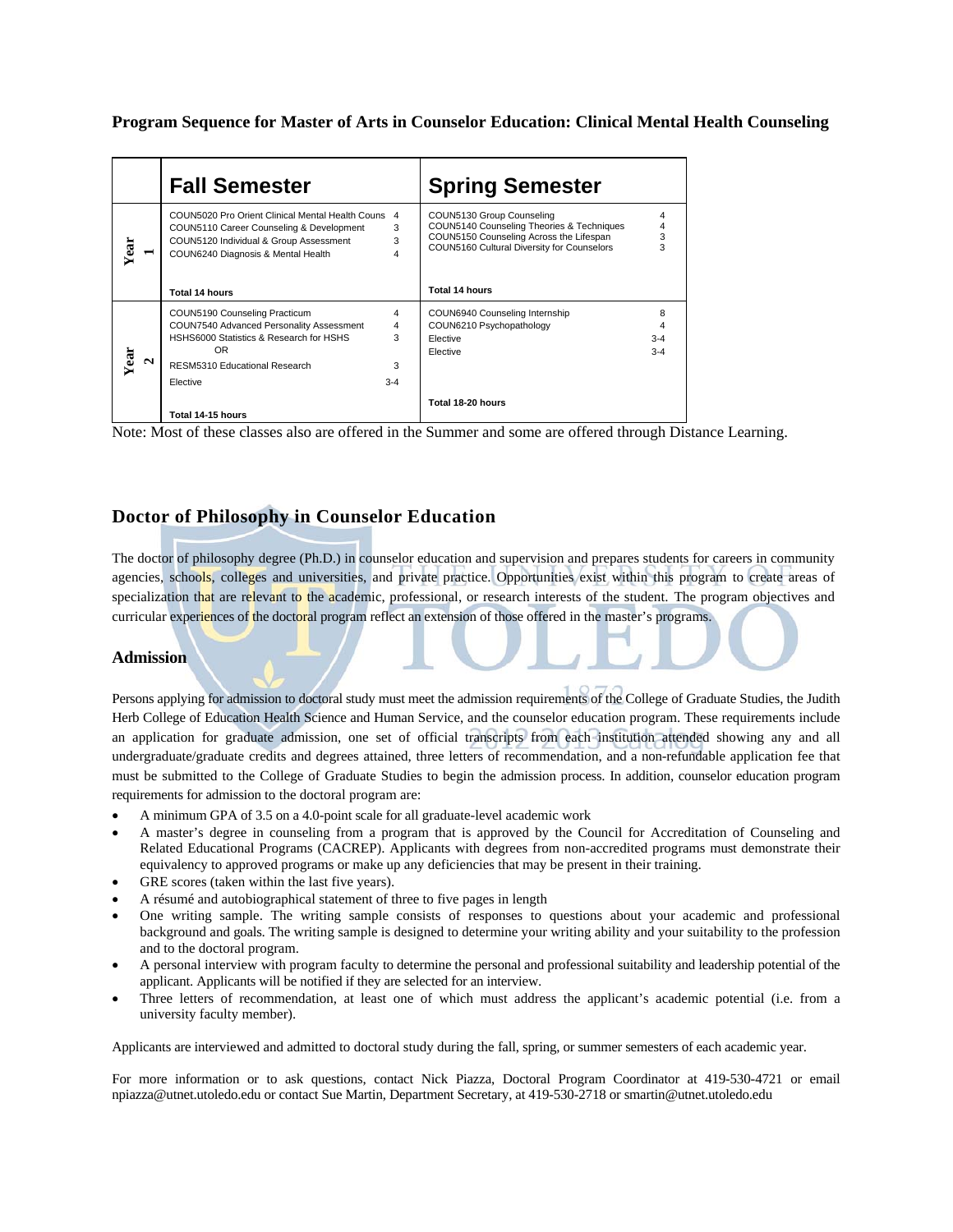#### **Program of Study**

The curriculum leading to the doctor of philosophy degree in counselor education consists of a minimum of 60 semester hours. While the degree allows the student to focus on areas of interest, scholarly preparation resulting in a culminating research dissertation is required.

# **Program Sequence for Ph.D. in Counselor Education (60 Semester hours beyond Master's in Counseling)**



The elder law and the patient advocacy certificates are offered on-line as stand-alone certificates that are available to persons holding bachelor degrees. The coursework may be used as part of a degree program but a separate application for the certificate must be made.

# **Elder Law Certificate**

The elder law certificate is an online graduate certificate consisting of 15 credit hours. The program is designed to enhance the professional credentials of individuals working with an elderly population. Students are admitted for the summer semester and must complete an on-line application. For regular admission to the certificate, a minimum of 3.0 undergraduate grade point average (GPA) is required as well as two letters of recommendation.

The program of study consists of courses offered in summer and fall semesters.

| LGL.        | 6100 | Legal Issues for the Elderly                   |
|-------------|------|------------------------------------------------|
| LGL.        | 6200 | Elder Health Law and Ethical Issues            |
| LGL.        | 6980 | Guided Study in Elder Law Topics               |
| <b>GERO</b> | 540  | Health and Aging                               |
| <b>GERO</b> | 541  | Issues in Contemporary Gerontological Practice |
|             |      |                                                |